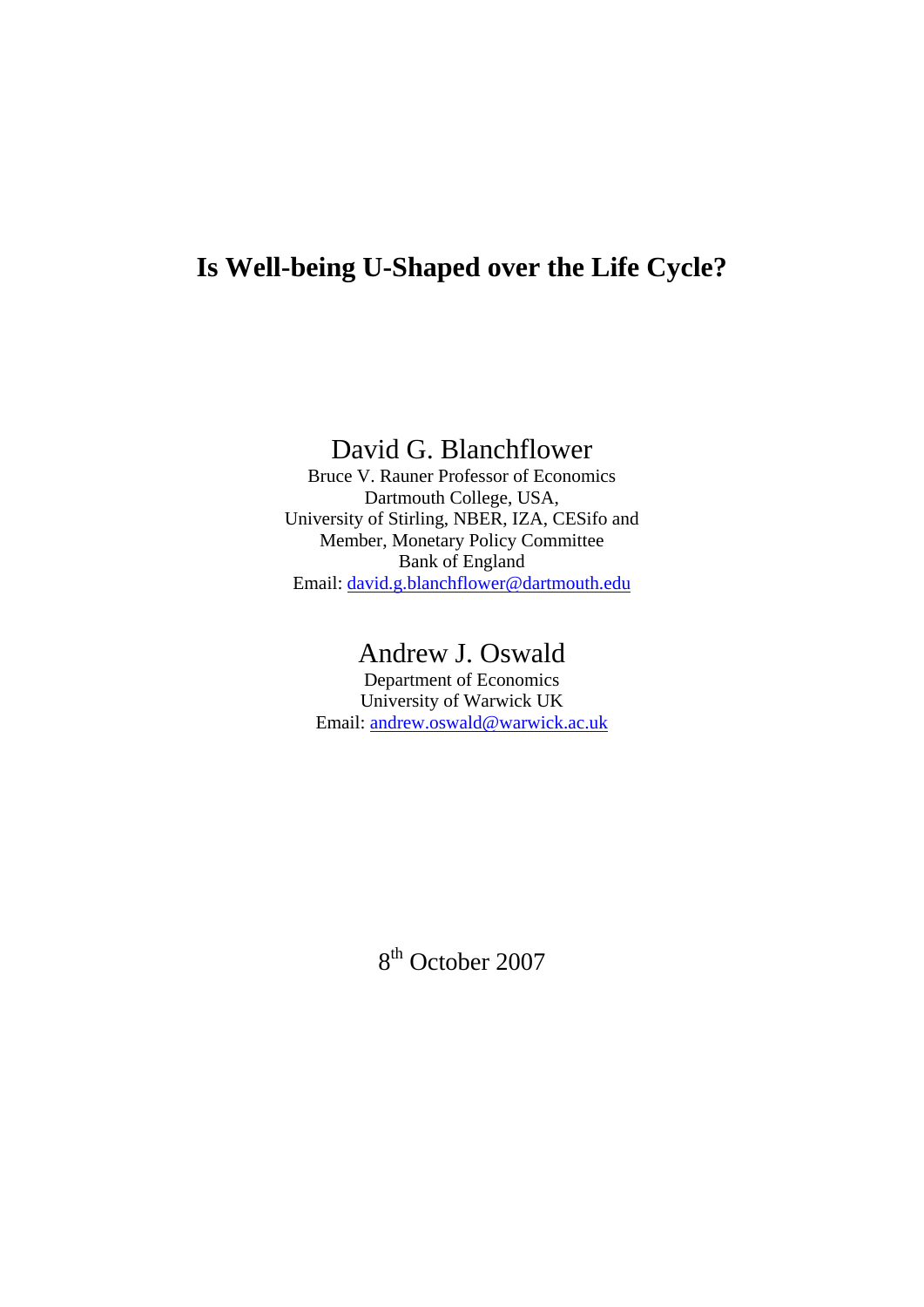#### Abstract

We explore the idea that happiness and psychological well-being are U-shaped in age. The main difficulty with this argument is that there are likely to be omitted cohort effects (earlier generations may have been born in, say, particularly good or bad times). First, using data on 500,000 randomly sampled Americans and West Europeans, the paper designs a test that controls for cohort effects. A robust U-shape is found in separate equations in *seventy four countries* - Albania; Argentina; Australia; Azerbaijan; Belarus; Belgium; Bosnia; Brazil; Brunei; Bulgaria; Cambodia; Canada; Chile; China; Colombia; Costa Rica; Croatia; Czech Republic; Denmark; Dominican Republic; Ecuador; El Salvador; Estonia; Finland; France; France; Germany; Greece; Honduras; Hungary; Iceland; Iraq; Ireland; Israel; Italy; Japan; Kyrgyzstan; Laos; Latvia; Lithuania; Luxembourg; Macedonia; Malta; Mexico; Myanmar; Netherlands; Nicaragua; Nigeria; Norway; Paraguay; Peru; Philippines; Poland; Portugal; Puerto Rico; Romania; Russia; Serbia; Singapore; Slovakia; South Africa; South Korea; Spain; Sweden; Sweden; Switzerland; Tanzania; Turkey; United Kingdom; Ukraine; Uruguay; USA; Uzbekistan and Zimbabwe.

Ceteris paribus, a typical individual's well-being reaches its minimum -- on both sides of the Atlantic and for both males and females -- in middle age. We demonstrate this with a quadratic structure and non-parametric forms. Second, some evidence is presented for a U-shape in developing countries, East European, Latin American and Asian nations. Third, using measures that are closer to psychiatric scores, we document a comparable well-being curve across the life course in two other data sets: (i) in GHQ-N6 mental health levels for a sample of 16,000 Europeans, and (ii) in reported depression and anxiety among approximately 1 million U.K. citizens. Fourth, we document occasional apparent exceptions, particularly in developing nations, to the Ushape. Fifth, we note that American male birth cohorts seem to have become progressively less happy with their lives. Our paper's results are based on regression equations in which other influences, such as demographic variables and income, are held constant.

*Word count:* 6090 approx *Keywords:* Happiness; aging; well-being; GHQ; cohorts *JEL codes:* D1, I3 *Corresponding author*: [andrew.oswald@warwick.ac.uk](mailto:andrew.oswald@warwick.ac.uk). *Address*: Department of Economics, University of Warwick, Coventry CV4 7AL, United Kingdom.

*Telephone*: (+44) 02476 523510

*Acknowledgements*: For helpful suggestions, we thank Andrew Clark, Andrew Gelman, Amanda Goodall, Richard Easterlin, the editor Stephen Birch, and three referees. The second author's work was supported by an ESRC professorial fellowship.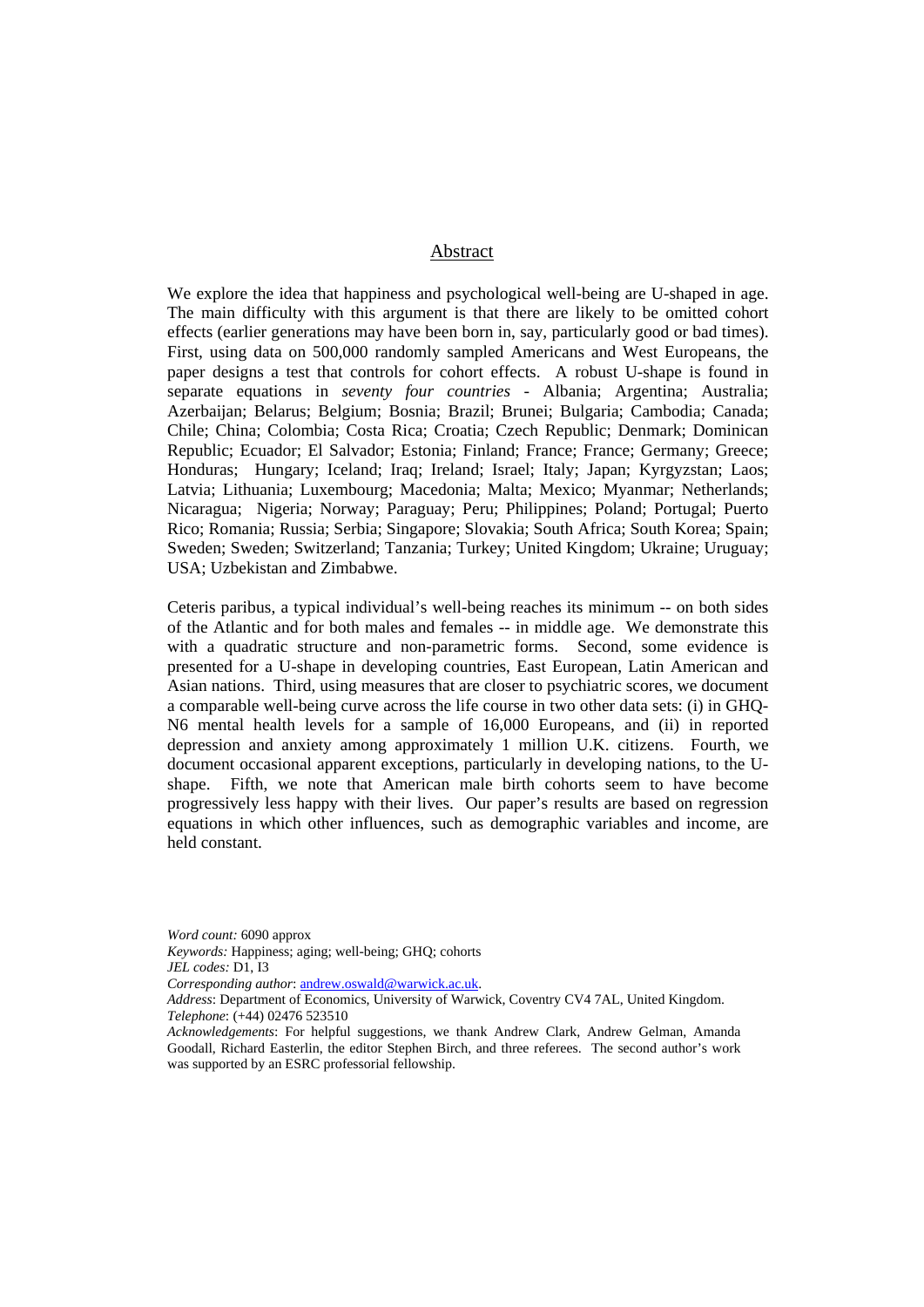#### **Is Well-being U-Shaped over the Life Cycle?**

#### 1. Introduction

A large social-science literature is emerging on the determinants of happiness and mental well-being. As would be expected, this topic has attracted attention from medical statisticians, psychologists, economists, and other investigators (including recently Easterlin 2003, Blanchflower and Oswald 2004, Helliwell and Putnam (2004), Lucas et al 2004, Layard 2005, Smith et al 2005, Ubel et al 2005, Gilbert 2006, and Kahneman et al 2006). However, a fundamental research question remains poorly understood. What is the relationship between age and well-being?

Traditional surveys of the field, such as Myers (1992), Diener et al (1999) and Argyle (2001), argue that happiness is either flat or slightly increasing in age. New work, however, has shown that there is some evidence of a U-shape through the life cycle. In cross-sections, even after correcting for potentially confounding influences, there is now thought to be a well-determined convex link between reported wellbeing and age. This finding is reported in Clark and Oswald (1994), Gerlach and Stephan (1996), Theodossiou (1998), Winkelmann and Winkelmann (1998), Blanchflower (2001), Di Tella et al (2001, 2003), Frey and Stutzer (2002), Blanchflower and Oswald (2004), Graham (2005), Oswald (1997), Frijters et al (2004, 2005), Senik (2004), Van Praag and Ferrer-I-Carbonell (2004), Shields and Wheatley Price (2005), Oswald and Powdthavee (2005, 2007), Propper et al (2005), Powdthavee (2005), Bell and Blanchflower (2007), and Uppal (2006). Clark et al (1996) makes the argument for job satisfaction equations. Pinquart and Sorensen (2001) develops an equivalent case for a measure of loneliness, and Hayo and Seifert (2003) does so for a measure of economic subjective well-being. Jorm (2000) reviews psychiatric evidence and concludes that there are conflicting results on how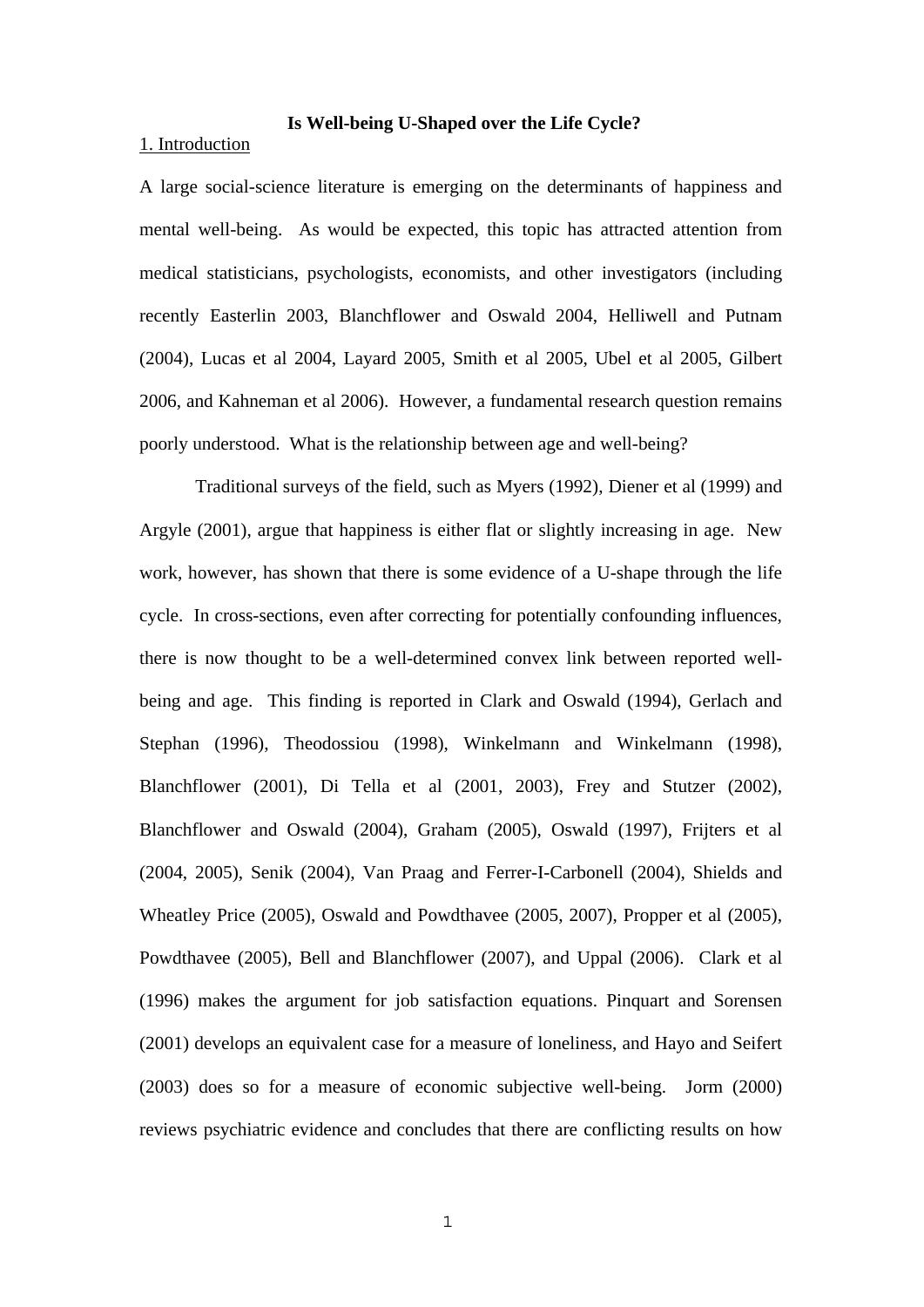the probability of depression alters through the life course. Glaeser et al (2002) find that 'social capital' appears to be hill-shaped over the life cycle.

There is an important difficulty with the U-shape conclusion. A variable that measures how old someone is may be standing in for omitted cohort effects (earlier generations may have been born in, say, particularly good or bad times). Hence the U-shape in age, uncovered now by various authors, could be an artifact of the data.

 This is more than a theoretical possibility. Suicide levels seem to vary across cohorts (Stockard and O'Brien 2002). Moreover, Blanchflower and Oswald (2000) find some evidence of rising well-being among young people. There is also evidence -- for example, in Sacker and Wiggins (2002) -- that levels of depression and psychiatric distress, measured consistently across cohorts, have risen in a country such as Great Britain. Oswald and Powdthavee (2007) document worsening mental distress GHQ scores in Britain. Nevertheless, these matters are still the subject of debate (Murphy et al 2000, Paykel 2000).

This paper offers some of the first evidence that the curvilinear relationship is robust to cohort effects. We draw upon randomly sampled data on more than 500,000 Americans and Europeans. These data come mainly from the General Social Surveys of the United States and the Eurobarometer Surveys, and, necessarily given the design of our test, cover a period of some decades. After controlling for different birth cohorts, we show that well-being reaches its minimum around the middle of life, and in most data sets in a person's 40s. The regularity in the data is intriguing. The Ushape is fairly similar for males and females, and for each side of the Atlantic Ocean (though its minimum is apparently reached a little later among American men). Moreover, because of the size of our data sets, the turning point in well-being -- the age at which happiness begins to lift back up -- is reasonably precisely determined. In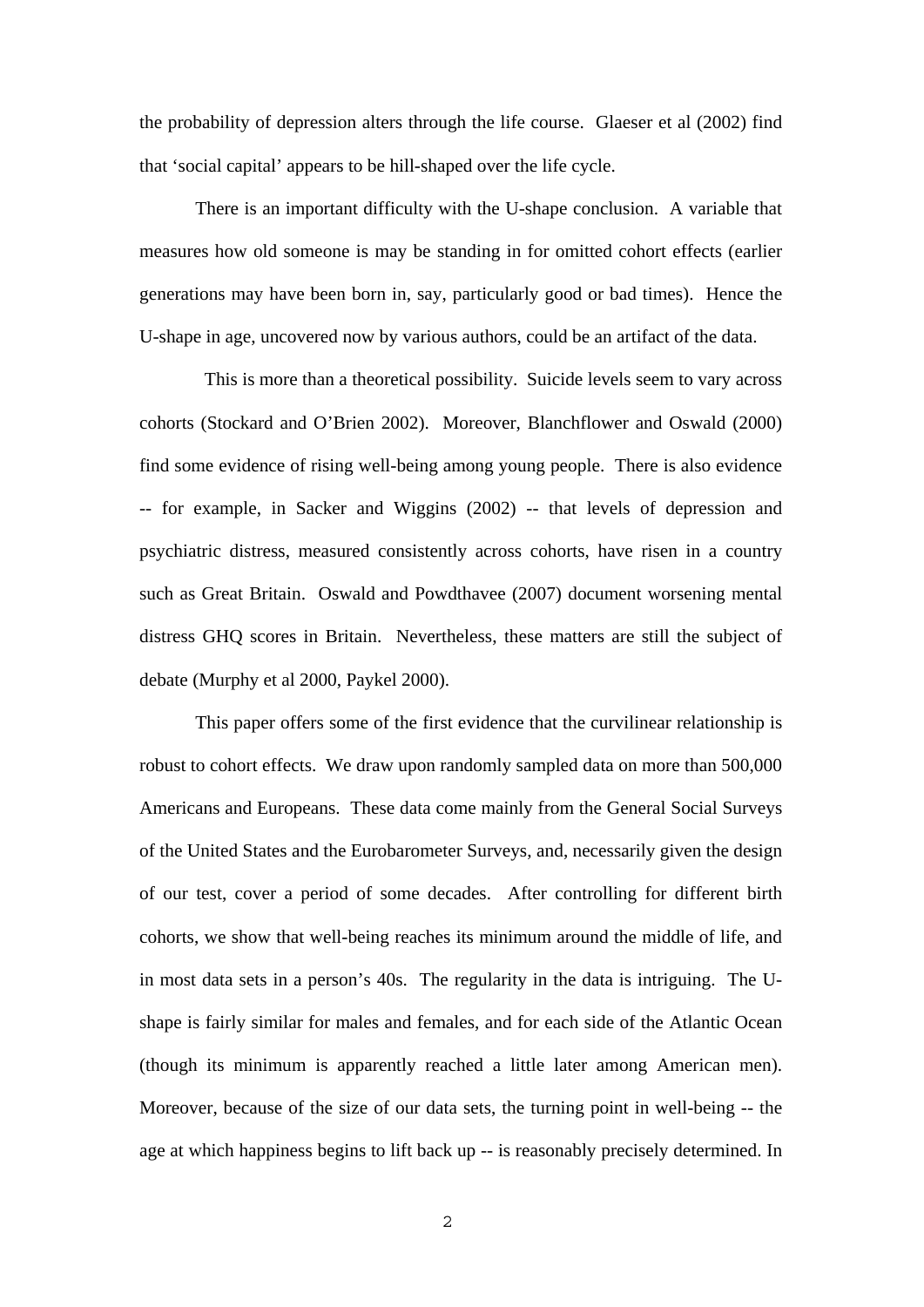total we find a statistically significant U-shape in happiness or life satisfaction by age estimated separately for *seventy four countries* - Albania; Argentina; Australia; Azerbaijan; Belarus; Belgium; Bosnia; Brazil; Brunei; Bulgaria; Cambodia; Canada; Chile; China; Colombia; Costa Rica; Croatia; Czech Republic; Denmark; Dominican Republic; Ecuador; El Salvador; Estonia; Finland; France; France; Germany; Greece; Honduras; Hungary; Iceland; Iraq; Ireland; Israel; Italy; Japan; Kyrgyzstan; Laos; Latvia; Lithuania; Luxembourg; Macedonia; Malta; Mexico; Myanmar; Netherlands; Nicaragua; Nigeria; Norway; Paraguay; Peru; Philippines; Poland; Portugal; Puerto Rico; Romania; Russia; Serbia; Singapore; Slovakia; South Africa; South Korea; Spain; Sweden; Sweden; Switzerland; Tanzania; Turkey; United Kingdom; Ukraine; Uruguay; USA; Uzbekistan and Zimbabwe..

One point should be made clear from the outset. It is that the paper will concentrate mostly on so-called single-item measures of well-being, so cannot allow subtle differentiation -- as favoured in some psychology journals -- into what might be thought of as different types of, or sides to, human happiness or mental health. Nevertheless, the patterns that emerge seem of interest.

The paper's concern is with the ceteris paribus correlation between well-being and age, so we later partial out some other factors, such as income and marital-status, that alter over a typical person's lifetime and have an effect upon well-being. This follows one particular tradition of empirical research. We read the effect of a variable's coefficient from a long regression equation in which other influences have been controlled for as effectively as possible.

Despite the commonness of this convention in modern social-science research, such a method is not inevitable. A valid and different approach is that of, for example, Mroczek and Kolanz (1998) and Easterlin (2006), who control for few or no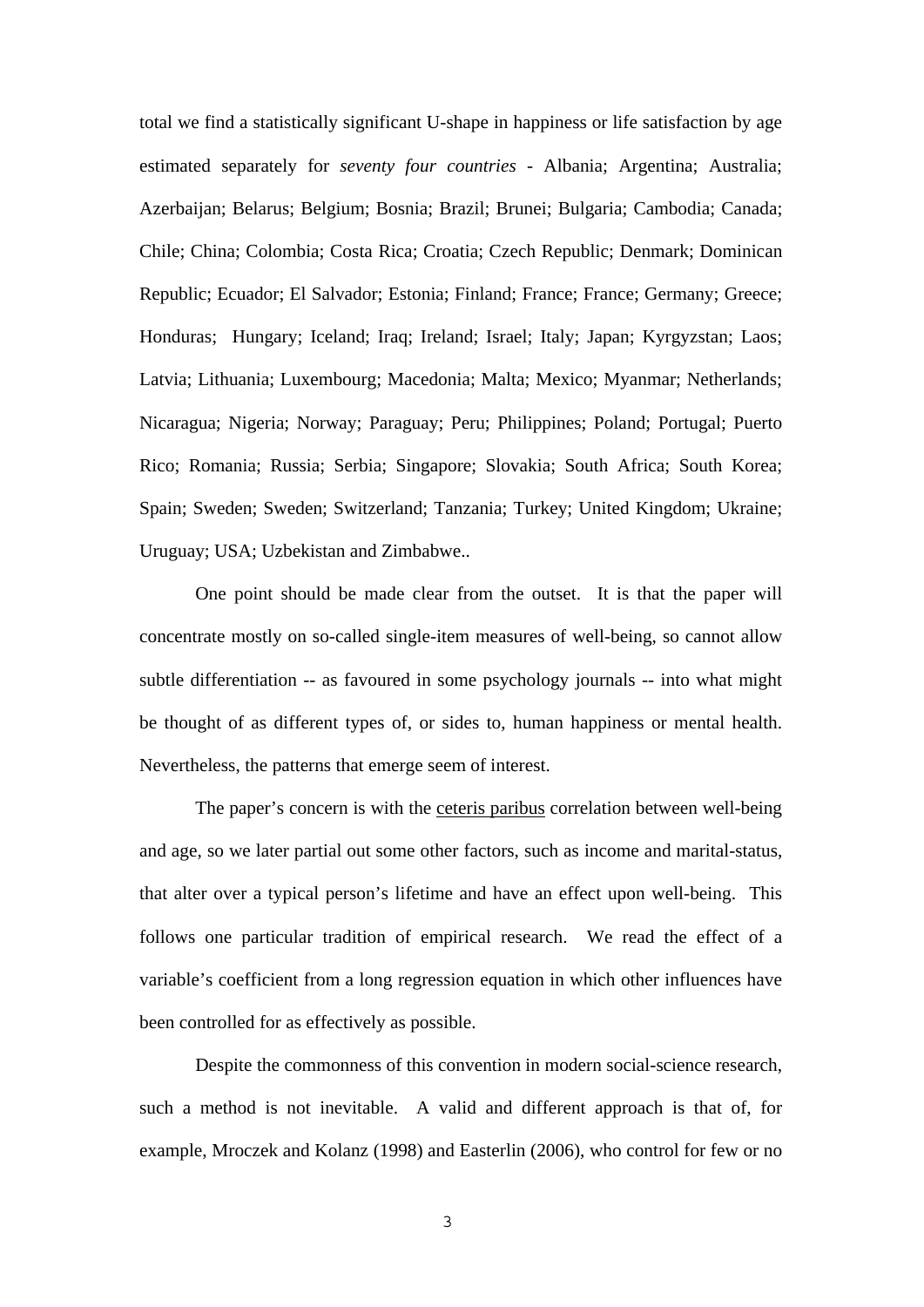other influences upon well-being, and instead scrutinize the aggregate uncorrected relationship between happiness and age. These authors focus on a reduced-form issue. They largely ask the descriptive question: how does observed happiness vary over the life cycle? Related work is that of Mroczek and Spiro (2005), who establish in a data set on American veterans, where the youngest person in the data set is 40 years old -- making it hard to do an exact comparison with our later random samples - - that happiness rises into the person's early 60s, and then appears to decline.

As common observation shows, the quality of a person's health and physical abilities can depend sensitively on the point in the life cycle. Most diseases, and the probability of getting them, worsen with age. A 90 year old man cannot in general do the same number of push-ups as a 20 year old man. Hence an important issue is whether in happiness equations it is desirable to control in some way for health and physical vitality. There is here no unambiguously correct answer. But the approach taken in the paper is not to include independent variables that measure physical health. This is partly pragmatic: our data sets have no objective measures and few subjective ones. But the decision is partly substantive: it seems interesting to ask whether people become happier as they age once demographic and economic variables are held constant.

 There is relatively little social-science theory upon which to draw (though mention should be made of Carstensen's theory, which, put informally, is that age is associated with increasing motivation to derive emotional meaning from life and decreasing motivation to expand one's horizons: see Carstensen et al 1999 and Charles et al 2001). Conventional economics is in principle capable of making predictions about the life cycle structure of happiness -- if conceptualized as utility in the normal economist's framework. In practice, however, the theory does not appear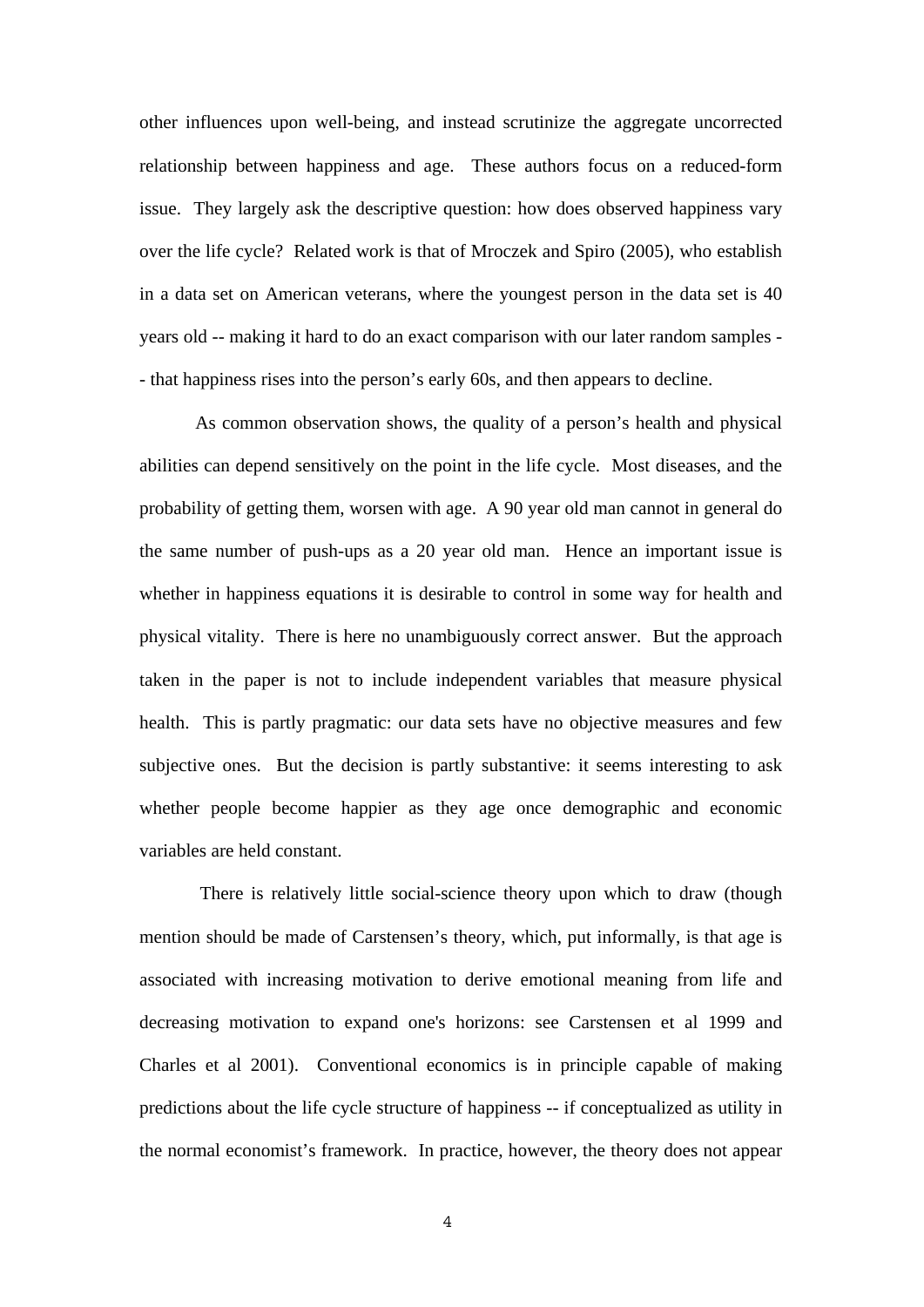to generate a U-shape in any natural way. Instead, perhaps the most natural conclusion is that well-being might be predicted to be independent of age. To see why, let the individual agent be concerned to maximize lifetime utility V by choosing a consumption path c(a) where a is the individual's age. Assume, for simplicity, that lifespan runs deterministically from time point t to time point T, and that there is no discounting. Let income, y, be fixed and given by the agent's talent endowment, and for simplicity normalize this to unity. Then the agent chooses consumption, c, at each age, a, to maximize lifetime happiness

$$
V = \int_{t}^{T} u(c, a) da \quad (1)
$$

subject to an inter-temporal borrowing constraint

$$
1 = \int_{t}^{T} c(a)da \quad (2)
$$

in which the endowment of income to be allocated across all the periods has been set to one. Assume that u, utility, or well-being, is an increasing and concave function of consumption, c. Spending, by assumption, makes people happier, but at a diminishing rate.

This is the simplest kind of isoperimetric problem. The first-order condition for a maximum is the usual one: it requires the marginal utility of consumption to be the same at each level of age, a. Therefore, solving a Lagrangean L constructed from (1) and (2):

$$
\frac{\partial L}{\partial c} = \frac{\partial u(c, a)}{\partial c} - \lambda = 0 \quad (3)
$$

where, from the underlying mathematical structure, the multiplier lambda is necessarily constant across all the different ages from t to T. Individuals thus allocate their discretionary spending to the points in time when they enjoy it most.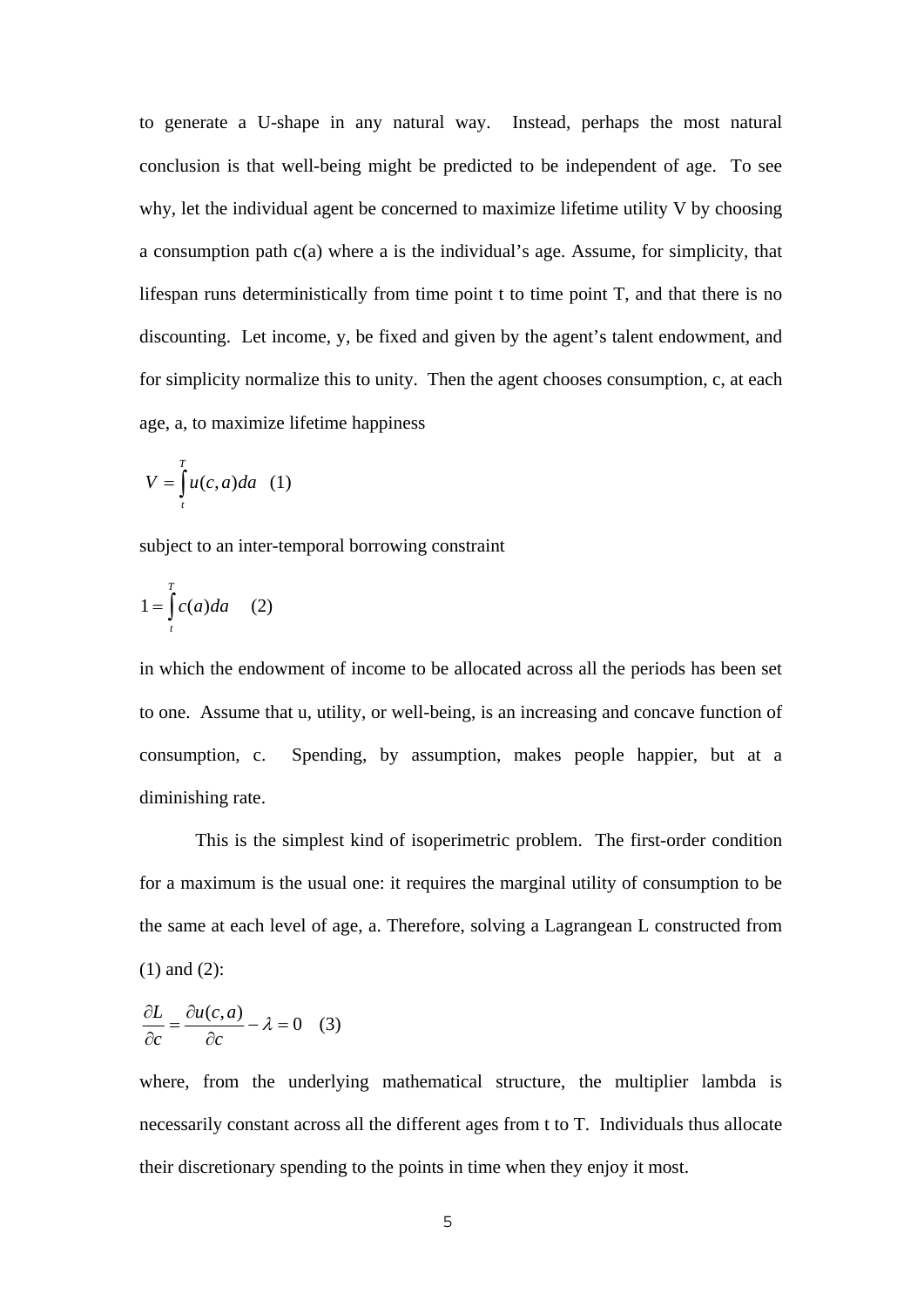If the utility function  $u(c, a)$  is additively separable in consumption c and age a, then equation (3) has a simple implication. It is one that is implicit, though perhaps not always articulated, in much of standard economic theory. Consumption will be flat through time (because under separability  $u = u(c) + v(a)$ ) and, therefore, utility will also be flat through the lifespan if the non-consumption part of utility,  $v(.)$ , is independent of age. In plainer language, happiness will not alter over a person's life course.

It seems reasonable to suggest that to go from the utility function  $u = u(c, a)$  to the presumption that u(..) is additively separable in its two arguments is a large, and potentially unwarranted, step. There is no clear reason why the marginal utility of consumption would be independent of a person's age. For example, one might believe that young people wish to signal their status more, and therefore might have a greater return from units of consumption than the old (so the cross-partial derivative of u(c, a) would then be negative). Alternatively, one might argue that older people have more need of health and medical spending, and therefore that the marginal utility of consumption is greatest at high levels of age. Then, of course, the crosspartial of  $u(c, a)$  is positive. While it would be possible to assume that early in life the first effect dominates and then in later life the second one dominates, and in this way get eventually to a model where well-being was curved through the lifespan, to do so seems too ad hoc (or perhaps one would say post-hoc) to be persuasive theoretically.

 What this means is that textbook economic analysis, at least as based on normal assumptions of lifetime maximization and the concavity of utility, is - without making assumptions about  $v(a)$  that could mechanically lead to any shape --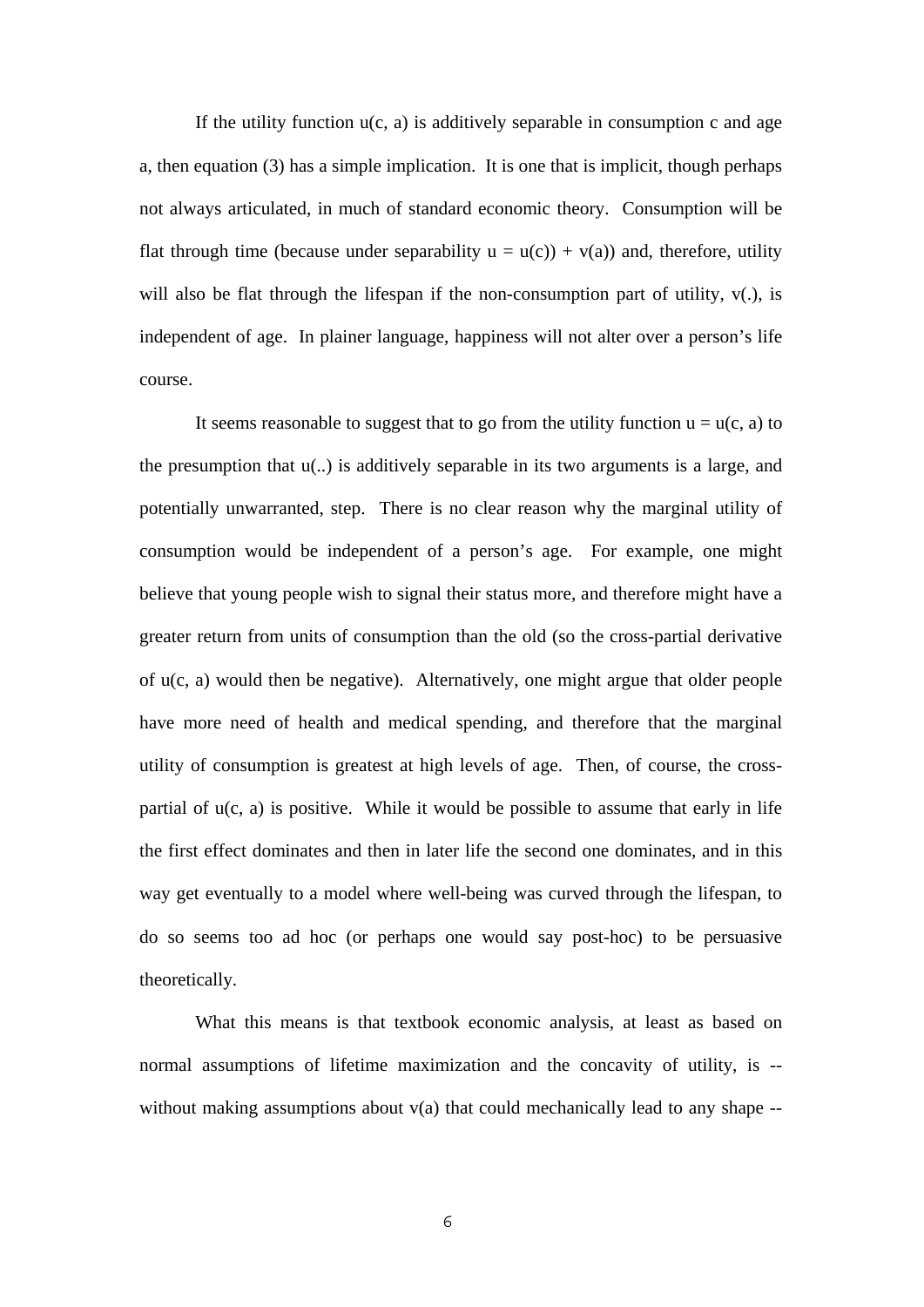not capable of producing clear predictions about the nonlinear pattern of well-being through an individual's life.

#### 2. Empirical Results

To explore this issue empirically, we draw upon a number of data sets -- they combine data on hundreds of thousands of randomly selected individuals -- and implement a test that controls for the possible existence of cohort effects. Our data do not follow the same individuals through time. They provide repeated statistically representative snapshots year after year. Other approaches to the cohort-effects problem have recently been proposed, using British longitudinal data, by Clark (2007) and Clark and Oswald (2007).

The key evidence in the paper is summarized in five tables. These give regression equation results in which the dependent variable is derived from two kinds of survey answers. The principal data sets employed in the paper are the U.S. General Social Surveys (GSS) from 1972-2006 and the Eurobarometers from 1976- 2002. The exact wording of the GSS well-being question is: *"Taken all together, how would you say things are these days – would you say that you are very happy, pretty happy, or not too happy?"* In the Eurobarometer survey it is: *"On the whole, are you very satisfied, fairly satisfied, not very satisfied, or not at all satisfied with the life you lead?"*

To give a feel for the raw patterns in the data, happiness in the United States can be expressed in a cardinal way by assigning 1 to 3 to the three answers above, where 'very happy' is a 3. In that case, the mean of US happiness in the data is 2.2 with a standard deviation of 0.6. Similarly, European life satisfaction can be cardinalized using the integers 1 to 4, where 'very satisfied' is a 4. In this case, the mean of life satisfaction is 3.0 with a standard deviation of 0.8. Well-being answers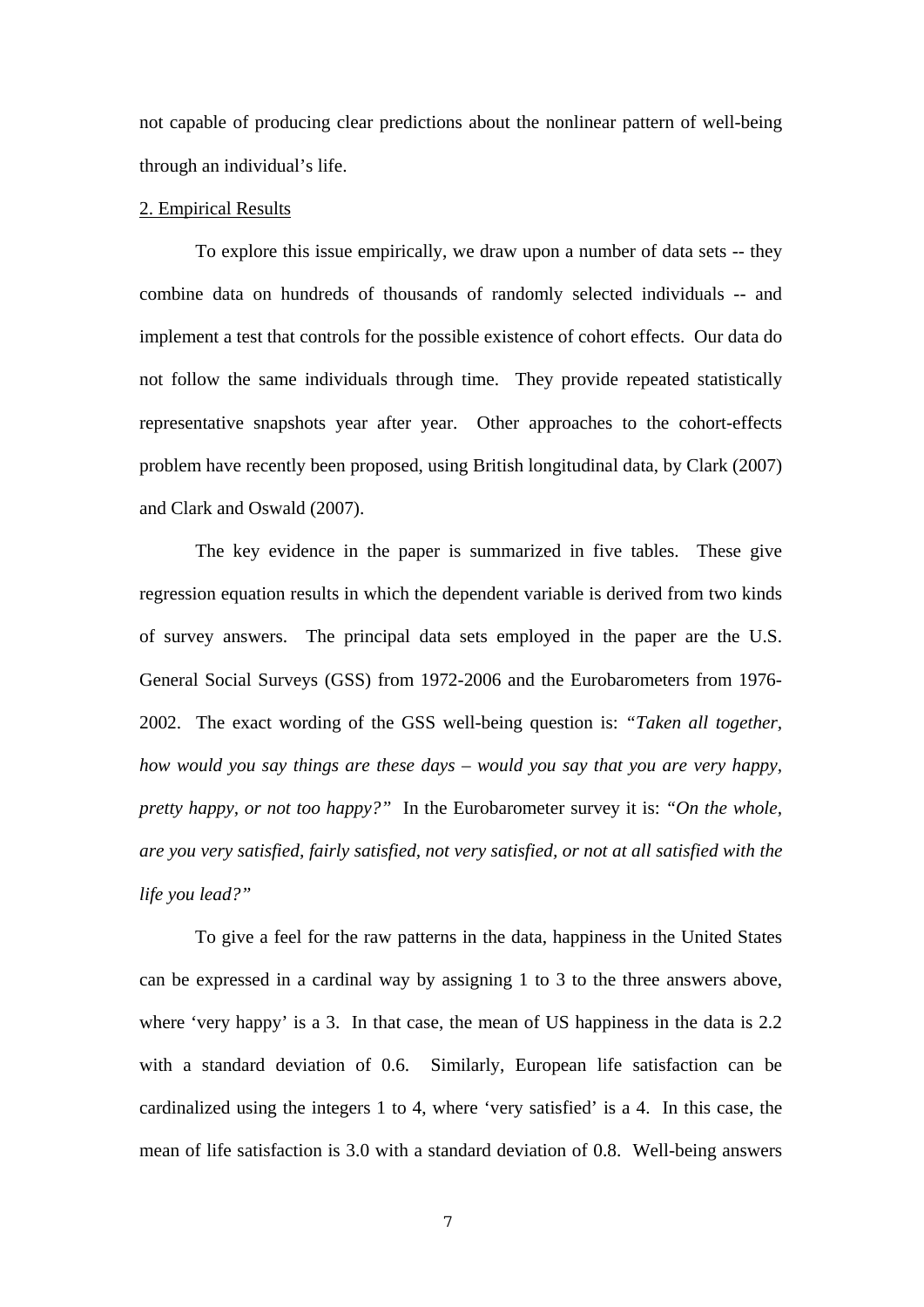are somewhat skewed, in both data sets, towards the upper end of the possible distribution.

Table 1 takes all the males in the U.S. General Social Survey from 1972-2006. It estimates a happiness regression equation for this sub-sample, and reveals in its early columns that well-being is U-shaped in age. Then cohort variables are introduced. These take the form of a set of dummy variables – one dummy for each decade of birth. Although the introduction of the cohort dummies affects the turning point of the quadratic function in age, it does not do so in a way that changes the thrust of the idea that psychological well-being follows a U-shaped path. The same statistical procedure is adopted for the analysis of three further sub-samples, namely, the females in the GSS data set, the males in the Eurobarometer survey, and finally the females in the same European sample. We typically test for a U-shape by examining whether the data take a quadratic form in age. The coefficients on agesquared variables are usually statistically significant at the 0.0001 level.

 In the first column of Table 1 a GSS happiness ordered logit equation is estimated on the pooled sample of 20,316 American males with age entered as an independent variable. It has, as further independent regressors, a separate dummy variable for each year in the data set, and for each region of the United States. These are to mop up year-by-year variation in national well-being and unchanging spatial characteristics (such as, say, regions' climatic conditions).

The age regressor in the first column of Table 1 has a positive coefficient of 0.0096 and a t-statistic of approximately 12. Hence reported happiness is higher among people who are older. Subsequent columns of Table 1 add a number of additional regressors - years of education of the person; two dummy variables for racial type; 8 dummy variables to capture the working status (employed, unemployed,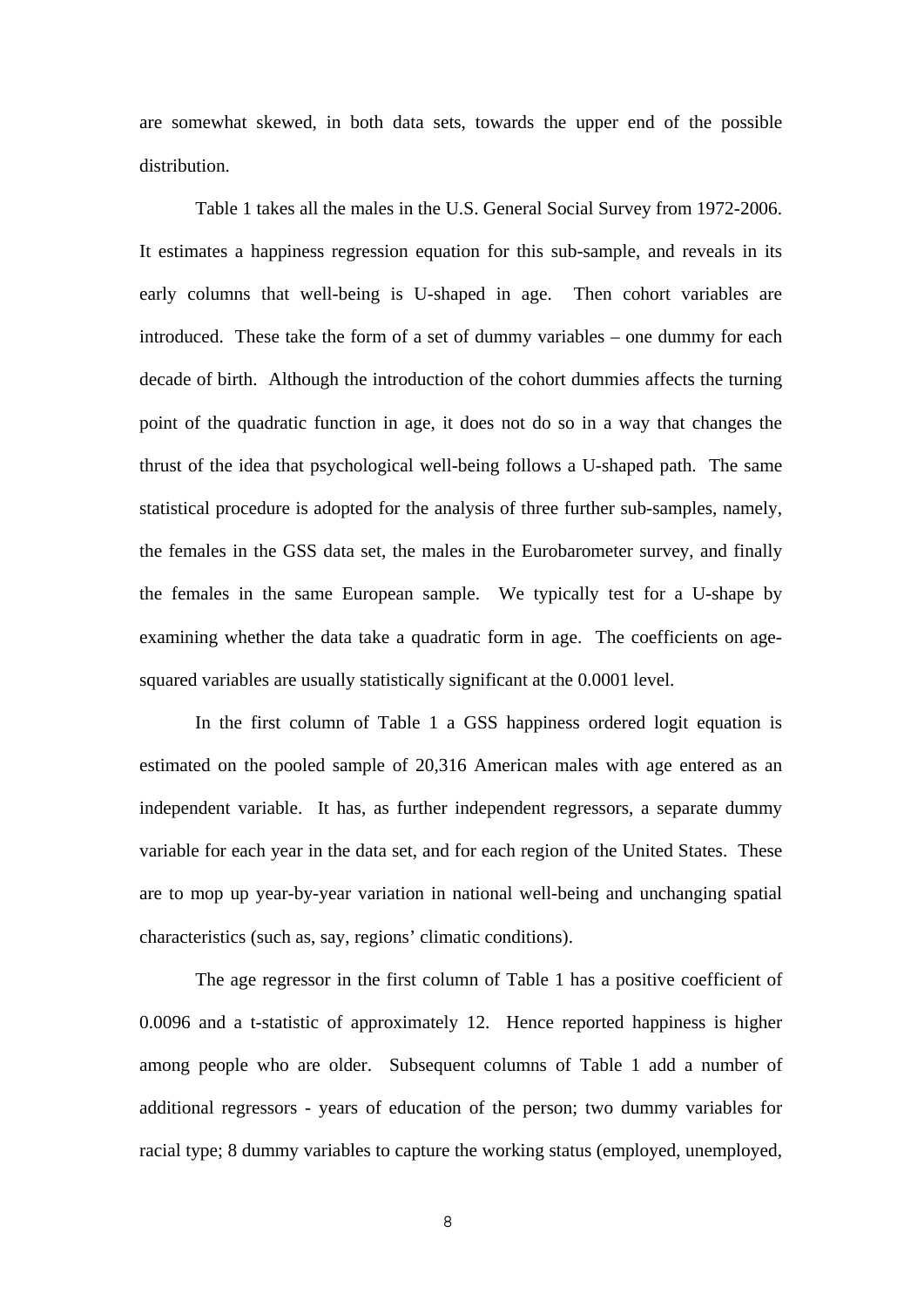…) of the person; a dummy to identify if the respondent has dependent children; a dummy to identify if at age 16 the person was not living with both parents because of divorce; and 4 dummy variables to capture the person's marital-status. Despite what might be conjectured, it seems to make little difference if controls are entered for having young children, or children of various different ages. The well-being U-shape in age is apparently not produced by the influence of children. Subsequent columns of Table 1 check for a turning point in age. It does so, initially, in the simplest parametric way, by fitting a level and a squared term. In column 2 of Table 1, a quadratic form seems to approximate the data well: the equation traces out a happiness function that reaches a minimum at 35.7 years of age. This is effectively the U-shape result in the recent literature.

However, Table 1 then explores the possibility that the U-shape in age is a product merely of omitted cohort effects. Column 3 of Table 1 extends the specification by introducing a separate dummy variable -- termed in the table Born<1910-1919, Born 1920-1929, and so on -- for each decade of birth (to avoid complete collinearity, we cannot enter a full set of individual birth-year dummies). The outcome of this exercise is a U-shape in age, but, interestingly, one where the turning point for Americans males is now noticeably later in the typical individual's life. According to the evidence in column 3 of Table 1, subjective well-being among randomly selected American males, bottoms out at an estimated 52.9 years. This is to be thought of, it should be said, as the minimum-happiness age after controlling for other influences such as income, education and marital-status. Column 4 then adds the logarithm of household income, to allow for the influence of income upon reported happiness (although the causal interpretation here is perhaps open to debate, Gardner and Oswald 2007 document longitudinal evidence that windfalls raise mental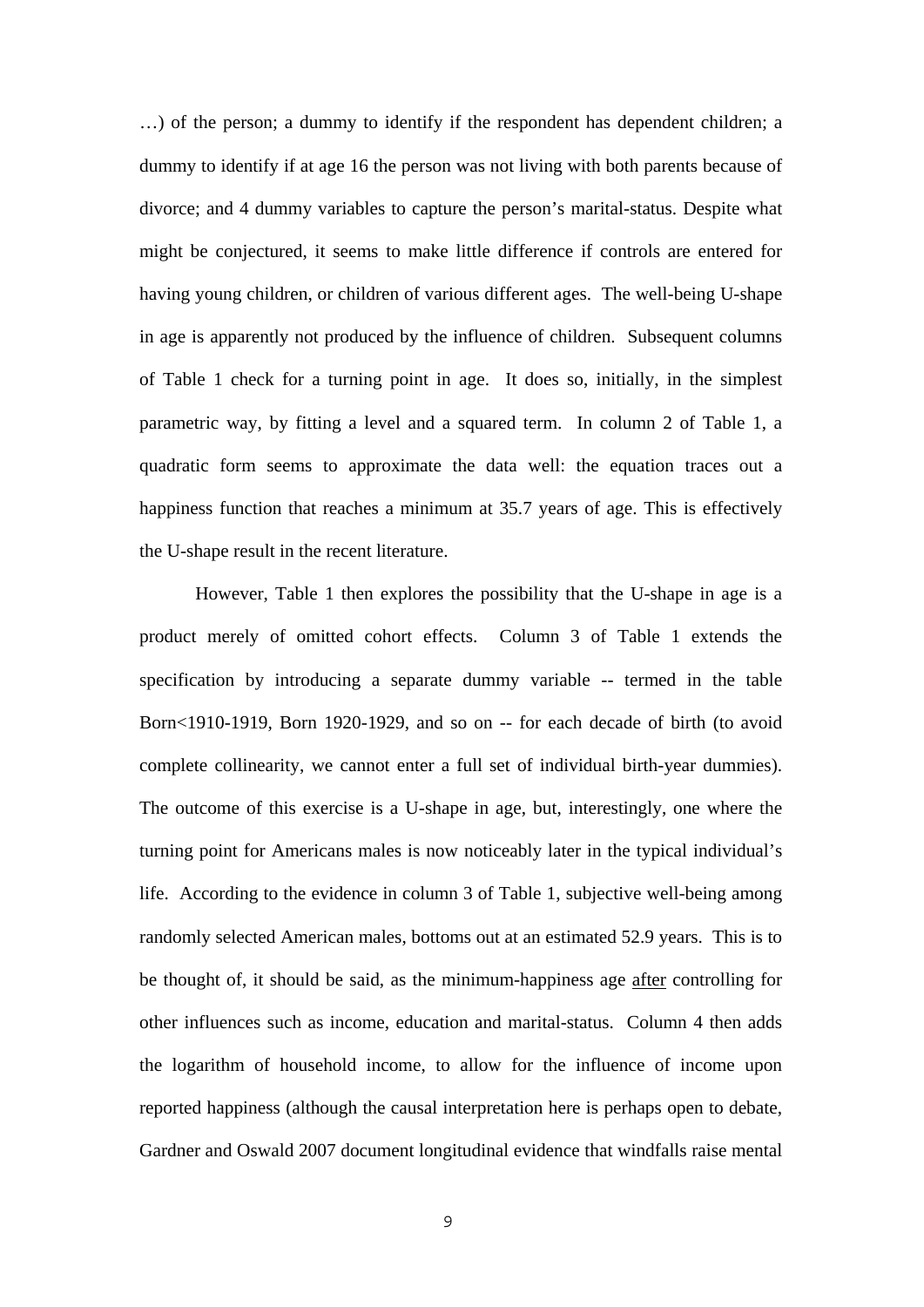well-being). Income enters positively with a t-statistic of approximately 12; the age minimum is 52.6, and thus barely alters.

A quadratic might be thought restrictive. Column 5 now tests for a U-shape without imposing any functional form. To do so, the age and age squared variables are replaced with a series of dummy variables representing five-year age bands. Despite the non-parametric form of the test, something fairly close to a quadratic emerges over most of the life course, although it turns over again slightly in late life. The happiness minimum in column 5 of Table 1 occurs in the age band 50-54 years.

In our other data sets, the change in the minimum of the happiness U shape after the inclusion of cohort dummies is less pronounced. Table 2, for example, reports the same exercise for the females in the US General Social Survey. The pooled sample size is a little larger (because women live longer than men) at 25,837 individuals. Once again, each individual gives a well-being score on a three-point scale from very happy down to not at all happy, and Table 2 estimates an ordered logit equation with the same structure as for the males in Table 1. Perhaps surprisingly, the analytical structure for American women is almost the same as for the men. In Table 2, well-being is at first increasing in age. But once a squared term in age is introduced, in the third column, it is clear that the data favour the quadratic form, and once again happiness is strongly U-shaped in age. When the same set of cohort dummies are incorporated into the equation, in column 4 of Table 2, the turning point of the happiness function is at age of 38.6 years, which is well below the value for men obtained in column 4 of Table 1 of 52.9 years.

 With a few differences, Tables 3 and 4 tell the same broad story, although they use Eurobarometer data pooled from 1976 to 2002. Here the continent is different and the sample sizes far larger. A slightly different form of well-being

10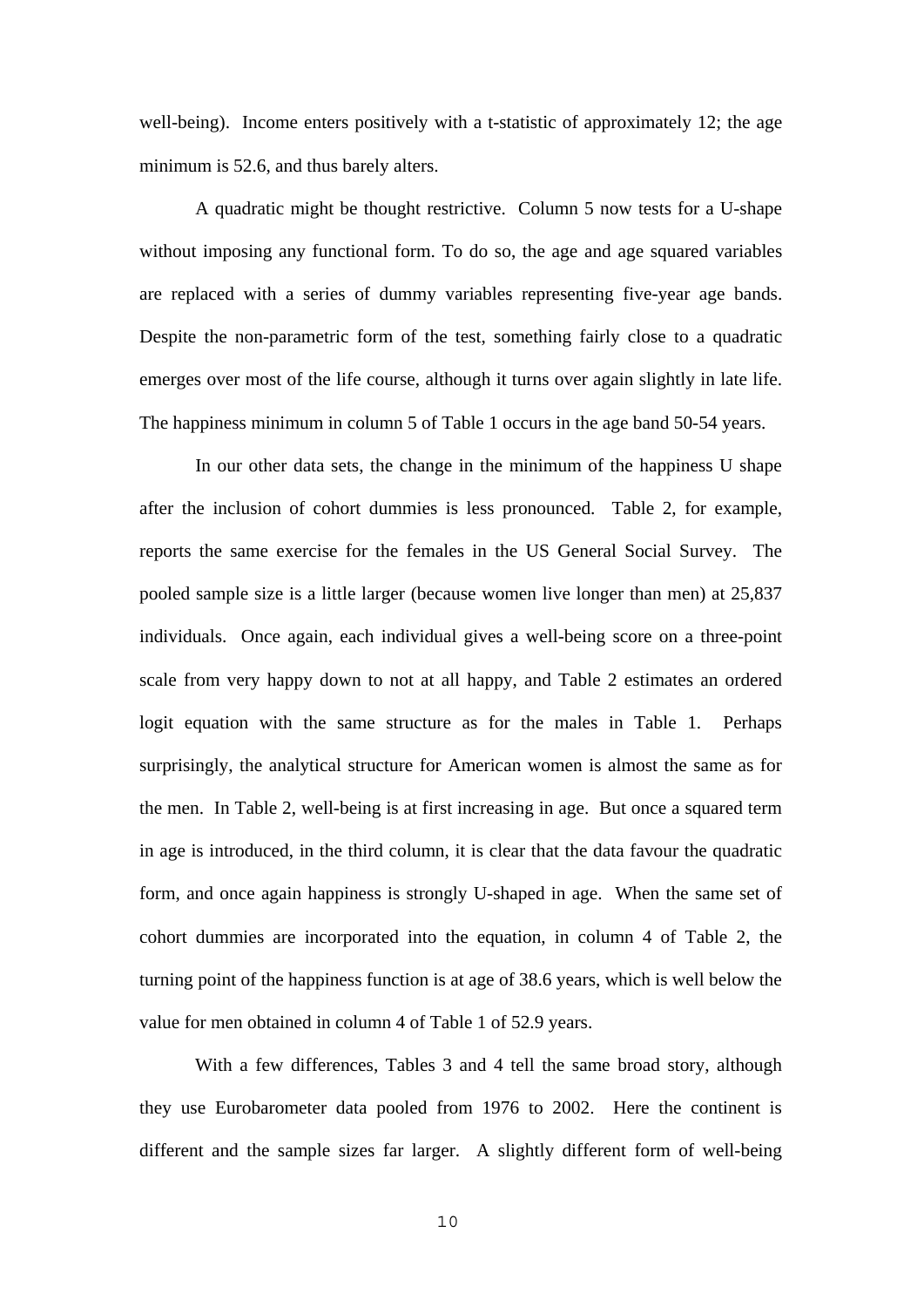question (on life satisfaction) has to be employed, but as these estimation methods effectively use only the ordering of well-being answers, the exact wording is perhaps unlikely to matter (and so empirically it seems to prove). In Table 3, an ordered logit is estimated for 293,612 males from France, Belgium, Netherlands, West Germany, Italy, Luxembourg, Denmark, Ireland, Great Britain, Greece, Spain, Portugal, Finland, Norway, Sweden and Austria. To allow comparisons, the aim is to achieve an econometric specification as close as possible, despite some differences in the data sets on topics such as the level of detail in the measure of income, to that for the United States in Tables 1 and 2. Before the cohort dummies are introduced, the turning point in the male well-being equation is at a minimum where age is equal to 44.5 years (see column 2 of Table 3). It is not easy to say why this number might be lower than in the USA (see column 2 of Table 1), but one conjecture is that the Second World War may have exacted a different toll on this generation of European males. Here the age at which well-being reaches a minimum in the full specification is 46.5 years, which is below the American number. Table 4 produces similar figures, and equations, for the female sub-sample of 314,431 randomly sampled European women.

 Although, probably unsurprisingly, the birth-cohort coefficients (on Born<1910-1919, etc) are not always individually well-defined, there are strong signs from the tables that the United States and Europe differ in the time structure of the cohort effects upon happiness. In Tables 1 and 2, there is evidence that successive American birth cohorts have become progressively less happy between 1900 and today. This finding is reminiscent of one of Easterlin's (2006), although he uses a different statistical method. In Europe, by contrast, Tables 3 and 4 suggest that well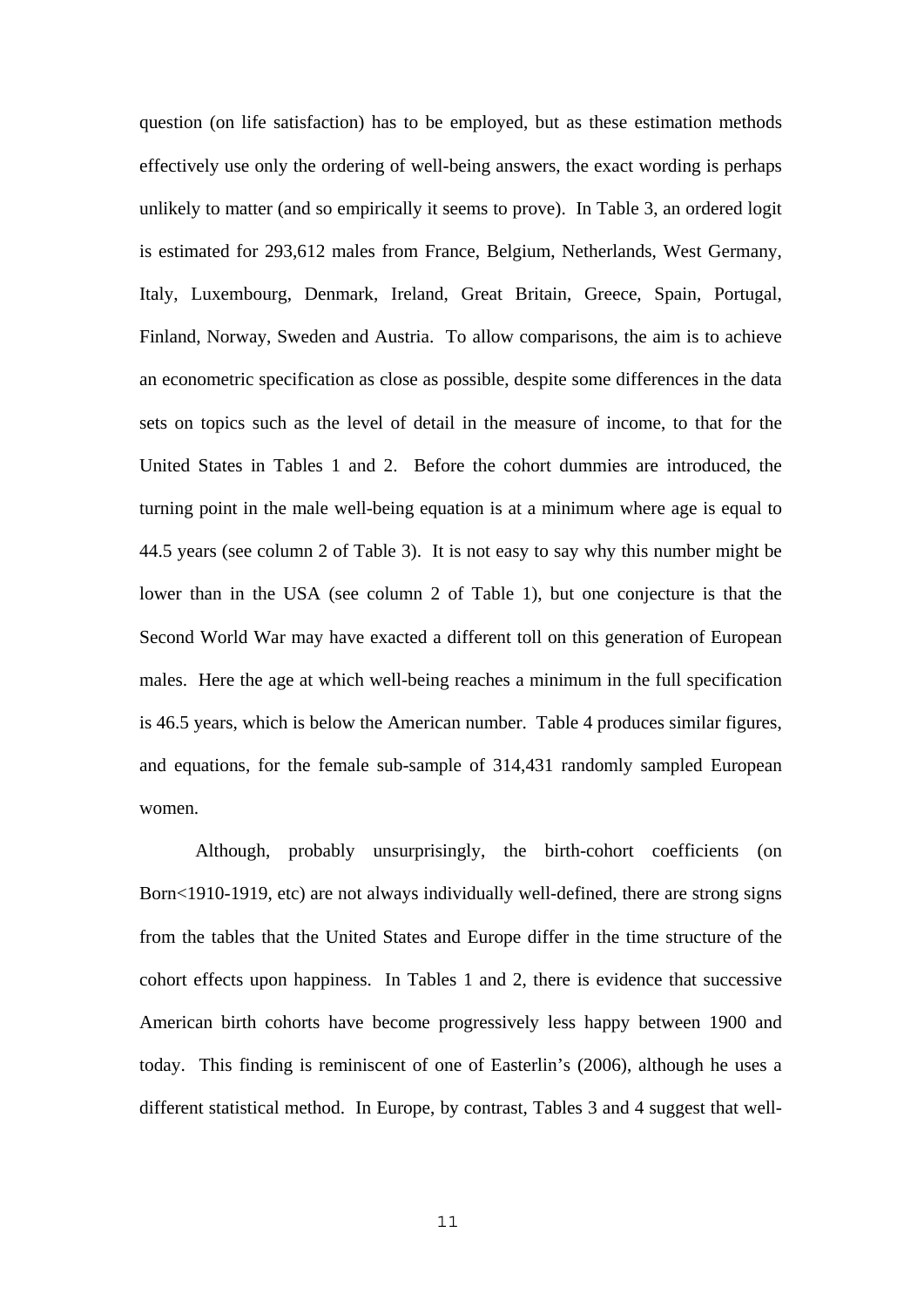being is broadly similar across birth-generations. This seems particularly clear for males.

A full set of interaction terms – where both the age and age squared terms were interacted with the other independent variables -- was also tried, as a robustness check, but these were found to have coefficients that were almost always insignificantly different from zero at the 95% confidence level.

At the suggestion of a referee, Appendix Tables 2 and 3 slowly build up independent variables in well-being equations. These illustrate the case for males only. It can be seen that, especially in the United States, the addition of the maritalstatus variables has a noticeable effect on the turning point of the U-shape.

Even if statistically significant, is such a U-shape in age large enough to be important empirically? The data suggest that the answer is yes.

One way to explore this is to compare the levels of well-being between, say, age 20 and age 45. This difference -- in the equations that control for other factors - is approximately 0.1 to 0.2 cardinal well-being points, and this is around one fifth of a standard deviation in well-being scores. At first sight that does not appear particularly large. But, because the standard deviation is dominated by cross-section variation in reported well-being, there is a more useful and evocative way to think about the size of the age and age-squared effect. Going from age 20 to age 45 is approximately equal to one third of the size of the effect of the unemployment coefficient in a well-being equation. That is suggestive of a large effect on wellbeing.

Although the birth-cohort coefficients (on Born<1900, Born 1900-1910, etc) are not always individually well-defined, there are signs from the Tables that the United States and Europe differ quite strongly in the time structure of the cohort

12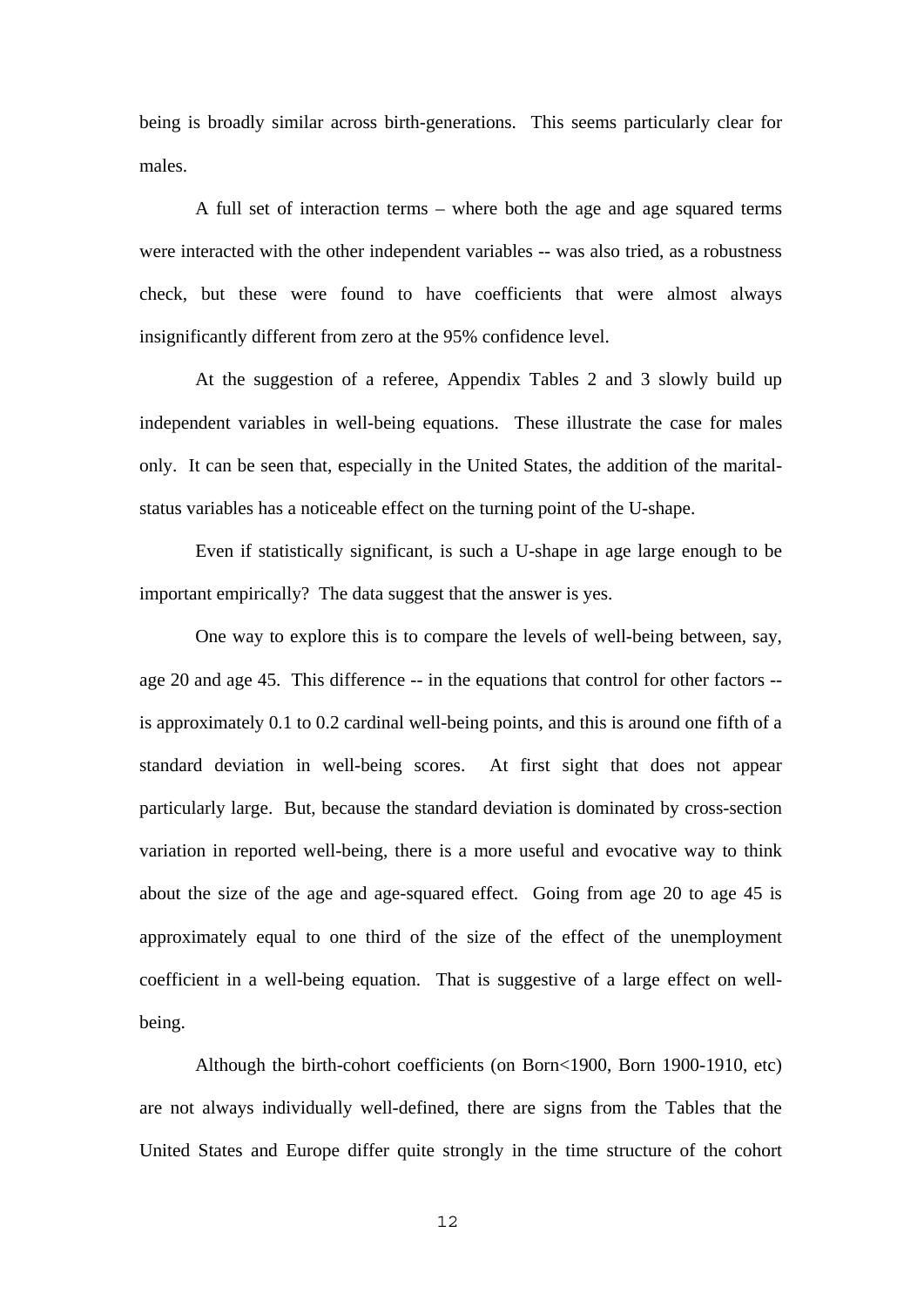effects upon happiness. In Tables 1 and 2, there is evidence that successive American generations became progressively less happy from 1900 to today. This conclusion is reminiscent of one of Easterlin's (2006), although he uses a different statistical method.

In Europe, by contrast, Tables 3 and 4 suggest that cohort well-being falls initially from the beginning of the century but, after bottoming out in the 1950s (which is the omitted base category), has actually been rising slightly throughout the most recent generations.

As with the effect of moving along the quadratic function in age, cohort dummy variables are here large in magnitude; they are not merely different from zero on a formal significance test. Put loosely, cohort effects are two or three times as large as the effect from the U-shape in age. The single greatest effect is visible in the equations for US males in Table 1. Here, comparing the happiest cohort of Americans to the least happy, the cardinalized well-being difference through the generations exceeds half of one standard-deviation of the happiness measure. In all the tables, whilst the details differ, estimated cohort effects are quantitatively significant and not merely statistically significant.

On a cautious note, it might be argued that the use of language itself could have altered over the century (perhaps modern generations of highly educated TVwatchers have become linguistically more or less expressive), and hence that in the US and Europe the paper's estimated happiness-cohort effects are partly or wholly an illusion caused by this changing nature of words. It is not easy to guard against such possibilities in a definitive way. Nevertheless, one piece of evidence against such a view comes out of the clear difference between the two continents' results. The estimated pattern of the cohort effects is very different between the US and Europe.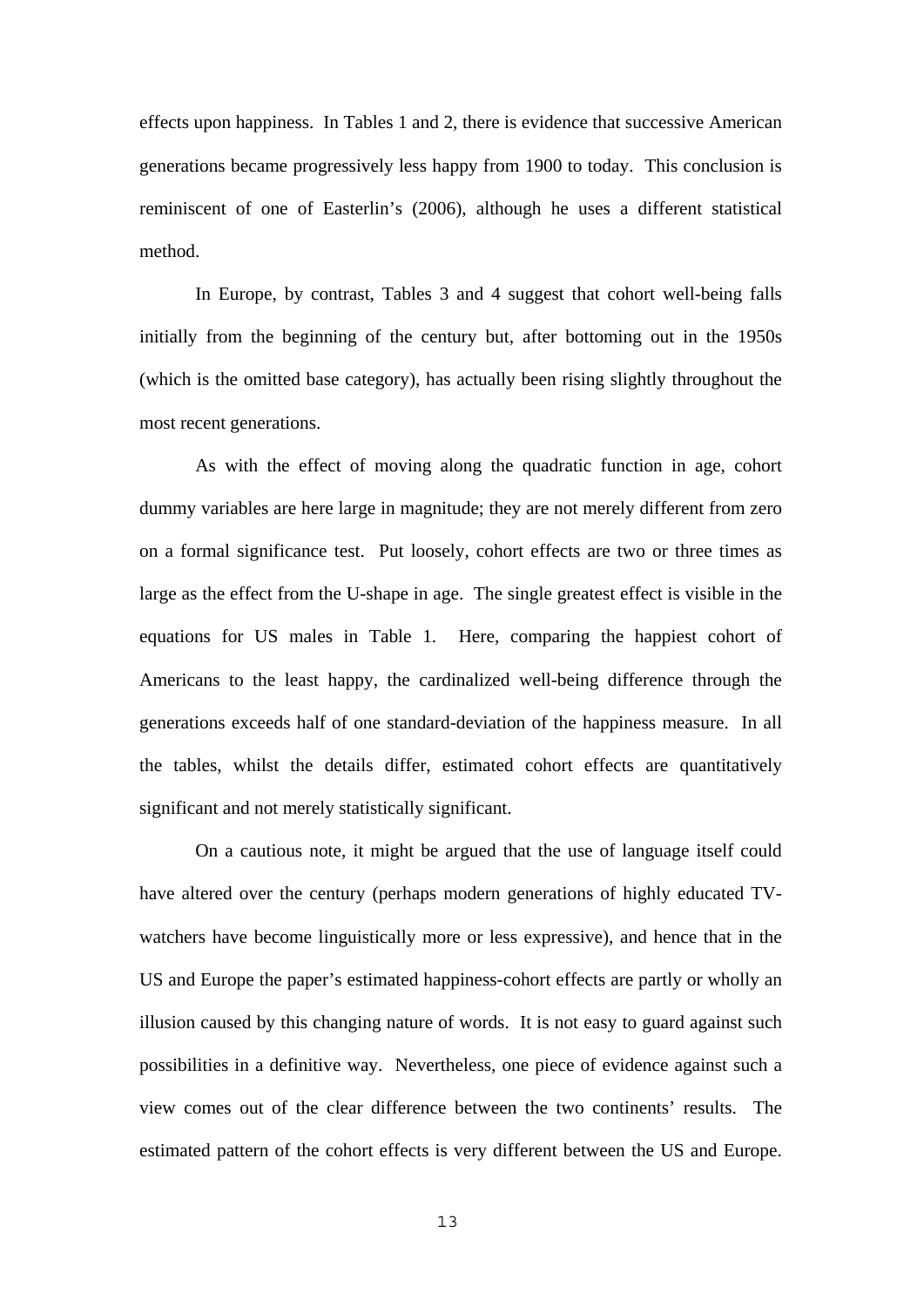As -- no doubt because of common trends in technology -- both continents' ways of living have changed in broadly similar ways since 1900, it is not easy to see how the coefficients on the cohort dummies could be explained solely by some form of changed use of language in the modern world. Thus these cohort effects seem unlikely to be simply a mirage caused by alterations in the way that different generations use, and perceive the meaning of, words.

Table 5 tentatively explores whether the U-shape in age holds in developing countries. Clearly mean life-spans are different, so it would be a surprise if exactly the same pattern emerged. No long time series is available to allow a test for cohort effects, but data are available, from four sweeps of the World Values Survey, on eighty countries covering the years 1981-1984; 1989-1993; 1994-1999; and 1999- 2004. These data are drawn from twenty five Western countries such as the USA, Canada and the UK; fourteen East European countries (e.g. the Czech Republic, Hungary and Poland); and thirty seven developing countries (e.g. China, Uganda, Uruguay and Vietnam). Table 5 reports estimates of a series of life satisfaction equations with well-being scored from 1 at the dissatisfied end to 10 at the completely satisfied end; we report them separately for each of the three groups of countries. Controls here include workforce-status, marital-status, schooling, country and year dummies, and the person's income (grouped into appropriate deciles for his or her country). A U-shape in age is found in all five columns of Table 5. It occurs in approximately the mid to late forties. When separate equations are estimated by country, but not by gender, the U-shape seems to occur in the majority of nations (Appendix 1 reports the results). The group with a U-shape includes a large number of developing countries including, with numbers in parentheses being the age minima from Appendix Table 1 - Azerbaijan (45.8); Brazil (36.5); China (46.5); Iraq (51.7);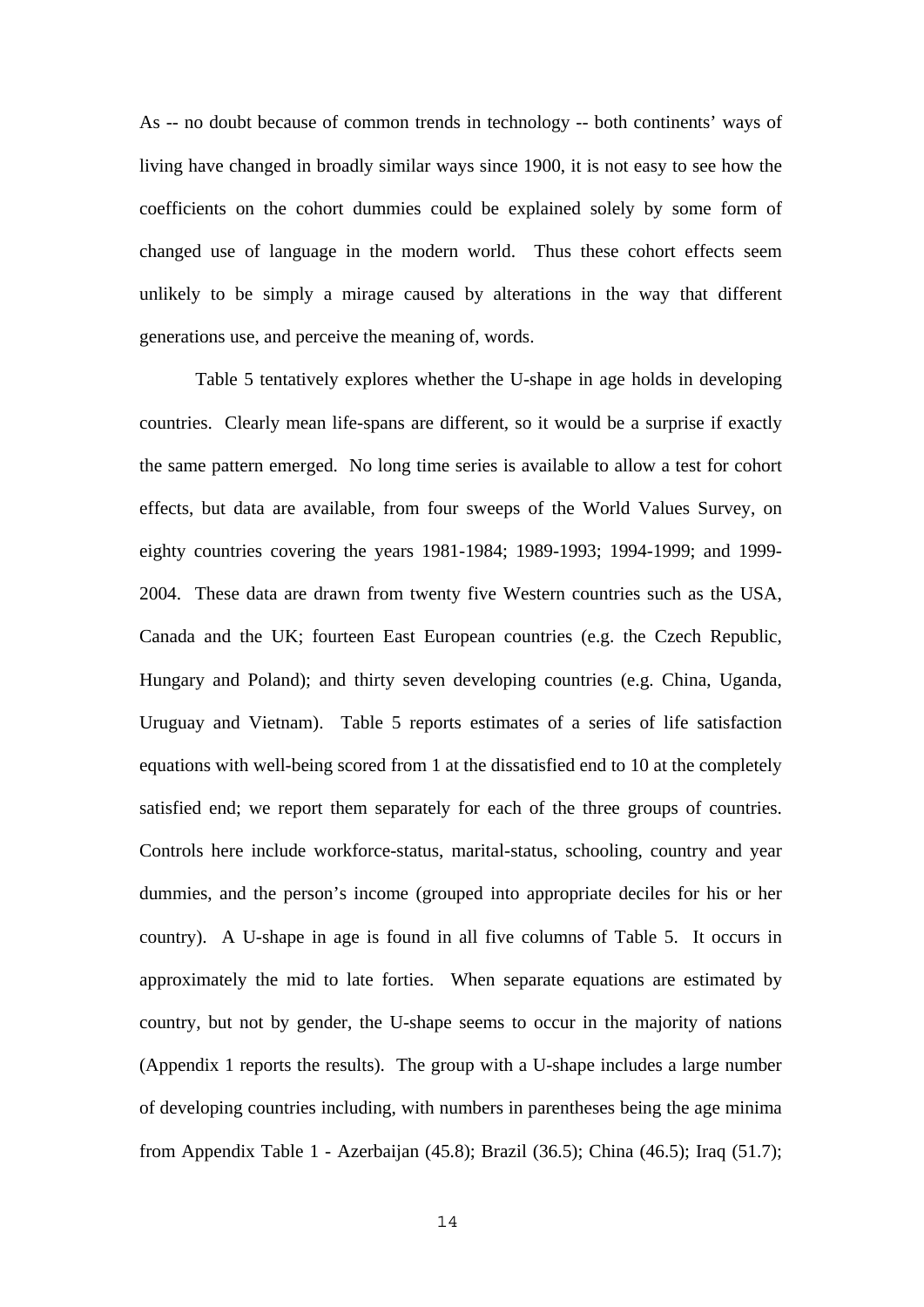Mexico (41.4); Nigeria (42.4); Peru (39.5); Tanzania (46.2) and Zimbabwe (46.2). It would be unwise, nevertheless, to overstate this finding. A group that did not have a U-shape in age, where either or both of the age terms were insignificant, often included countries where sample sizes were small, but were mostly developing countries (Armenia; Bangladesh; Chile; Colombia; Dominican Republic; Egypt; India; Indonesia; Iran; Jordan; Moldova; Morocco; Pakistan; Saudi Arabia; Singapore; Slovenia; Taiwan; Uganda; Venezuela and Vietnam).

When separate results are run by country, using the Eurobarometer trend data 1976-2002, with both sexes pooled, the results are as follows -- where controls are log of income, year-of-birth dummies, gender, income, schooling, year, country, year, marital-status and labour force status as in column 4 in Tables 3 and 4. Neither age term was significant for Austria (n=6,594) or Norway (n=5,465).

|             | Age at minimum | Sample size |
|-------------|----------------|-------------|
| Belgium     | 46.4           | 33,035      |
| Denmark     | 50.1           | 39,010      |
| Finland     | 49.9           | 8,978       |
| France      | 49.5           | 38,843      |
| Germany     | 42.9           | 54,946      |
| Greece      | 53.4           | 30,469      |
| Ireland     | 38.4           | 25,191      |
| Italy       | 64.2           | 35,327      |
| Luxembourg  | 41.3           | 9,761       |
| Netherlands | 46.9           | 39,239      |
| Portugal    | 66.1           | 25,529      |
| Spain       | 50.1           | 20,854      |
| Sweden      | 49.6           | 8,566       |
| <b>UK</b>   | 35.8           | 40,668      |
| Total       | 47.0           | 422,475     |
| USA (GSS)   | 44.5           | 41,193      |

For the USA, a similar equation was run with controls for log of income, year and year-of-birth dummies, gender, region, family, marital and labour force status dummies (as in column 5 of Tables 1 and 2).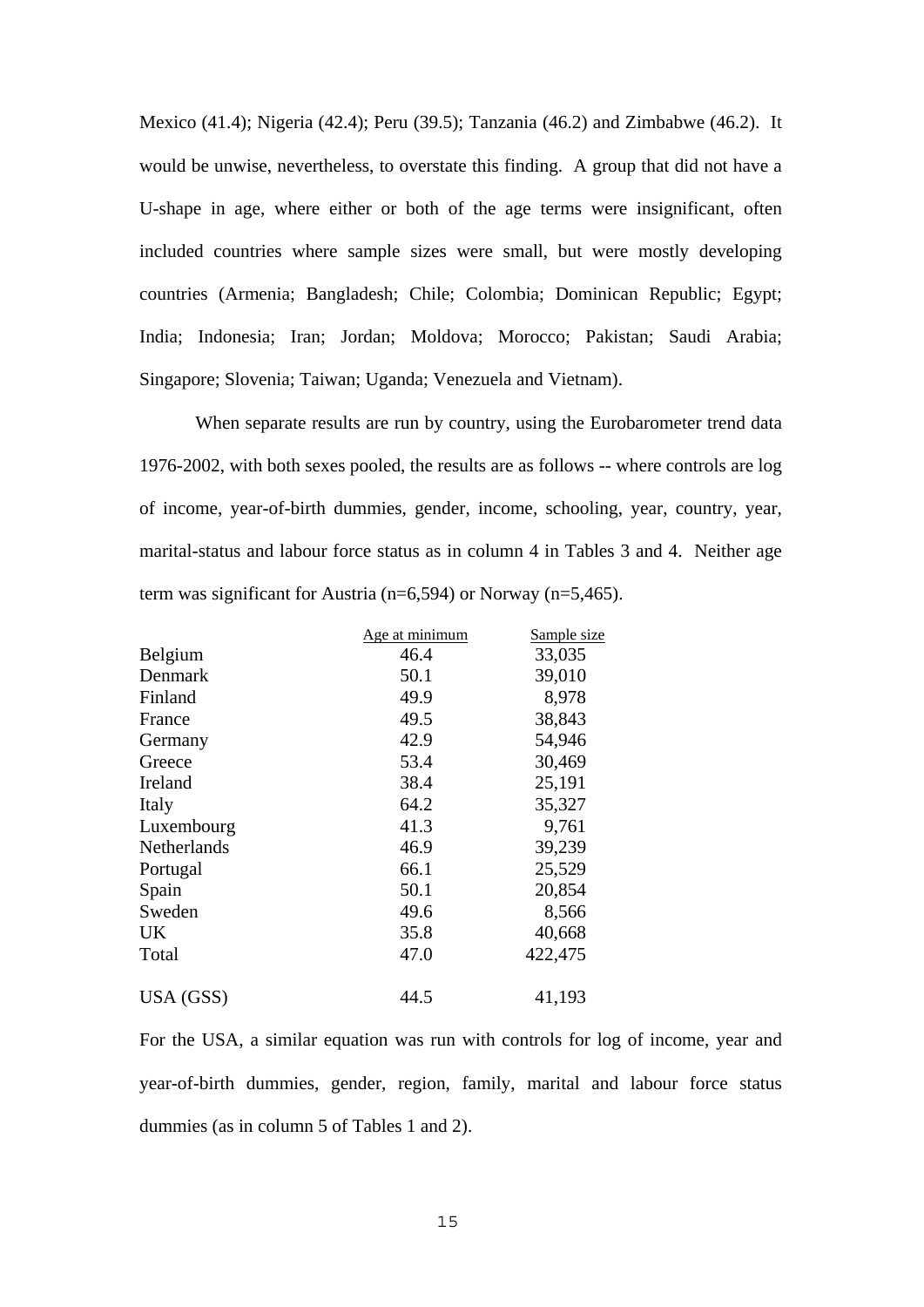Columns 1-4 of Table 6 makes use of data for eighteen Latin American countries (Argentina; Bolivia; Brazil; Colombia; Costa Rica; Chile; Ecuador; El Salvador; Guatemala; Honduras; Mexico; Nicaragua; Panama; Paraguay; Peru; Uruguay; Venezuela and the Dominican Republic) over the years 1997, 2000-2001 and 2003-2005 using data from the Latinobarometers. The life satisfaction question used in the Latinobarometers is identical to the one used in the Eurobarometers. Columns 1 and 3 include schooling dummies which were unavailable in 2000 hence the smaller sample size; the results are similar when the schooling variables are omitted and the additional year of data are added. There are age minima for both men and women. As was found above using the World Values Survey there were age minima for a majority, but not all, countries when separate equations were estimated. The countries where age minima were found, with the estimated minima in parentheses, excluding schooling dummies to ensure maximum sample sizes, were Argentina (52.3); Brazil (46.7); Colombia (49.7); Costa Rica (44.2); Chile (44.0); Ecuador (61.9); Honduras (58.3); Nicaragua (48.9); Paraguay (52.0); Uruguay (40.3) and Dominican Republic (48.7).

Columns 5 and 6 of Table 6 include data from the Asiabarometers for 2003 and 2004 pooled for fifteen Asian countries -- Brunei; Cambodia; China; India; Indonesia; Laos; Malaysia; Myanmar; Philippines; Singapore; South Korea; Sri Lanka; Thailand; Uzbekistan and Vietnam. These data relate to happiness, with the exact question being *"All things considered, would you say that you are happy these days? 1=very unhappy; 2=not too happy 3=neither happy or unhappy; 4=pretty happy and 5=very happy*". Controls are 5 schooling dummies; 3 marital status dummies; one year dummy and 18 labour force status dummies. In column 5 an age minimum for men is found at 46.9 and at age 39.1 for women in column 6. Separate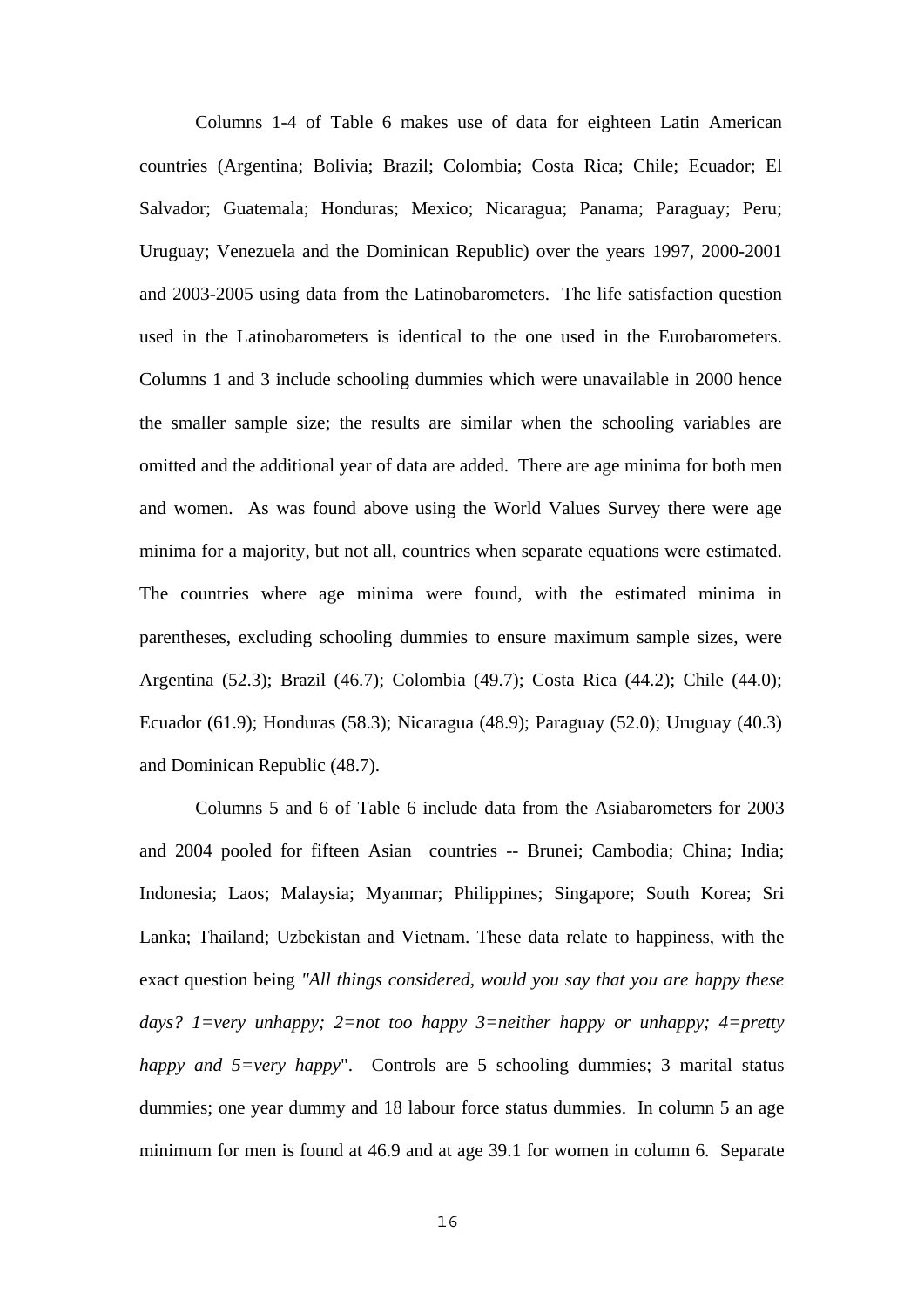minima in individual country equations were found seven out of the fifteen countries for Cambodia (72.9); Myanmar (61.9); Singapore (43.9); South Korea (47.9); Laos (37.7); Brunei (37.3) and Uzbekistan (47.7)

So far, our focus has been on happiness and life satisfaction. It seems useful to ask whether a life course U-shape also emerges when the well-being variable is closer to a measure of mental health. Figure 1 plots the incidence of self-reported depression in the UK Labour Force Survey. Here the data are pooled for men and women across the period 2004Q2-2007Q1. The sample is for those aged 16-70. There are approximately one million observations (n=972,464), and the estimates are weighted using the person weights so are nationally representative. Respondents in the LFS are asked to report on any health problems they have had, and then to identify the most important of these and that is what is examined here.

What is graphed in Figure 1 is the mean incidence by age. The figure has an average of 17,068 observations per cell (i.e. per dot). The outcome is a hill-shaped relationship between the incidence of depression-and-anxiety and age, which maximises around age 46 in these raw data. Hence this seems consistent with the paper's earlier, and qualitatively different, life-satisfaction evidence.

Using the dprobit procedure in STATA, Table 7 estimates the probability an individual in the LFS will report being depressed. In column 1, without any controls, probability of depression =  $0.0021416Age - 0.000024Age^2$  where n=972,464. The quadratic maximises at age 44.6. Adding additional controls has fairly little impact. The maximum is finally estimated at 44.0 in column 3 with a full set of controls for month, year, region, race, education, marital and labour force status. March is the month in which the highest depression rates are reported.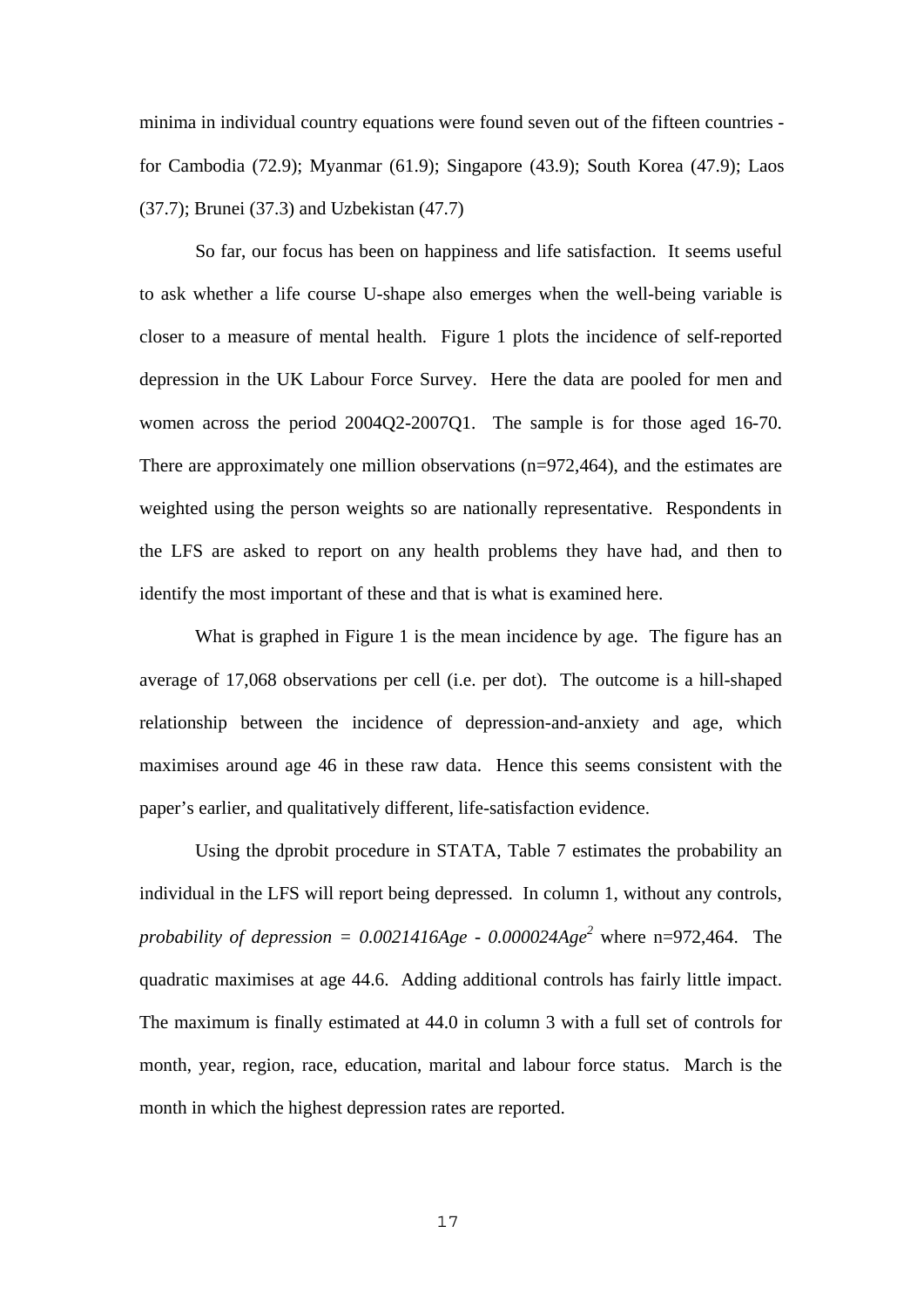Table 8 performs a similar exercise on a measure of mental health. The table draws upon data from Eurobarometer #56.1: *Social Exclusion and Modernization of Pension Systems* (ICPSR #3475). Between September and October 2001, this survey collected identical survey information from approximately 15,500 individuals living in Austria, Belgium Denmark, East Germany, Finland, France, Greece, Italy, Ireland, Luxembourg, the Netherlands, Portugal, Spain, the United Kingdom, Sweden and West Germany. This data file, possibly uniquely, has data for the same individuals on mental strain and on life satisfaction. It was included within one of our Eurobarometers used in Tables 3 and 4.

In the first two columns of Table 8, our dependent variable is a measure of psychological distress constructed (in the spirit of the well-known General Health Questionnaire score) by amalgamating answers to the questions:

*Have you recently:* 

- *1. Lost much sleep over worry?*
- *2. Felt constantly under strain?*
- *3. Felt you could not overcome your difficulties?*
- *4. Been feeling unhappy and depressed?*
- *5. Been losing confidence in yourself?*
- *6. Been thinking of yourself as a worthless person?*

To the answers to each of these six, we assigned the integers 0, 1, 2, 3 -- depending whether each was answered *not at all, no more than usual, rather more than usual, much more than usual*. Following Blanchflower and Oswald (2007), the numerical answers were summed, and we term the result a 'GHQ-N6' measure, where N stands for 'negative'. The mental distress score denoted GHQ-N6, must for a person therefore lie between 0 and 18. Across Europe, the mean of the variable is 3.6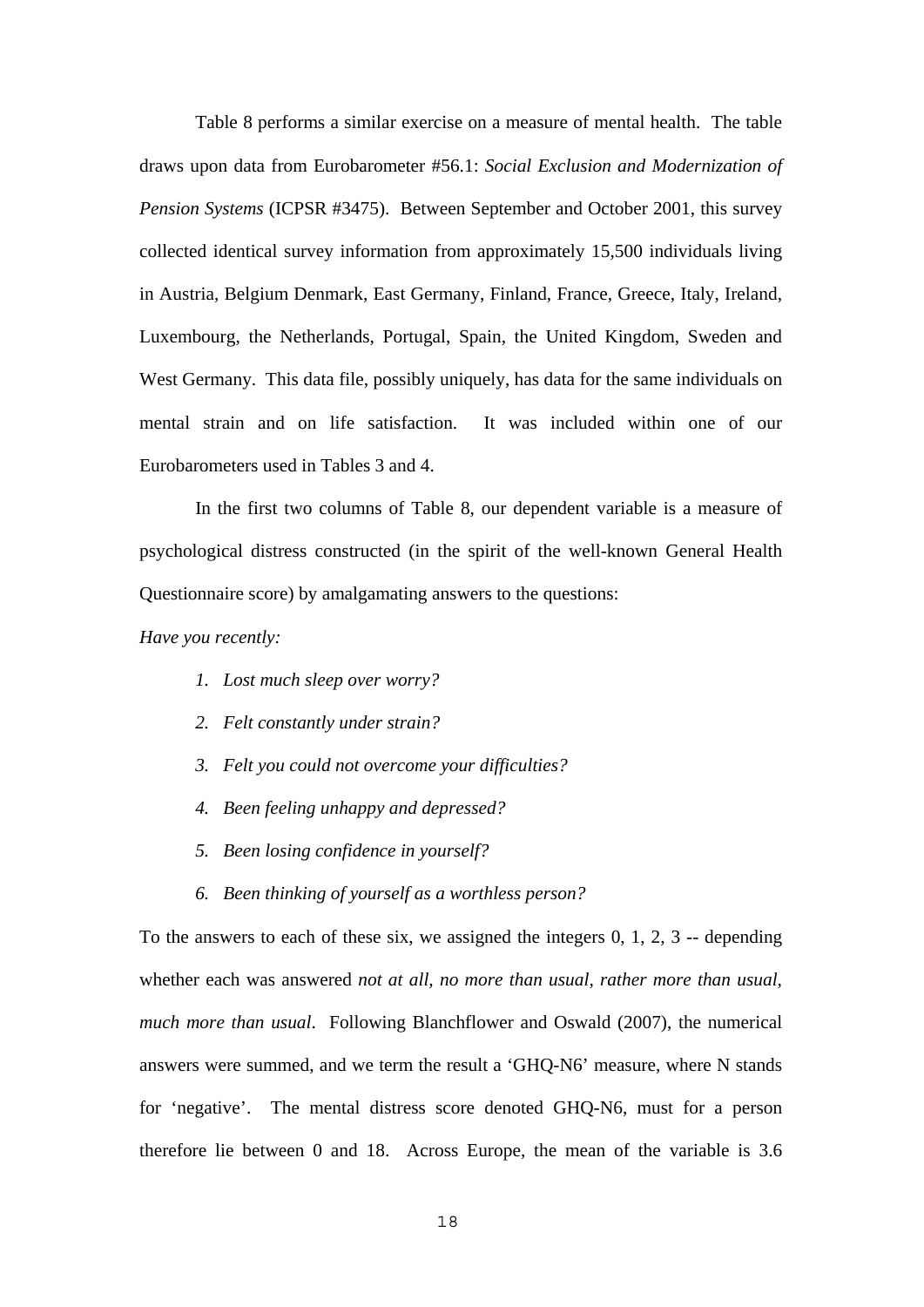(standard deviation 3.7). These six are the 6 negative questions from the fuller General Health Questionnaire GHQ-12 measure of psychological distress. The data set does not provide data on the other six 'positive' questions. Thus our focus is upon negative affect. Clark and Oswald (1994, 2002) show in British data that GHQ is quadratic in age.

Although much remains to be understood, there is a precedent for exploring separately the negative and positive questions within the GHQ (see Huppert and Whittington, 2003). Column 1 of Table 7 just contains age and its square as controls, and the function reaches a maximum at age 47.8. Adding additional controls for workforce-status, marital-status, and schooling, reduces the maximum marginally to 46.8. In both cases, Ordinary Least Squares (OLS) is the method of estimation. Columns 3 and 4 of Table 8 use the same sample of individuals and same controls as in columns 1 and 2; but now ordered logit is the method of estimation, and life satisfaction is the dependent variable. In column 3, without controls, life satisfaction minimises at age 49.5 (and 49.3 in column 4).

Overall, the two kinds of results in the paper seem approximately mirrorimages of one another. Happiness and life satisfaction are U-shaped in age; distress and depression follow an inverted U-shape.

#### 3. Conclusions

This paper offers evidence that well-being depends in a curvilinear way upon age: happiness is approximately U-shaped through the life course. Psychological well-being appears to reach a minimum in middle age. This conclusion is meant as a broad characterization of the data, and should be kept in perspective. There is, for example, a little evidence from our non-parametric work for a further flattening, and turn down, towards the end of life. The paper's results, which draw upon regression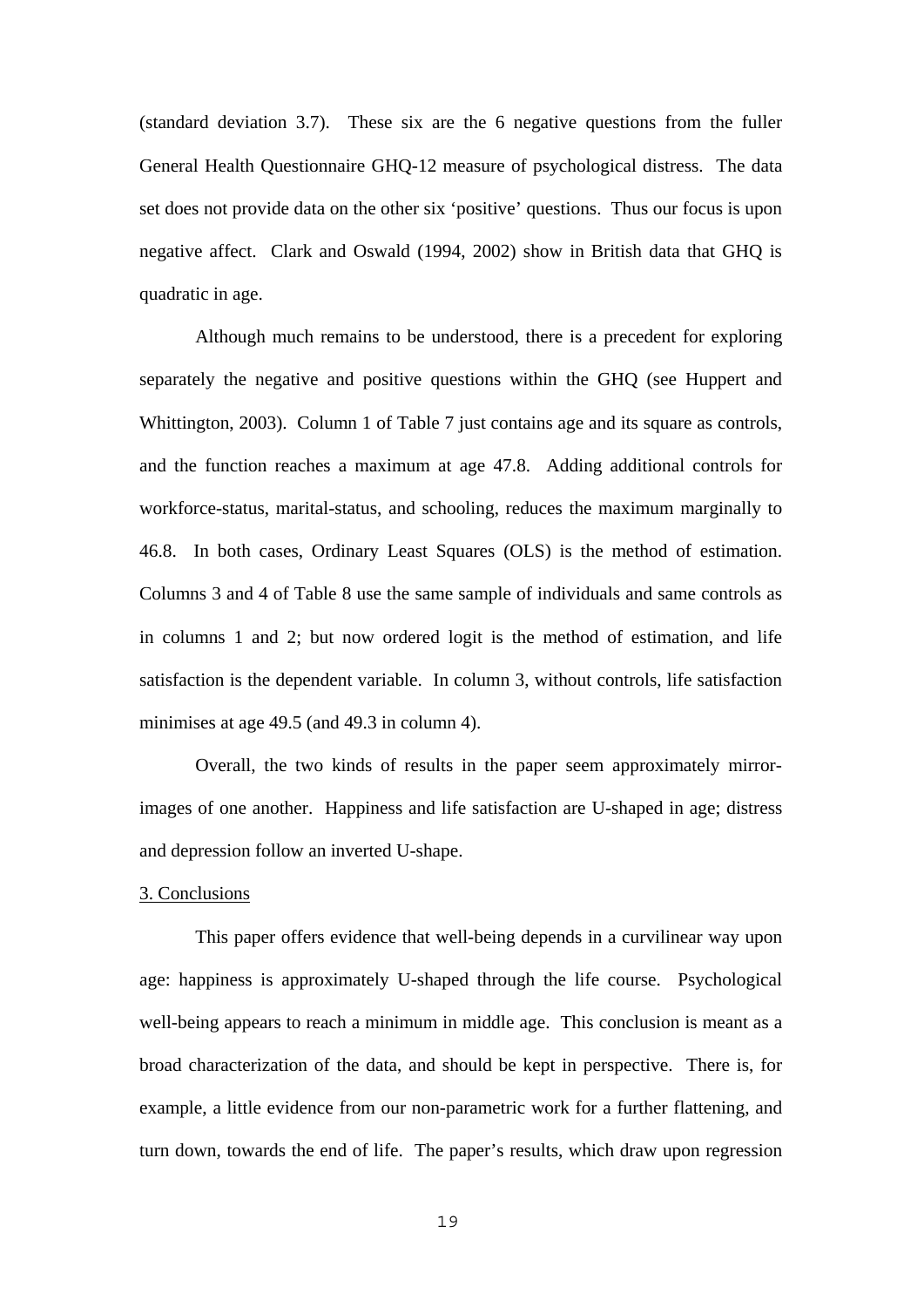equations, and use data sets long enough to distinguish age effects from cohort effects, seem of interest. They suggest that the convex structure of the curve is fairly similar across different parts of the world. To the best of our knowledge, the U-shape finding in United States data comes originally from results reported in Blanchflower et al (1993), which became Blanchflower and Oswald (2004). Because the paper's equations control for many other influences upon happiness and life satisfaction - including income, education and marriage -- the findings should be read as describing an age U-shape *in ceteris-paribus well-being.*

Our correction for birth-cohort influences makes some difference to the results claimed by the earlier literature, especially in American well-being equations, but the spirit of a U-shape is unaffected by cohort effects. On these estimates, happiness among American males and females reaches a minimum in, respectively, approximately their early 50s and late 30s. Reported life satisfaction levels among European men and women minimize around the mid 40s.

It might reasonably be objected that our method has had to rely on decadal proxies for cohorts of Americans and Europeans. How to do better than this, nevertheless, is not clear -- as one aim is to maintain also age and year effects within the equations. Moreover, if subtler cohort effects were of major importance, we might expect to see more evidence of equation instability when they are imperfectly introduced in the form of the decade-long dummy variables.

 By definition, this paper has one limitation. It is that these international data sets do not follow the same individuals over the years. As far as we know, there is no internationally comparable panel data set on multiple nations in which general happiness or well-being questions are asked (a European Household Panel is currently being constructed but asks only questions such as income-satisfaction and housing-

 $20$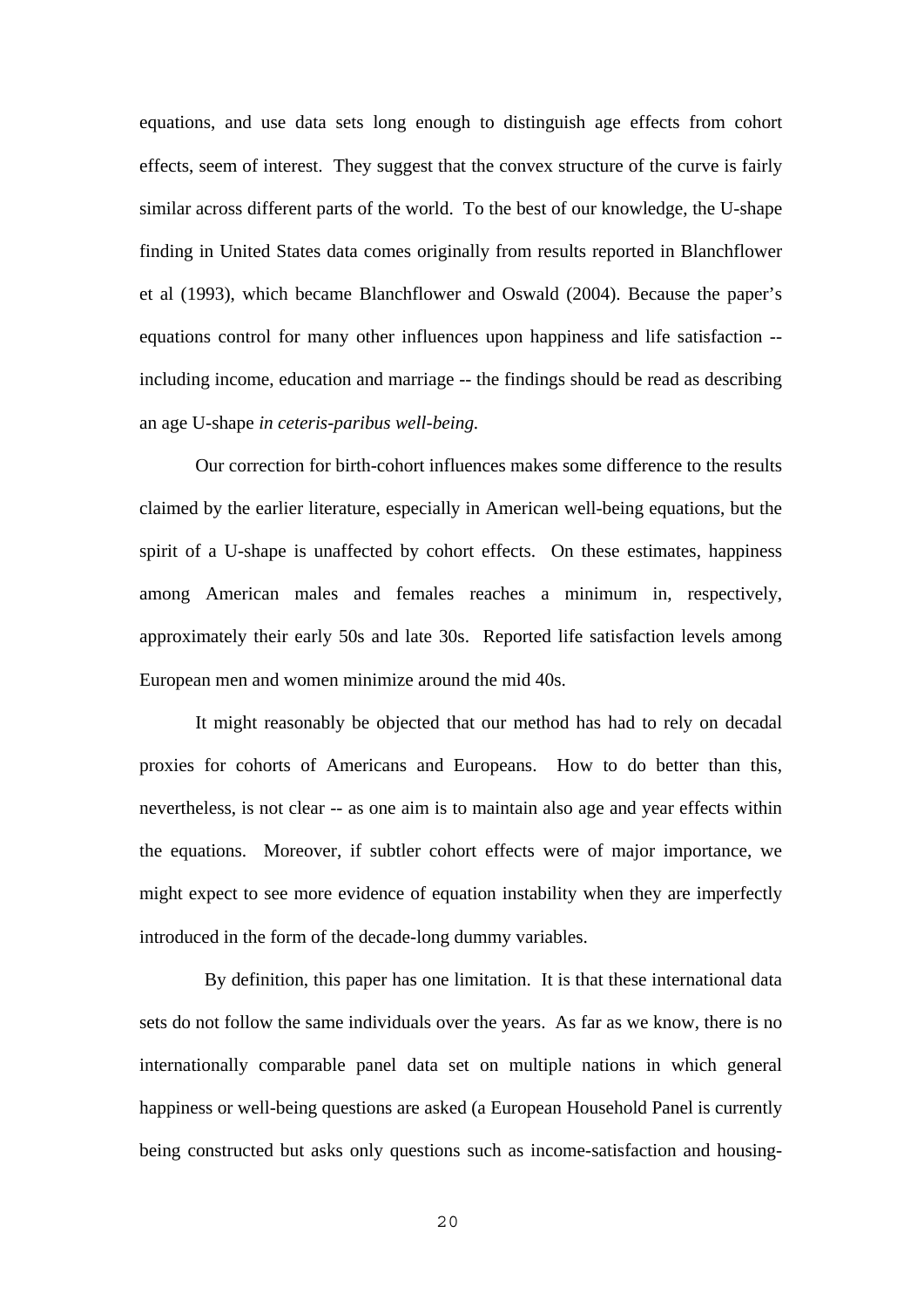satisfaction). It is perhaps also worth pointing out that panel data have their own disadvantages, particularly that of sometimes high levels of measurement error. What causes the apparently U-shaped curve in human well-being, and the rough regularity of its mathematical shape in different parts of the developed and developing world, is unknown. Tentatively:

- One possibility is that individuals learn to adapt to their strengths and weaknesses, and in mid-life quell their infeasible aspirations.
- Another -- though it could presumably only be a small part of the explanation -- is that cheerful people live systematically longer than the miserable, for reasons not currently understood, and that the well-being U-shape in age thus traces out in part a selection effect.
- A third is that a kind of comparison process is at work: I have seen schoolfriends die and come eventually to value my blessings during my remaining years.

Whatever its ultimate causes, understanding the roots of the pattern seems an important task.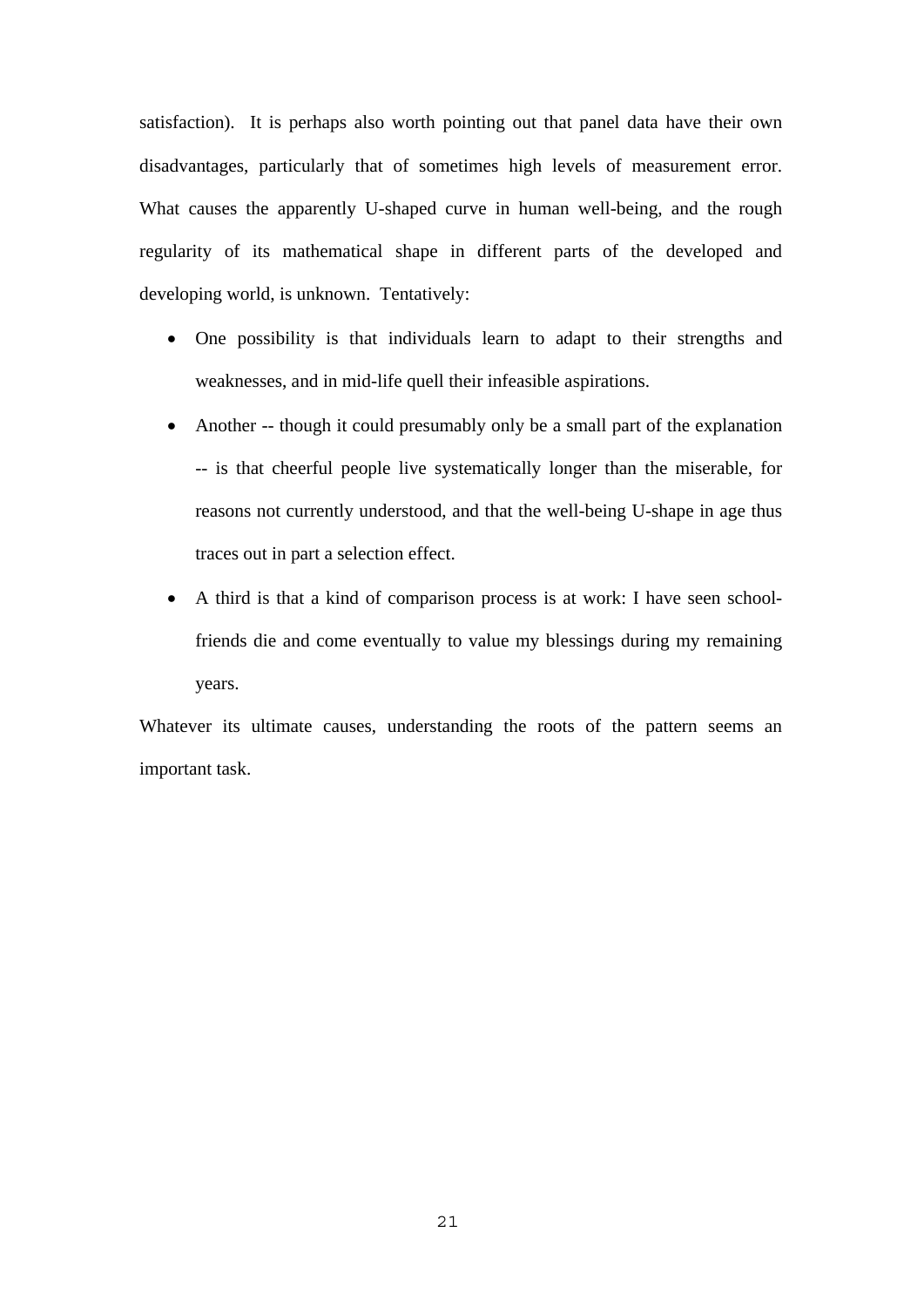#### **References**

- Argyle, M. (2001). The psychology of happiness. London: Routledge, Second edition.
- Bell, D., & Blanchflower, D.G. (2007). The Scots may be brave but they are neither healthy nor happy. *Scottish Journal of Political Economy*, 54, 166-194.
- Blanchflower, D.G. (2001). Unemployment, well-being and wage curves in Eastern and Central Europe. *Journal of Japanese and International Economies*, 15, 364- 402.
- Blanchflower, D.G., & Oswald, A.J. (2000). The rising well-being of the young. In Youth employment and joblessness in advanced countries, eds. D.G. Blanchflower and R. Freeman, Chicago: NBER and University of Chicago Press.
- Blanchflower, D.G., & Oswald, A.J. (2004). Well-being over time in Britain and the USA. *Journal of Public Economics*, 88, 1359-1386.
- Blanchflower, D.G., & Oswald, A.J. (2007). Hypertension and happiness across nations. *Journal of Health Economics*, forthcoming.
- Blanchflower, D.G., Oswald, A.J., & Warr, P. (1993). Well-being over time in Britain and the USA. Unpublished paper presented at a Happiness conference at the London School of Economics.
- Carstensen, L.L., Isaacowitz, D.M., & Turk-Charles, S. (1999). Taking time seriously: A theory of socioeconomic selectivity. *American Psychologist*, 54, 165-181.
- Charles, S.T., Reynolds, C.A., & Gatz, M. (2001). Age-related differences and change in positive and negative affect over 23 years. *Journal of Personality and Social Psychology*, 80, 136-151.
- Clark, A.E. (2007). Born to be mild. Working paper, PSE, Paris.
- Clark, A.E., & Oswald, A.J. (1994). Unhappiness and unemployment. *Economic Journal*, 104, 648-659.
- Clark, A.E., Oswald, A., & Warr, P. (1996). Is job satisfaction U-shaped in age? *Journal of Occupational and Organizational Psychology*, 69, 57-81.
- Clark, A.E., & Oswald, A.J. (2002) A simple statistical method for measuring how life events affect happiness, *International Journal of Epidemiology*, 31, 1139- 1144.
- Clark, A.E., & Oswald, A.J. (2007). The curved relationship between age and subjective well-being. Working paper, PSE, Paris.
- Diener, E., Suh, E.M., Lucas, R.E., & Smith, H.L. (1999). Subjective well-being: Three decades of progress. *Psychological Bulletin*, 125(2), 276-302.
- Di Tella, R., MacCulloch, R.J., & Oswald, A.J. (2001). Preferences over inflation and unemployment: Evidence from surveys of happiness. *American Economic Review*, 91, 335-341.
- Di Tella, R., MacCulloch, R.J., & Oswald, A.J. (2003). The macroeconomics of happiness. *Review of Economics and Statistics*, 85, 809-827.
- Easterlin, R.A. (2003). Explaining happiness. *Proceedings of the National Academy of Sciences*, 100, 11176-11183.
- Easterlin, R.A. (2006). Life cycle happiness and its sources: Intersections of psychology, economics and demography. *Journal of Economic Psychology*, 27, 463-482.
- Frey, B.S., & Stutzer, A. (2002). Happiness and economics. Princeton: Princeton University Press.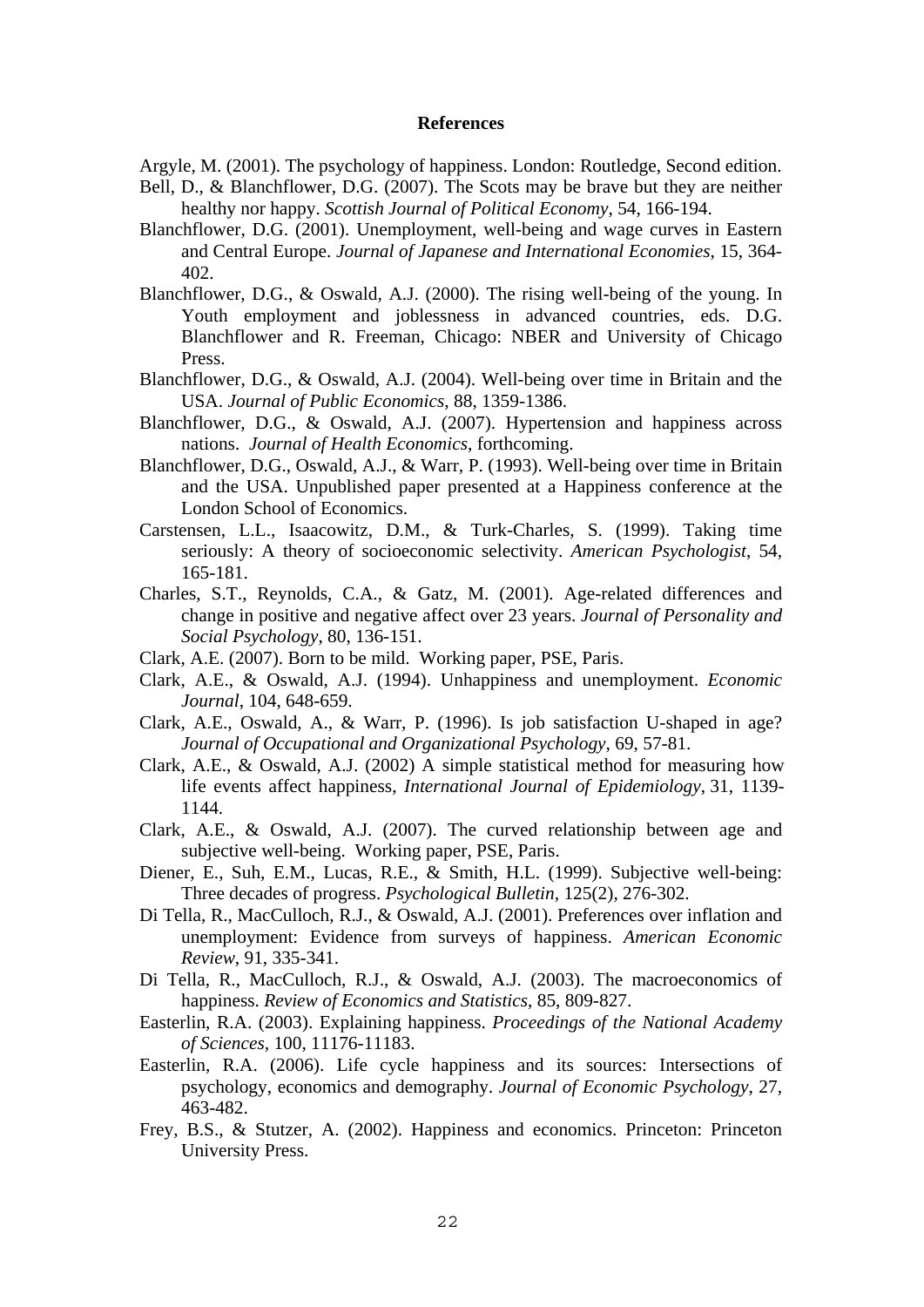- Frijters, P., Haisken-DeNew, J.P., & Shields, M.A. (2004). Money does matter! Evidence from increasing real income and life satisfaction in East Germany following reunification. *American Economic Review*, 94, 730-740.
- Frijters, P., Haisken-DeNew, J.P., & Shields, M.A. (2005). The causal effect of income on health: Evidence from German reunification. *Journal of Health Economics*, 24, 997-1017.
- Gardner, J., & Oswald, A.J. (2007). Money and mental well-being: A longitudinal study of medium-sized lottery wins. *Journal of Health Economics*; 26; 49-60.
- Gerlach, K., & Stephan, G. (1996). A paper on unhappiness and unemployment in Germany. *Economics Letters*, 52, 325-330.
- Gilbert, D. (2006). Stumbling on happiness. New York: Alfred A Knopf.
- Glaeser, E.L., Laibson, D., & Sacerdote, B. (2002). An economic approach to social capital. *Economic Journal*, 112, F437-458.
- Graham, C. (2005). Insights on development from the economics of happiness. *World Bank Research Observer*, 20, 201-231.
- Hayo, B., & Seifert, W. (2003). Subjective economic well-being in Eastern Europe. *Journal of Economic Psychology,* 24, 329-348.
- Helliwell, J., & Putnam, R.D. (2004). The social context of well-being. *Philosophical Transactions of the Royal Society*, 359, 1435-1446.
- Huppert, F.A., & Whittington, J.E. (2003). Evidence for the independence of positive and negative well-being: Implications for quality of life assessment. *British Journal of Health Psychology*, 8, 107-122.
- Jorm, A.F. (2000). Does old age reduce the risk of anxiety and depression? A review of epidemiological studies across the adult life span. *Psychological Medicine*, 30, 11-22.
- Kahneman, D., Krueger, A.B., Schkade, D., Schwarz, N., & Stone, A.A. (2006). Would you be happier if you were richer? A focusing illusion. *Science*, 312, 1908-1910.
- Layard, R. (2005). Happiness: Lessons from a new science. London: Allen Lane.
- Lucas, R.E., Clark, A.E., Georgellis, Y., & Diener, E. (2004). Unemployment alters the set point for life satisfaction. *Psychological Science*, 15 (1), 8-13.
- Mroczek, D.K., & Kolanz, C.M. (1998). The effect of age on positive and negative affect: A developmental perspective on happiness. *Journal of Personality and Social Psychology*, 75, 1333-1349.
- Mroczek, D.K., & Spiro, A. (2005). Change in life satisfaction during adulthood: Findings from the Veterans Affairs Normative Aging study. *Journal of Personality and Social Psychology*, 88, 189-202.
- Murphy, J.M., Laird, N.M., Monson, R.R., Sobol, A.M., & Leighton, A.H. (2000). A 40-year perspective on the prevalence of depression – The Stirling County study. *Archives of General Psychiatry*, 57, 209-215.
- Myers, D.M. (1992). The pursuit of happiness. New York: Morrow.
- Oswald, A.J. (1997). Happiness and economic performance. *Economic Journal*, 107, 1815-1831.
- Oswald, A.J., & Powdthavee, N. (2005). Does happiness adapt? A longitudinal study of disability with implications for economists and judges. University of Warwick: working paper.
- Oswald, A.J., & Powdthavee, N. (2007). Obesity, unhappiness and the challenge of affluence: Theory and evidence. *Economic Journal*, 117(521), 441-454.
- Paykel, E.S. (2000). Not an age of depression after all? Incidence rates may be stable over time. *Psychological Medicine*, 30, 489-490.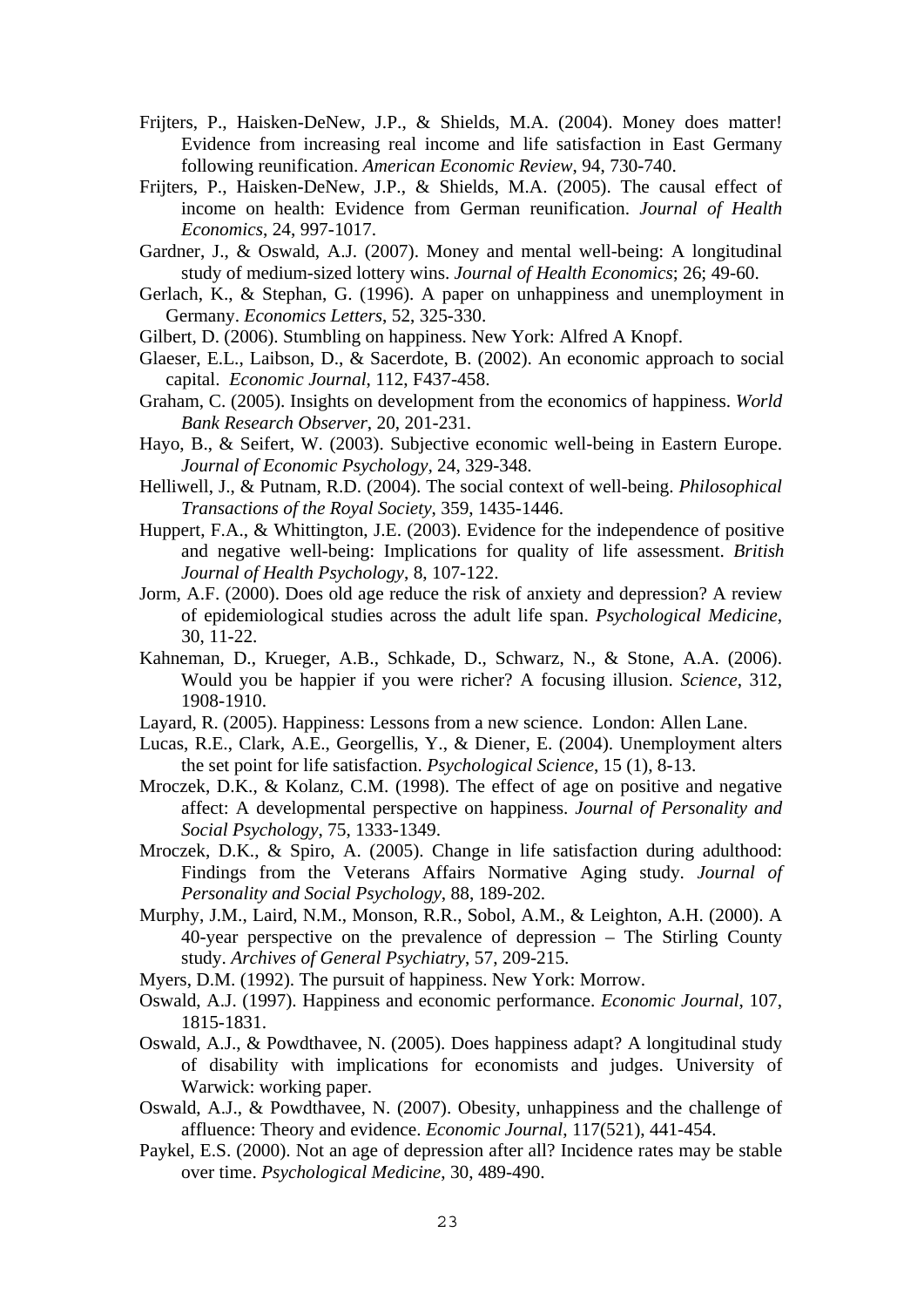- Pinquart, M., & Sorensen, S. (2001). Influences on loneliness in older adults: A metaanalysis. *Basic and Applied Social Psychology*, 23, 245-266.
- Powdthavee, N. (2005). Unhappiness and crime: Evidence from South Africa. *Economica*, 72, 531-547.
- Propper, C., Jones, K., Bolster, A., Burgess, S., Johnston, R., & Sarker, R. (2005). Local neighbourhood and mental health: Evidence from the UK. *Social Science and Medicine*, 61, 2065-2083.
- Sacker, A., & Wiggins, R.D. (2002). Age-period-cohort effects on inequalities in psychological distress, 1981-2000. *Psychological Medicine*, 32, 977-990.
- Senik, C. (2004). When information dominates comparison Learning from Russian subjective panel data. *Journal of Public Economics*, 88, 2099-2123.
- Shields, M.A., & Wheatley Price, S. (2005). Exploring the economic and social determinants of psychological well-being and perceived social support in England. *Journal of the Royal Statistical Society (Series A)*, 168, 513-537.
- Smith, D.M., Langa, M., Kabeto, M.U., & Ubel, P.A. (2005). Health, wealth and happiness. *Psychological Science*, 16, 663-666.
- Stockard, J., & O'Brien, R.M. (2002). Cohort variations and changes in age-specific suicide rates over time: Explaining variations in youth suicide. *Social Forces*, 81, 605-642.
- Theodossiou, I. (1998). The effects of low-pay and unemployment on psychological well-being: A logistic regression approach. *Journal of Health Economics*, 17, 85-104.
- Ubel, P.A., Loewenstein, G., & Jepson, C. (2005). Disability and sunshine: Can hedonic predictions be improved by drawing attention to focusing illusions or emotional adaptation? *Journal of Experimental Psychology: Appl*, 11, 111-123.
- Uppal, S. (2006). Impact of the timing and severity of disability on the subjective well-being of individuals with disabilities. *Social Science and Medicine*, 63, 525-539.
- Van Praag, B., & Ferrer-I-Carbonell, A. (2004). Happiness quantified: A satisfaction calculus approach. Oxford: Oxford University Press.
- Winkelmann, L., & Winkelmann, R. (1998). Why are the unemployed so unhappy? Evidence from panel data. *Economica*, 65, 1-15.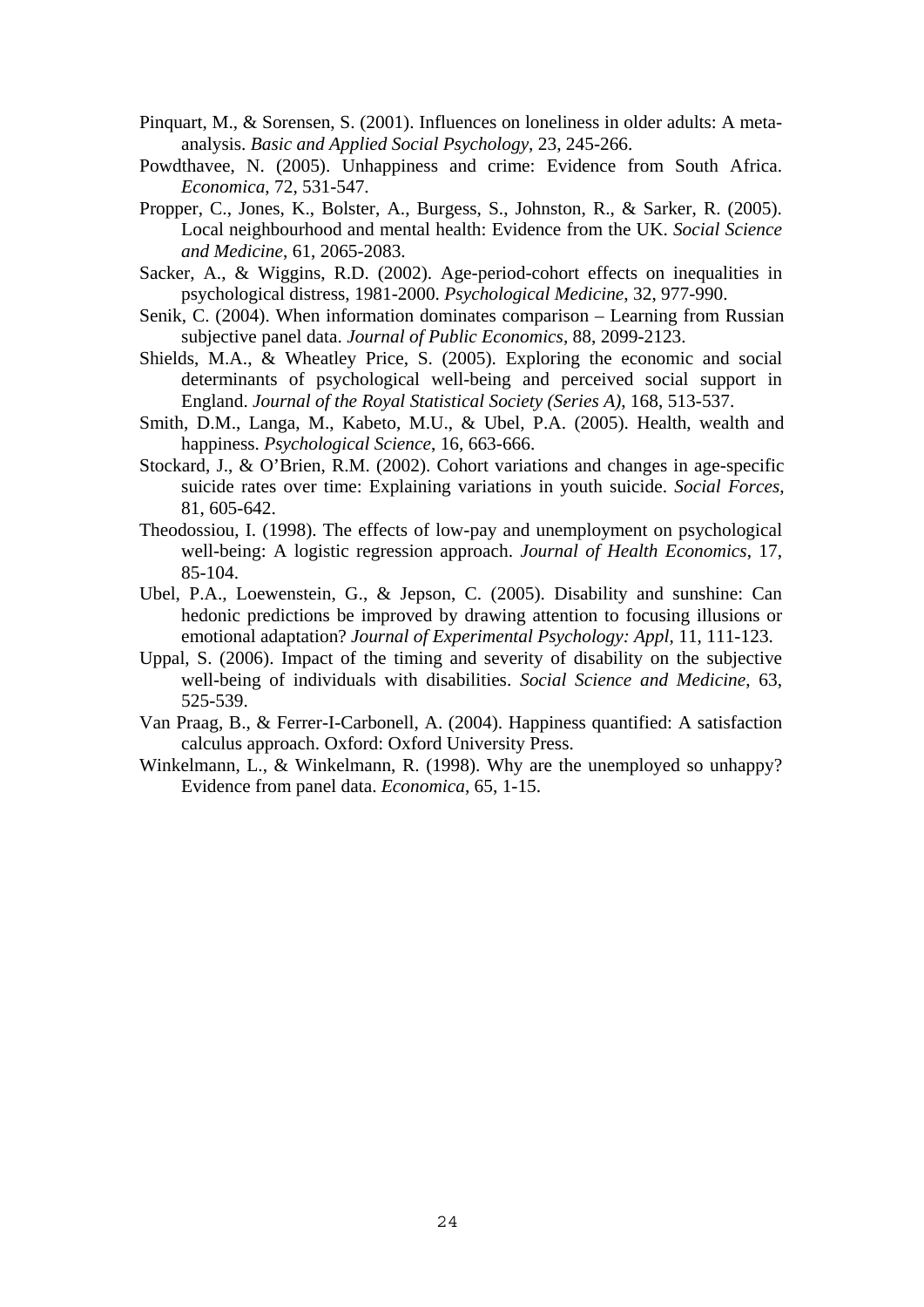|                              | (1)            | (2)            | (3)            | (4)            | (5)             |
|------------------------------|----------------|----------------|----------------|----------------|-----------------|
| Age                          | .0096 (11.78)  | $-.0236(4.25)$ | $-.0272(3.34)$ | $-.0313(3.81)$ |                 |
| Age <sup>2</sup>             |                | .0003(5.61)    | .0003(3.75)    | .0003(3.99)    |                 |
| Born $<$ 1900                |                |                | .1420(0.91)    | .0606(0.37)    | $-.0783(0.47)$  |
| Born 1900-1909               |                |                | $-.1261(0.73)$ | $-.2669(1.46)$ | $-.4325(2.38)$  |
| Born 1910-1919               |                |                | $-.2405(1.18)$ | $-.3801(1.76)$ | $-.5086(2.44)$  |
| Born 1920-1929               |                |                | $-.3872(1.59)$ | $-.5096(1.99)$ | $-.6115(2.52)$  |
| Born 1930-1939               |                |                | $-.5686(1.99)$ | $-.6824(2.28)$ | $-0.7519(2.70)$ |
| Born 1940-1949               |                |                | $-.6219(1.91)$ | $-.7173(2.11)$ | $-.7843(2.50)$  |
| Born 1960-1969               |                |                | $-.6045(1.64)$ | $-.6857(1.78)$ | $-0.7575(2.15)$ |
| Born 1970-1979               |                |                | $-.6858(1.66)$ | $-.7838(1.82)$ | $-.858192.17)$  |
| Born 1980 +                  |                |                | $-.8168(1.75)$ | $-.8813(1.81)$ | $-0.9630(2.16)$ |
| Log income                   |                |                |                | .2545(12.42)   | .2549(2.33)     |
| Age 20-24                    |                |                |                |                | $-.1220(0.99)$  |
| Age 25-29                    |                |                |                |                | $-.2508(1.92)$  |
| Age 30-34                    |                |                |                |                | $-.2837(2.03)$  |
| Age 35-39                    |                |                |                |                | $-.3598(2.37)$  |
| Age 40-44                    |                |                |                |                | $-.4415(2.67)$  |
| Age 45-49                    |                |                |                |                | $-0.4562(2.49)$ |
| Age 50-54                    |                |                |                |                | $-.4741(2.39)$  |
| Age 55-59                    |                |                |                |                | $-.3964(1.81)$  |
| Age 60-64                    |                |                |                |                | $-.2209(0.93)$  |
| Age 65-69                    |                |                |                |                | $-.0827(0.32)$  |
| Age 70-74                    |                |                |                |                | $-.1807(0.64)$  |
| Age 75-79                    |                |                |                |                | $-.1769(0.57)$  |
| Age 80-84                    |                |                |                |                | $-.1961(0.58)$  |
| $Age > -85$                  |                |                |                |                | $-.2530(0.68)$  |
| Personal controls            | N <sub>o</sub> | Yes            | Yes            | Yes            | Yes             |
| Cut1                         | $-1.4891$      | $-1.3541$      | -1.9419        | $-.0440$       | .2732           |
| Cut2                         | 1.3247         | 1.6520         | 1.0671         | 2.9875         | 3.3073          |
| Sample size                  | 20,316         | 19,996         | 19.996         | 18,494         | 18,494          |
| Pseudo $R^2$                 | .0065          | .0481          | .0488          | .0524          | .0530           |
| Log likelihood ratio         | $-18936$       | $-17853$       | $-17841$       | $-15890$       | $-16416$        |
| Age at the happiness minimum |                | 35.7           | 52.9           | 52.6           |                 |

#### **Table 1. Happiness Equations for Men in the USA: Pooled Data 1972-2006**

Notes The dependent variable, here and in later tables, is a measure of subjective well-being. The numbers in parentheses are t-statistics; they test the null hypothesis of a coefficient of zero. The six regression equations are to be read vertically. They are ordered logits and include 25 year-dummies and 9 region-dummies. 'Personal controls' are the number of years of education, two race-dummies, 8 workforce-status dummies, 4 marital-status dummies, 1 dummy to identify if the respondent has zero dependent children, and a further dummy to identify if at age 16 the children was not living with both parents as they were divorced.. The 'base' cohort is that for people born pre-1900. The data set excludes 1972 when income is excluded; surveys were not conducted in 1979, 1981, 1992, 1995, 1997, 1999, 2001, 2003 and 2005. The exact wording of the well-being question is: "Taken all together, how would you say things are these days – would you say that you are very happy, pretty happy, or not too happy?".

Source: General Social Survey, 1972-2006

T-statistics in parentheses.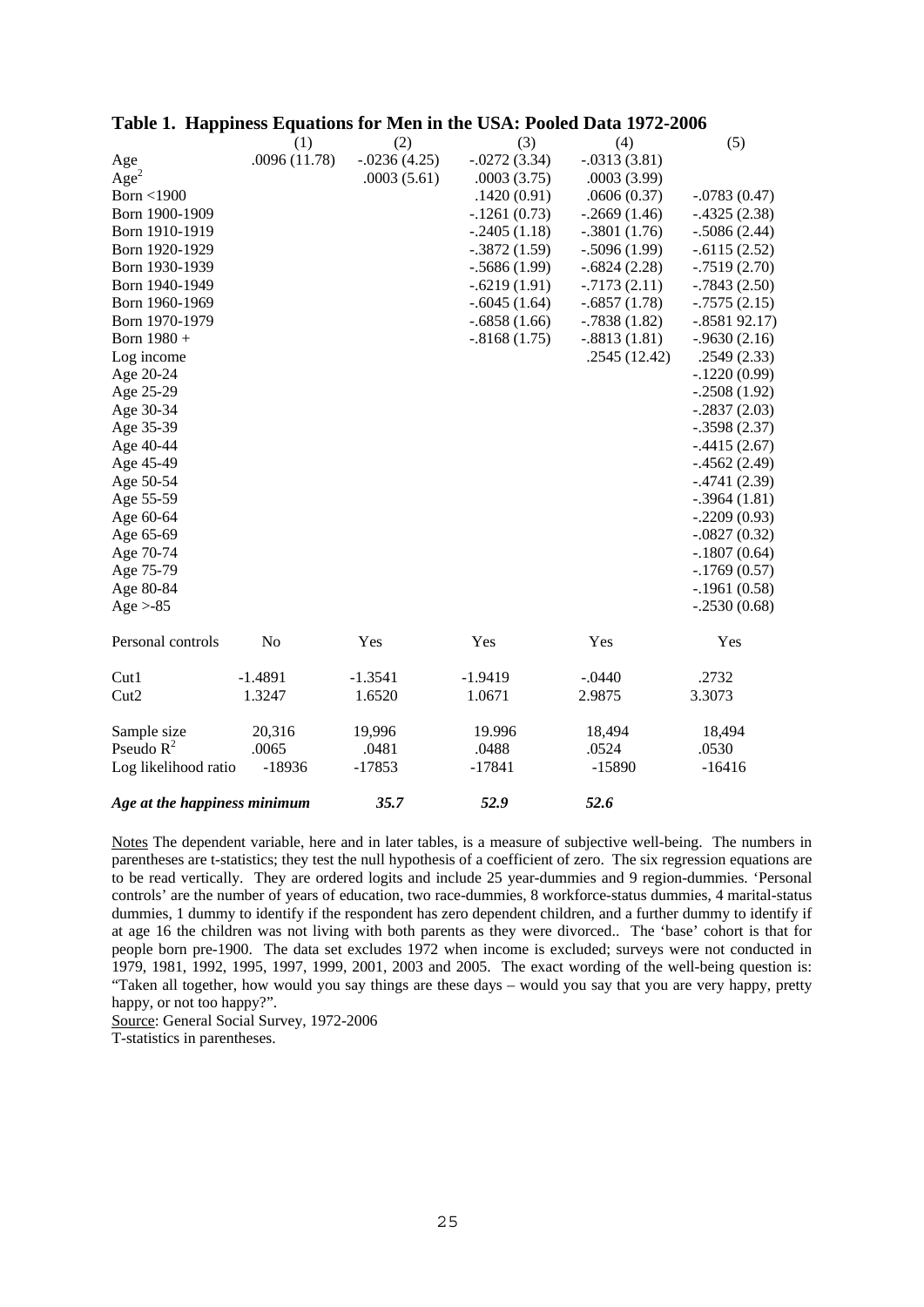|                              | (1)            | (2)            | (3)            | (4)            | (5)            |
|------------------------------|----------------|----------------|----------------|----------------|----------------|
| Age                          | .0007(1.04)    | $-.0187(4.53)$ | $-.0110(1.88)$ | $-.0256(3.39)$ |                |
| Age <sup>2</sup>             |                | .0003(6.24)    | .0002(3.69)    | .0003(5.29)    |                |
| Born $<$ 1900                |                |                | .0165(0.13)    | $-.0857(0.60)$ | $-.2204(1.53)$ |
| Born 1900-1909               |                |                | $-.0020(0.01)$ | $-.0502(0.31)$ | $-.2155(1.37)$ |
| Born 1910-1919               |                |                | $-.1317(0.76)$ | $-2126(1.12)$  | $-.3950(2.16)$ |
| Born 1920-1929               |                |                | $-.0730(0.35)$ | $-.1484(0.65)$ | $-.3289(1.54)$ |
| Born 1930-1939               |                |                | $-.1115(0.45)$ | $-.2185(0.82)$ | $-.4201(1.71)$ |
| Born 1940-1949               |                |                | $-.1923(0.68)$ | $-.2842(0.94)$ | $-.5123(1.84)$ |
| Born 1960-1969               |                |                | .0079(0.02)    | $-.0587(0.17)$ | $-.3188(1.01)$ |
| Born 1970-1979               |                |                | .0460(0.13)    | $-.0389(0.10)$ | $-.3348(0.95)$ |
| Born 1980 +                  |                |                | .0320(0.08)    | $-.0082(0.02)$ | $-.3103(0.78)$ |
| Log income                   |                |                |                | .2392(13.75)   | .2429 (13.88)  |
| Age 20-24                    |                |                |                |                | $-.0398(0.32)$ |
| Age 25-29                    |                |                |                |                | $-.0611(0.47)$ |
| Age 30-34                    |                |                |                |                | $-.1213(0.88)$ |
| Age 35-39                    |                |                |                |                | $-.1872(1.26)$ |
| Age 40-44                    |                |                |                |                | $-.2322(1.46)$ |
| Age 45-49                    |                |                |                |                | $-.1815(1.04)$ |
| Age 50-54                    |                |                |                |                | $-.1322(0.70)$ |
| Age 55-59                    |                |                |                |                | $-.1800(0.88)$ |
| Age 60-64                    |                |                |                |                | .0301(0.14)    |
| Age 65-69                    |                |                |                |                | .0880(0.37)    |
| Age 70-74                    |                |                |                |                | .3180(1.24)    |
| Age 75-79                    |                |                |                |                | .2312(0.83)    |
| Age 80-84                    |                |                |                |                | .2929(0.97)    |
| $Age > -85$                  |                |                |                |                | .2646(0.80)    |
|                              |                |                |                |                |                |
| Personal controls            | N <sub>o</sub> | Yes            | Yes            | Yes            | Yes            |
| Cut1                         | $-1.9086$      | $-1.0203$      | $-.9075$       | .5340          | .6996          |
| Cut2                         | .7971          | 1.8765         | 1.9921         | 3.4937         | 3.6607         |
| Sample size                  | 25,837         | 25,478         | 25,478         | 22,699         | 22,699         |
| Pseudo $R^2$                 | .0030          | .0466          | .0473          | .0528          | .0532          |
| Log likelihood ratio         | $-24507$       | $-23378$       | $-23086$       | $-20351$       | $-20342$       |
| Age at the happiness minimum |                | 34.9           | 29.8           | 38.6           |                |

## **Table 2. Happiness Equations for Women in the USA: Pooled Data 1972-2006**

Notes as for Table 1.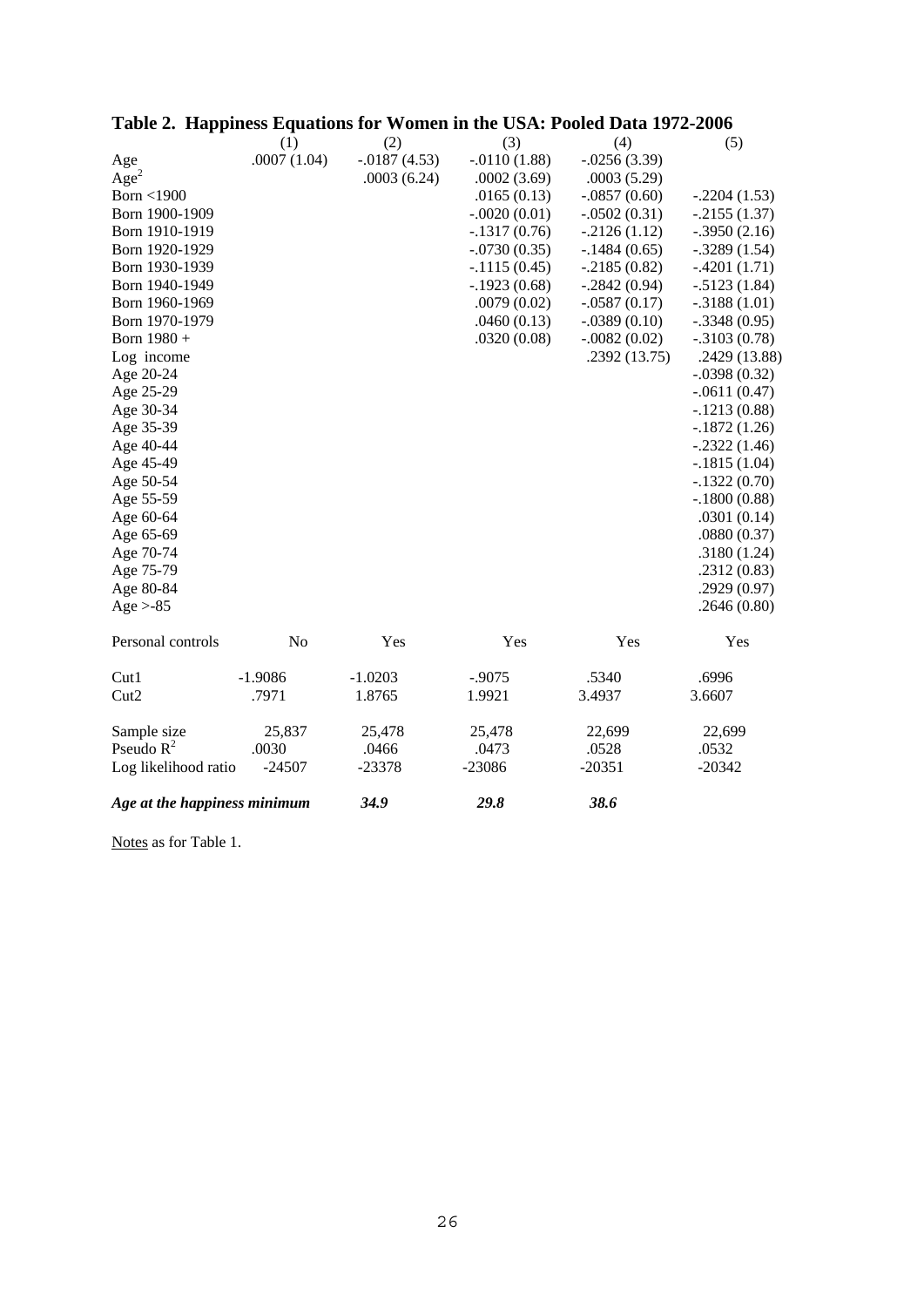|                                      | (1)            | (2)             | (3)             | (4)             | (5)            |
|--------------------------------------|----------------|-----------------|-----------------|-----------------|----------------|
| Age                                  | .0002(1.16)    | $-.0509(33.77)$ | $-.0446(19.71)$ | $-.0407(15.18)$ |                |
| Age <sup>2</sup>                     |                | .0006(35.66)    | .0005(23.02)    | .0004(18.21)    |                |
| Born 1900-1909                       |                |                 | .0906(1.32)     | .0977(1.24)     | $-.0446(0.56)$ |
| Born 1910-1919                       |                |                 | .0427(0.61)     | .0150(0.18)     | $-.1855(2.24)$ |
| Born 1920-1929                       |                |                 | $-.0212(0.28)$  | $-.0939(1.06)$  | $-.2879(3.25)$ |
| Born 1930-1939                       |                |                 | $-.0945(1.12)$  | $-.1944(1.98)$  | $-.3259(3.41)$ |
| Born 1940-1949                       |                |                 | $-.1649(1.77)$  | $-.2588(2.38)$  | $-.3245(3.14)$ |
| Born 1950-1959                       |                |                 | $-.2610(2.56)$  | $-.3288(2.76)$  | $-.3675(3.28)$ |
| Born 1960-1969                       |                |                 | $-.1734(1.56)$  | $-.2177(1.68)$  | $-.2366(1.95)$ |
| Born 1970-1979                       |                |                 | $-.0805(0.67)$  | $-.1060(0.75)$  | $-.1051(0.80)$ |
| Born 1980 +                          |                |                 | $-.0787(0.60)$  | $-.1391(0.89)$  | $-.1200(0.83)$ |
| Log of income                        |                |                 |                 | .3539(49.65)    | .3539(49.39)   |
| Age 20-24                            |                |                 |                 |                 | $-.1058(4.14)$ |
| Age 25-29                            |                |                 |                 |                 | $-.2226(7.58)$ |
| Age 30-34                            |                |                 |                 |                 | $-.2860(8.27)$ |
| Age 35-39                            |                |                 |                 |                 | $-.3207(8.30)$ |
| Age 40-44                            |                |                 |                 |                 | $-.3211(7.19)$ |
| Age 45-49                            |                |                 |                 |                 | $-.3555(7.20)$ |
| Age 50-54                            |                |                 |                 |                 | $-.2936(5.27)$ |
| Age 55-59                            |                |                 |                 |                 | $-.2456(4.03)$ |
| Age 60-64                            |                |                 |                 |                 | .0125(0.18)    |
| Age 65-69                            |                |                 |                 |                 | .0914(1.24)    |
| Age 70-74                            |                |                 |                 |                 | .1418(1.74)    |
| Age 75-79                            |                |                 |                 |                 | .1853(2.09)    |
| Age 80-84                            |                |                 |                 |                 | .2271(2.25)    |
| Age $>= 85$                          |                |                 |                 |                 | .2230(1.85)    |
| Personal controls                    | N <sub>0</sub> | Yes             | Yes             | Yes             | Yes            |
| Cut1                                 | $-3.4653$      | $-4.0423$       | $-4.0536$       | $-2.0447$       | 1.5284         |
| Cut2                                 | $-1.8445$      | $-2.3787$       | $-2.3890$       | $-.3495$        | .1672          |
| Cut3                                 | .9849          | .5462           | .5380           | 2.6201          | 3.1381         |
| Sample size                          | 293,612        | 284,577         | 284,577         | 206,917         | 206,917        |
| Pseudo $R^2$                         | .0588          | .0785           | .0790           | .0913           | .0916          |
| Log likelihood ratio                 | $-29852$       | $-283240$       | $-283112$       | $-203951$       | -203892        |
| Age at the life satisfaction minimum |                | 44.5            | 48.5            | 46.5            |                |

#### **Table 3. Life Satisfaction Equations for Men in Europe: Pooled Data 1976-2002**

Notes The numbers in parentheses are t-statistics. All equations are ordered logits and include 16 countrydummies and 23 year dummies. 'Personal controls' are 9 educational-qualification dummies, 6 workforcestatus dummies, and 5 marital-status dummies. The 'base' cohort is that for people born pre-1900. The data set excludes 1981, and columns 2-4 also exclude 1979 and 1981, 1995 and 1996 because there are no income variables for those years. The exact wording of the well-being question is: "On the whole, are you very satisfied, fairly satisfied, not very satisfied, or not at all satisfied with the life you lead?" The countries are Austria., Belgium, Denmark, Finland, Great Britain, Greece, East Germany, France, Ireland, Italy, Luxembourg, Netherlands, Norway, Portugal, Spain, Sweden and West Germany,.

Source: Eurotrends file (Eurobarometer ICPSR #3384)

T-statistics in parentheses.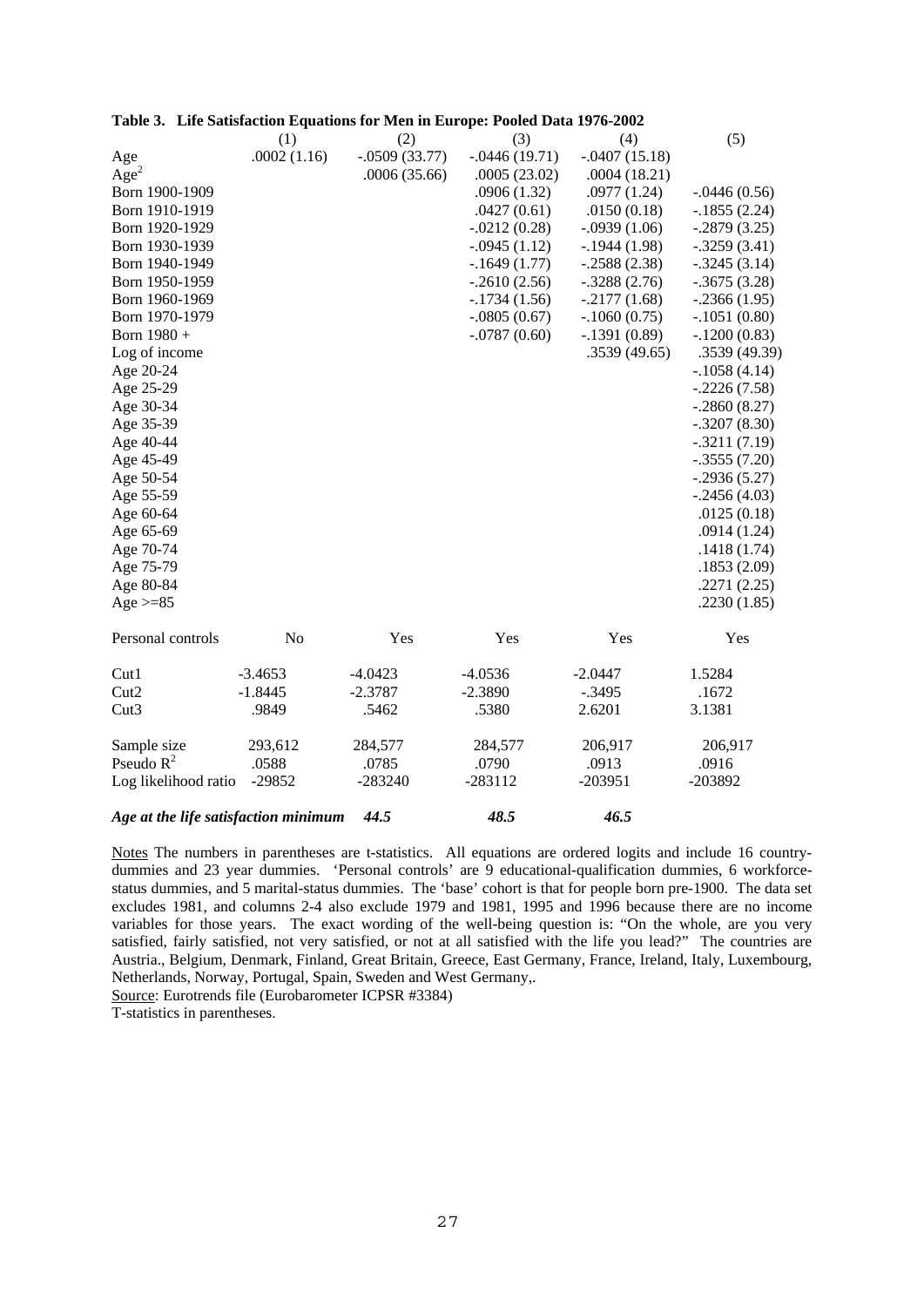|                                      | (1)             | (2)             | (3)             | (4)             | (5)             |
|--------------------------------------|-----------------|-----------------|-----------------|-----------------|-----------------|
| Age                                  | $-.0053(27.23)$ | $-.0398(28.86)$ | $-.0359(16.81)$ | $-.0389(15.24)$ |                 |
| Age <sup>2</sup>                     |                 | .00044(30.14)   | .0003(20.08)    | .0004(18.78)    |                 |
| Born 1900-1909                       |                 |                 | .0184(0.30)     | .1175(1.61)     | .0256(0.35)     |
| Born 1910-1919                       |                 |                 | $-.0016(0.03)$  | .0982(1.30)     | $-.0294(0.38)$  |
| Born 1920-1929                       |                 |                 | $-.0408(0.58)$  | .0240(0.29)     | $-.1026(1.24)$  |
| Born 1930-1939                       |                 |                 | $-1063(1.36)$   | $-.0609(0.66)$  | $-.1527(1.70)$  |
| Born 1940-1949                       |                 |                 | $-1163(1.33)$   | $-.0820(0.79)$  | $-.1514(1.55)$  |
| Born 1950-1959                       |                 |                 | $-1876(1.95)$   | $-.1162(1.02)$  | $-1876(1.76)$   |
| Born 1960-1969                       |                 |                 | $-.1517(1.44)$  | $-.0686(0.55)$  | $-.1358(1.17)$  |
| Born 1970-1979                       |                 |                 | $-.0552(0.48)$  | .0408(0.30)     | $-0.0155(0.12)$ |
| Born 1980 +                          |                 |                 | $-.0219(0.17)$  | .0539(0.36)     | .0071(0.05)     |
| Log of income                        |                 |                 |                 | .3405(49.35)    | .3425(49.42)    |
| Age 20-24                            |                 |                 |                 |                 | $-.0889(3.46)$  |
| Age 25-29                            |                 |                 |                 |                 | $-.2005(6.82)$  |
| Age 30-34                            |                 |                 |                 |                 | $-.2334(6.85)$  |
| Age 35-39                            |                 |                 |                 |                 | $-.3100(8.17)$  |
| Age 40-44                            |                 |                 |                 |                 | $-.3323(7.57)$  |
| Age 45-49                            |                 |                 |                 |                 | $-.3516(7.24)$  |
| Age 50-54                            |                 |                 |                 |                 | $-.3490(6.35)$  |
| Age 55-59                            |                 |                 |                 |                 | $-.2999(5.01)$  |
| Age 60-64                            |                 |                 |                 |                 | $-.1458(2.18)$  |
| Age 65-69                            |                 |                 |                 |                 | $-.0620(0.86)$  |
| Age 70-74                            |                 |                 |                 |                 | .0176(0.22)     |
| Age 75-79                            |                 |                 |                 |                 | .0882(1.02)     |
| Age 80-84                            |                 |                 |                 |                 | .1200(1.24)     |
| Age $>=85$                           |                 |                 |                 |                 | .2498(2.21)     |
| Personal controls                    | N <sub>0</sub>  | Yes             | Yes             | Yes             | Yes             |
| Cut1                                 | $-3.8589$       | $-3.8022$       | $-3.8240$       | $-1.8868$       | $-1.3905$       |
| Cut2                                 | $-2.1632$       | $-2.0759$       | $-2.0973$       | $-.1382$        | .3582           |
| Cut3                                 | .6640           | .8260           | .8057           | 2.7974          | 3.2942          |
| Sample size                          | 314,431         | 304,869         | 304,869         | 215,558         | 215,558         |
| Pseudo $R^2$                         | .0724           | .0880           | .0882           | .0991           | .0992           |
| Log likelihood ratio -317507         |                 | $-302628$       | $-302561$       | $-213239$       | $-213219$       |
| Age at the life satisfaction minimum |                 | 45.5            | 48.2            | 46.8            |                 |

| Table 4. Life Satisfaction Equations for Women in Europe: Pooled Data 1976-2002 |  |
|---------------------------------------------------------------------------------|--|
|---------------------------------------------------------------------------------|--|

Notes: see Table 3.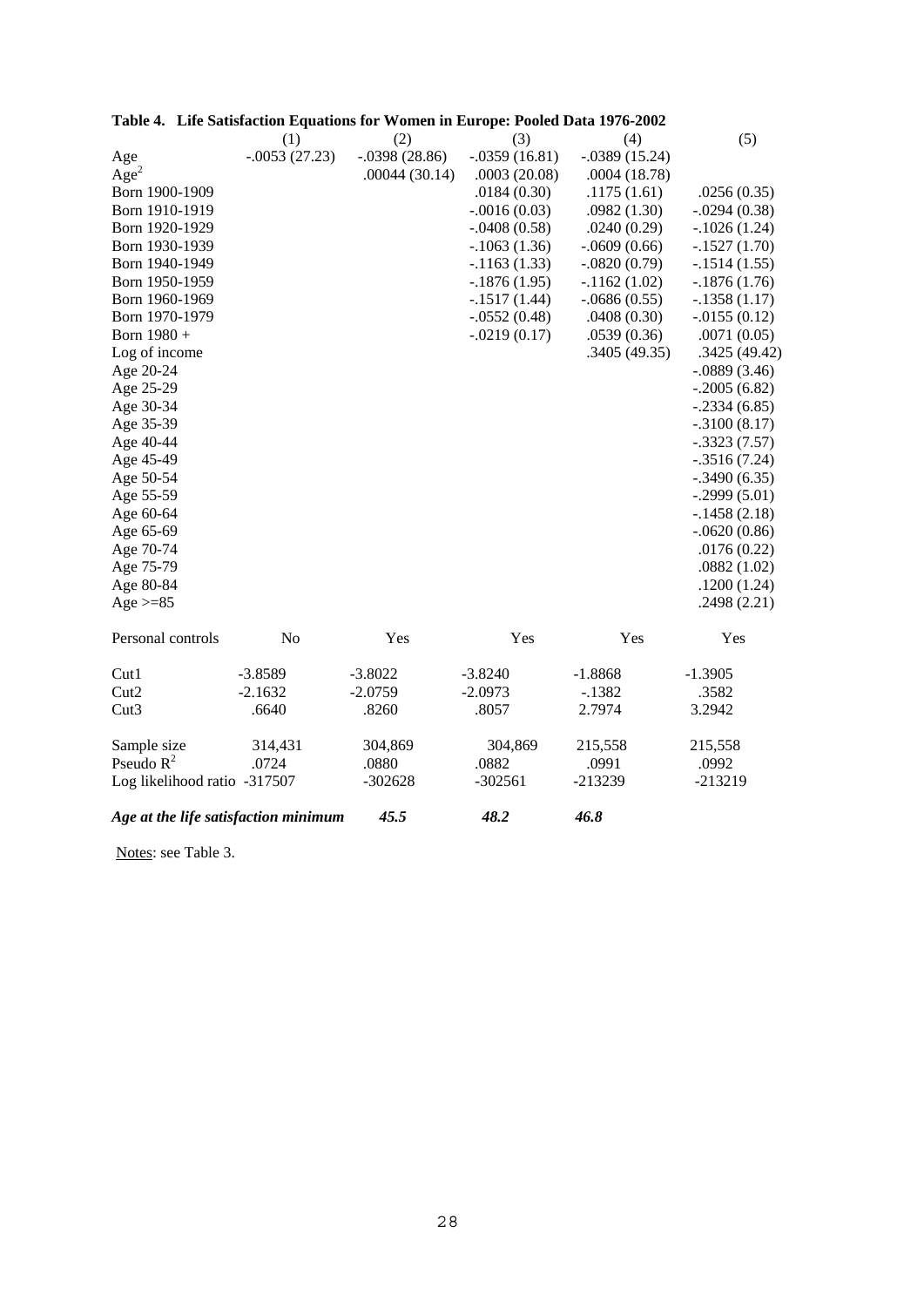#### **Table 5. Life Satisfaction Equations: World Values Survey Data 1981-2004**

|                          | (1)             | (2)            | (3)             | (4)            | (5)            | (6)                         |
|--------------------------|-----------------|----------------|-----------------|----------------|----------------|-----------------------------|
|                          | Men             | Women          | Men             | Women          | Men            | Women                       |
|                          |                 | Western Europe | Eastern Europe  |                |                | <b>Developing Countries</b> |
| Age                      | $-.0570(13.74)$ | $-.0371(9.70)$ | $-.0772(10.68)$ | $-.0593(9.20)$ | $-.0414(8.95)$ | $-.0360(8.12)$              |
| Age <sup>2</sup>         | .0006(14.24)    | .0004(9.72)    | .0008(10.67)    | .0006(8.83)    | .0005(9.29)    | .0004(7.86)                 |
| Cut1                     | $-4.9134$       | $-4.4746$      | $-4.0432$       | $-3.7387$      | $-2.5244$      | $-2.1663$                   |
| Cut2                     | $-4.2999$       | $-3.8588$      | $-3.4915$       | $-3.1577$      | $-1.9276$      | $-1.5718$                   |
| Cut3                     | $-3.4685$       | $-3.0849$      | $-2.7613$       | $-2.4412$      | $-1.3525$      | $-1.0131$                   |
| Cut4                     | $-2.8399$       | $-2.4890$      | $-2.2223$       | $-1.9426$      | $-.9067$       | $-.5640$                    |
| Cut5                     | $-1.9622$       | $-1.5927$      | $-1.3586$       | $-1.0357$      | $-.0194$       | .3228                       |
| Cut <sub>6</sub>         | $-1.3187$       | $-0.9949$      | $-.8194$        | $-.4997$       | .4750          | .8155                       |
| Cut7                     | $-.4274$        | $-2169$        | $-.1014$        | .0982          | 1.0796         | 1.3702                      |
| Cut <sub>8</sub>         | .8268           | .9366          | .9300           | 1.0265         | 1.8427         | 2.1340                      |
| Cut <sub>9</sub>         | 1.7985          | 1.9007         | 1.6424          | 1.7271         | 2.5311         | 2.7979                      |
| Sample size              | 33,470          | 35,448         | 12,806          | 14,419         | 33,631         | 33,072                      |
| Pseudo $R^2$             | .0324           | .0279          | .0284           | .0274          | .0488          | .0464                       |
| Log likelihood ratio     | $-62681$        | $-67801$       | $-27268$        | $-30959$       | -70942         | $-69561$                    |
| Life satisfaction minima | 45.2            | <b>47.0</b>    | 46.5            | 48.2           | 42.6           | 44.3                        |

Notes The source is: World Values Surveys, 1981-1984; 1989-1993; 1994-1999 and 1999-2004. Controls are 9 income deciles, 5 marital-status dummies, 9 schooling dummies, 3 year-dummies and 7 workforce-status dummies. Western countries are Australia; Austria; Belgium; Canada; Denmark; Finland; France; Germany; Greece; Iceland; Ireland; Italy; Japan; Luxembourg; Malta; Netherlands; Norway; Northern Ireland; Portugal; Spain; Sweden; Switzerland; Great Britain; United States; West Germany. *Eastern Europe* countries are Bosnia and Herzegovina; Bulgaria; Croatia; Czech Republic; Estonia; Hungary; Latvia; Lithuania; Poland; Romania; Slovakia; Slovenia; Macedonia; Serbia and Montenegro. *Developing countries* are Albania; Algeria; Argentina; Bangladesh; Belarus; Brazil; Chile; China; Colombia; Dominican Republic; Egypt; India; Indonesia; Iran; Iraq; Jordan; Kyrgyzstan; Mexico; Moldova; Morocco; Nigeria; Peru; Philippines; Puerto Rico; Russia; Saudi Arabia; Singapore; South Africa; Taiwan; Tanzania; Turkey; Uganda; Ukraine; Uruguay; Venezuela; Vietnam and Zimbabwe. *Question is All things considered, how satisfied are you with your life as a whole these days? A. 1 'Dissatisfied' to 10 'Satisfied'.* T-statistics in parentheses.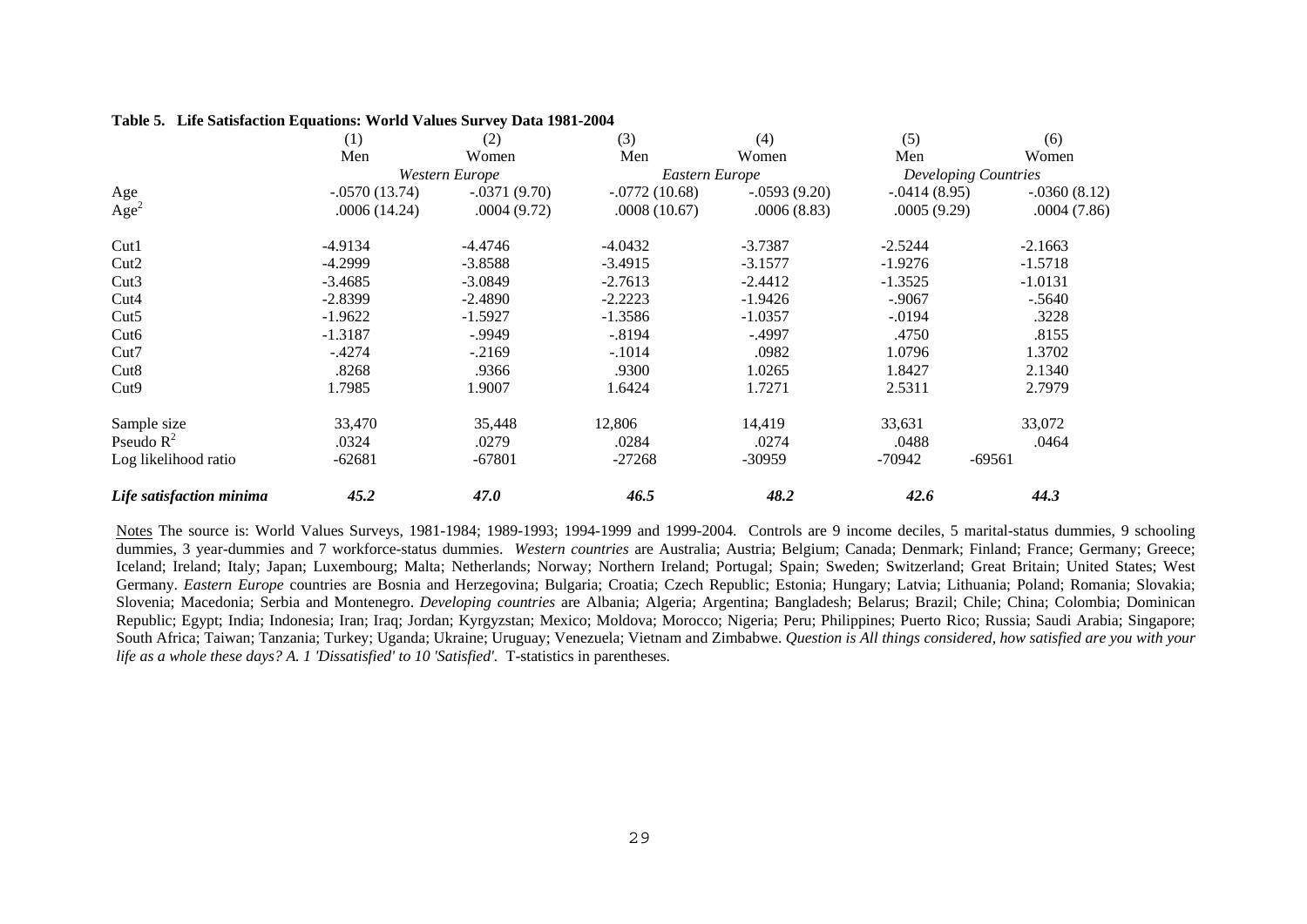| Table 6. Life Satisfaction Equations: Latinobarometers and Asianbarometers, 1997-2005. |  |  |  |
|----------------------------------------------------------------------------------------|--|--|--|
|                                                                                        |  |  |  |

|                          | (1)            | (2)            | (3)             | (4)            | (5)            | (6)             |
|--------------------------|----------------|----------------|-----------------|----------------|----------------|-----------------|
|                          |                | Latin America  |                 |                | Asia           |                 |
|                          | Men            | Men            | Women           | Women          | Men            | Women           |
| Age                      | $-.0260(7.60)$ | $-.0237(7.60)$ | $-0.0292(9.09)$ | $-.0247(8.42)$ | $-.0553(3.40)$ | $-.06645(3.20)$ |
| Age <sup>2</sup>         | .00026(6.87)   | .00022(6.42)   | .00034(9.49)    | .00026(8.10)   | .00059(2.88)   | .00085(3.22)    |
| Personal controls        | Yes            | Yes            | Yes             | Yes            | Yes            | Yes             |
| Year dummies             | 4              | 5              | 4               | 5              |                |                 |
| Schooling dummies        | 16             | N <sub>0</sub> | 16              | N <sub>o</sub> | 5              | 5               |
| Cut1                     | $-3.2229$      | $-2.0000$      | $-3.0918$       | $-1.7773$      | $-4.7416$      | $-5.3722$       |
| Cut2                     | $-1.2003$      | $-.0890$       | $-1.0320$       | .1576          | $-2.6887$      | $-3.0610$       |
| Cut3                     | .5909          | 1.6096         | .7004           | 1.8005         | $-1.0108$      | $-1.1904$       |
| Cut <sub>4</sub>         |                |                |                 |                | 1.2675         | 1.1391          |
| Sample size              | 45,177         | 54,128         | 46,951          | 56,450         | 8,592          | 5,025           |
| Pseudo $R^2$             | .0587          | .0626          | .0601           | .0636          | .0487          | .0822           |
| Log likelihood ratio     | $-54111$       | $-66304$       | $-56504$        | $-69459$       | $-10529$       | $-5878$         |
| Life satisfaction minima | 50.0           | 53.9           | 42.9            | 47.5           | 46.9           | <b>39.1</b>     |

Source: Columns 1-4 Latino Barometers 1997, 2000, 2001 and 2003-2005. Dependent variable derived from the following question "In general, would you say that you are satisfied with your life? Would you say that you are very satisfied, fairly satisfied, not very satisfied or not satisfied at all?" Notes: countries are Argentina; Bolivia; Brazil; Colombia; Costa Rica; Chile; Ecuador; El Salvador; Guatemala; Honduras; Mexico; Nicaragua; Panama; Paraguay; Peru; Uruguay; Venezuela and the Dominican Republic. Controls are 6 labour market status dummies, 2 marital status dummies, 16 schooling dummies and 17 country dummies. Schooling variables are unavailable for 2000. When separate country equations were estimated for males and females pooled using the specifications in columns and there were no age minima for Bolivia; El Salvador; Guatemala; Mexico: Panama; Peru and Venezuela. There were age minima for eleven countries - Argentina 52.3 (7,037); Brazil 46.7 (6,548); Colombia 49.7 (7,133); Costa Rica 44.2 (5,856); Chile 44.0 (7,104); Ecuador 61.9 (7,136); Honduras 58.3 (5,939); Nicaragua 48.9 (5,896); Paraguay 52.0 (4,152); Uruguay 40.3 (7,111); Dominican Republic 48.7 (1,989).

Source: columns 5 and 6 Asianbarometers. Countries are Brunei; Cambodia; China; India; Indonesia; Laos; Malaysia; Myanmar; Philippines; Singapore; South Korea; Sri Lanka; Thailand; Uzbekistan and Vietnam. Controls are 5 schooling dummies; 3 marital status dummies; one year dummy and 18 labour force status dummies. Separate minima in individual country equations were found for Cambodia 72.9 (n=812); Myanamar 61.9 (n=1597); Singapore 43.9 (n=798); South Korea 47.9 (n=1614); Laos 37.7 (n=799); Brunei 37.3 (n=802); Uzbekistan 47.7 (n=792)

T-statistics in parentheses.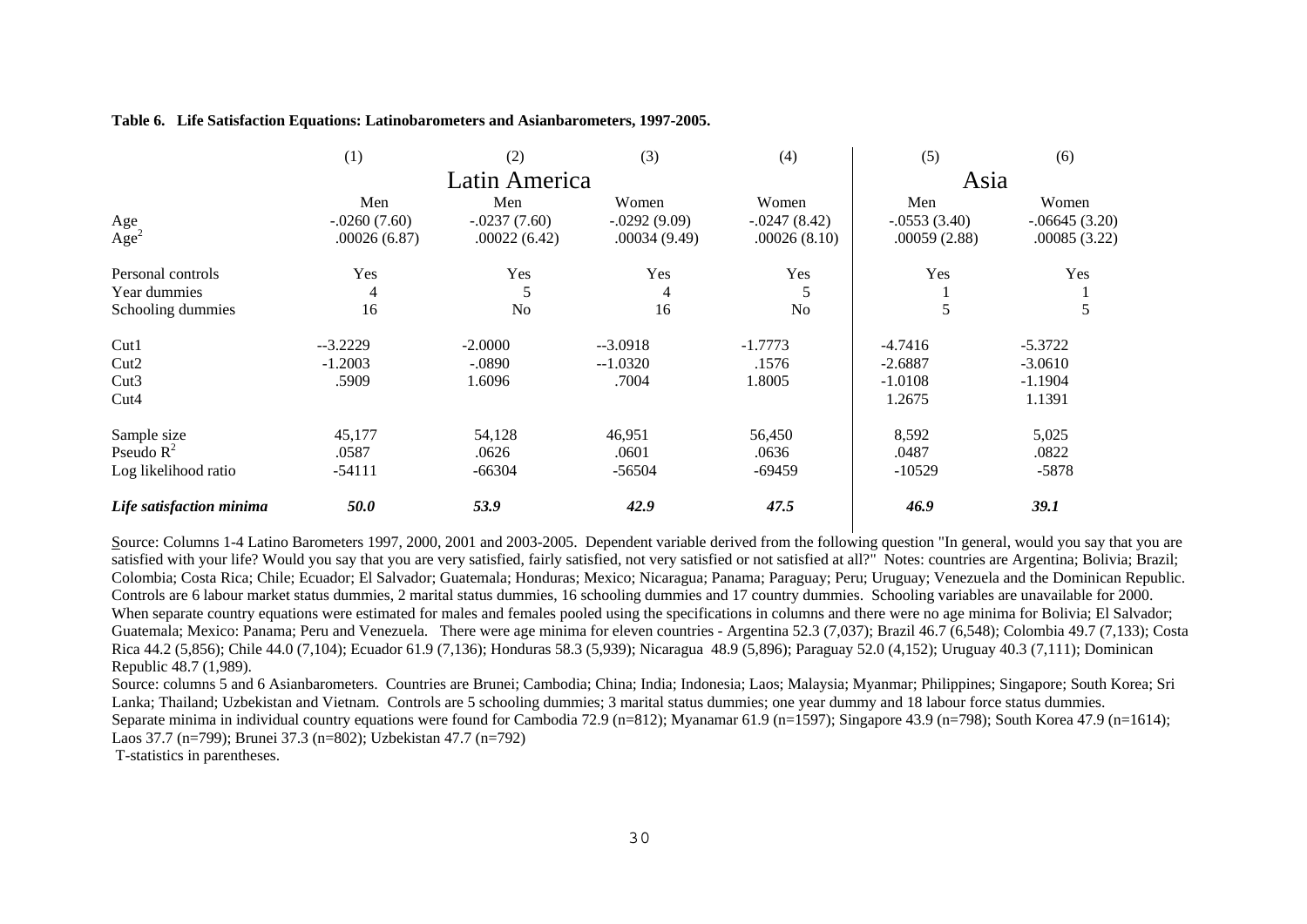### **Table 7. Depression-and-Anxiety Equations, UK 2004Q2-2007Q1 (dprobits)**

|                             | (1)              | (2)                              | (3)              |
|-----------------------------|------------------|----------------------------------|------------------|
| Age                         | .00214(39.11)    | .00210(38.34)                    | .00273 (53.89)   |
| Age <sup>2</sup>            |                  | $-.00002(38.33) - .00002(37.91)$ | $-.00003(51.26)$ |
| Male                        |                  | $-.0059(24.38)$                  | $-.0014(7.66)$   |
| Mixed race                  |                  | .0045(2.71)                      | .0005(0.50)      |
| Asian                       |                  | $-.0017(2.27)$                   | $-.0033(6.50)$   |
| <b>Black</b>                |                  | $-.0034(3.55)$                   | $-0.0046(7.22)$  |
| Chinese                     |                  | $-.0077(3.75)$                   | $-.0061(4.50)$   |
| Other races                 |                  | .0034(2.66)                      | $-.0008(0.94)$   |
| Immigrant                   |                  | $-.0037(7.58)$                   | $-.0030(8.33)$   |
| January                     |                  | $-.0009(1.72)$                   | $-.0008(2.06)$   |
| February                    |                  | $-.0011(2.07)$                   | $-.0010(2.36)$   |
| April                       |                  | $-.0001(0.16)$                   | $-.0002(0.45)$   |
| May                         |                  | $-.0014(2.23)$                   | $-.0011(2.48)$   |
| June                        |                  | $-.0005(0.85)$                   | $-.0003(0.79)$   |
| July                        |                  | $-.0005(0.96)$                   | $-.0004(0.95)$   |
| August                      |                  | $-.0015(2.65)$                   | $-.0012(2.78)$   |
| September                   |                  | $-.0010(1.66)$                   | $-.0006(1.47)$   |
| October                     |                  | $-.0008(1.43)$                   | $-.0006(1.53)$   |
| November                    |                  | $-.0016(2.65)$                   | $-.0012(2.69)$   |
| December                    |                  | $-.0004(0.82)$                   | $-.0002(0.61)$   |
| Region of residence dummies | 19               | 19                               | 19               |
| Year dummies                | 3                | 3                                | 3                |
| Marital-status dummies      | $\overline{0}$   | $\overline{0}$                   | 5                |
| Labour force status dummies | $\boldsymbol{0}$ | $\boldsymbol{0}$                 | 5                |
| Schooling dummies           | $\overline{0}$   | $\overline{0}$                   | 8                |
| Age at depression maximum   | 44.6             | 51.5                             | 44.0             |
| N                           | 972,464          | 939,039                          | 938,337          |
| Pseudo $R^2$                | .0110            | .0217                            | .1181            |
| Log likelihood              | $-765455$        | $-75172$                         | $-67720$         |

Source: UK Labour Force Surveys. Base categories are 'white' and March. T-statistics in parentheses.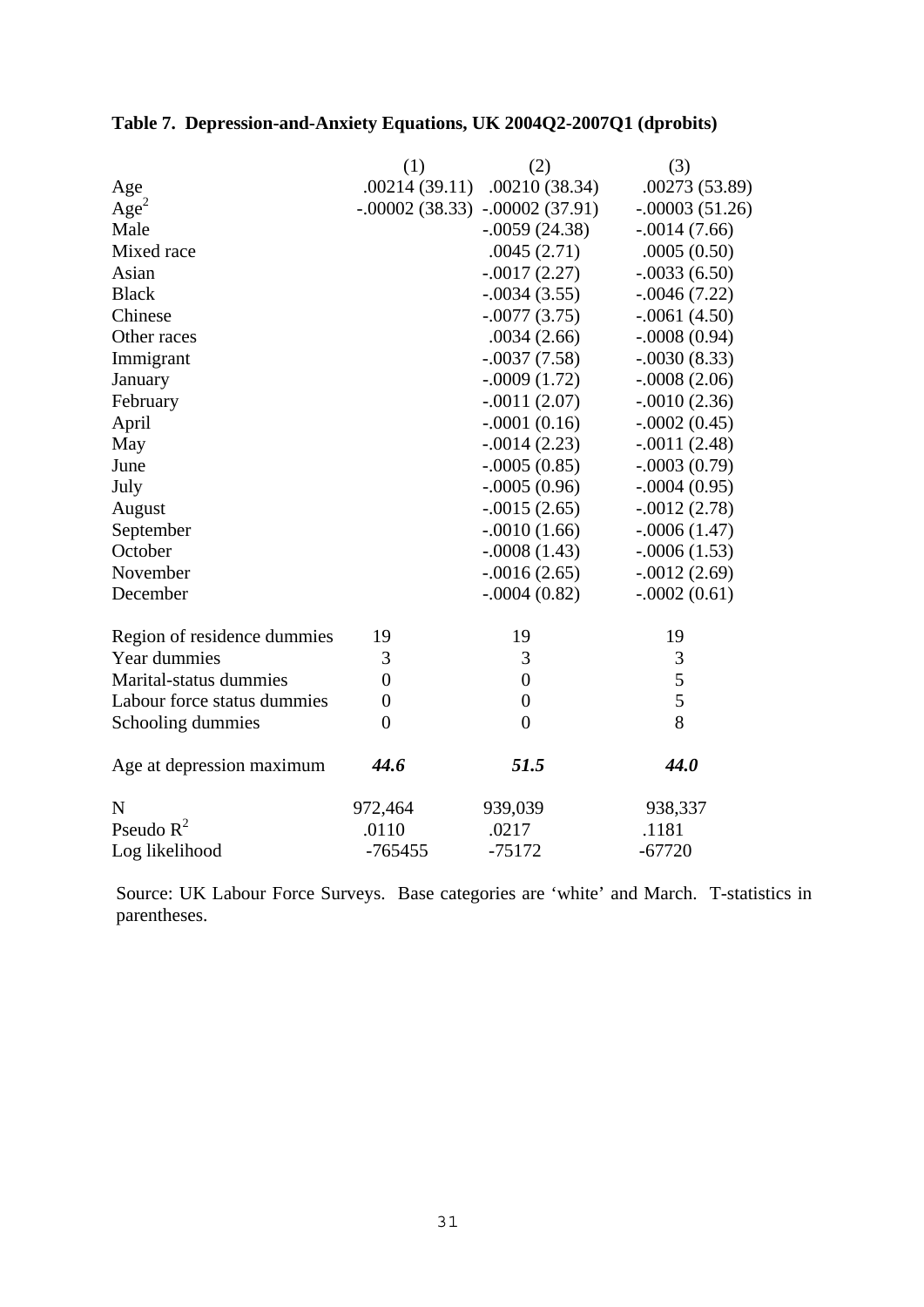|                                    | (1)             | (2)            | (3)            | (4)               |
|------------------------------------|-----------------|----------------|----------------|-------------------|
|                                    | GHQ-N6          | GHQ-N6         |                | Life satisfaction |
|                                    | <b>OLS</b>      | <b>OLS</b>     | Ordered logit  | Ordered logit     |
| Age                                | .0953(11.42)    | .0896(8.03)    | $-.0347(7.69)$ | $-.0584(9.23)$    |
| Age <sup>2</sup>                   | $-.0010(11.58)$ | $-.0010(8.43)$ | .0004(7.54)    | .0006(9.19)       |
| Male                               | $-.6562(11.31)$ | $-.5052(8.12)$ | .0084(0.27)    | $-1214(3.46)$     |
| Country dummies                    | 14              | 14             | 14             | 14                |
| Marital-status dummies             | $\overline{0}$  | 9              | 0              | 9                 |
| Labour force status dummies        | $\Omega$        | 17             | 0              | 17                |
| Schooling dummies                  | 0               | 8              | 0              | 8                 |
| Cut1/Constant                      | 1.7063          | 1.4328         | $-4.9954$      | $-6.0031$         |
| Cut2                               |                 |                | $-3.0086$      | $-3.9030$         |
| Cut3                               |                 |                | $-1599$        | $-.8289$          |
| Age at depression <i>maximum</i>   | 47.8            | 46.8           |                |                   |
| Age at satisfaction <i>minimum</i> |                 |                | 49.5           | 49.3              |
| N                                  | 15,441          | 15,438         | 15,885         | 15,882            |
| Adjusted/Pseudo $R^2$              | .0438           | .0984          | .0489          | .0941             |
| F statistic/Log likelihood ratio   | 42.63           | 33.42          | $-15278$       | $-14549$          |

### **Table 8. Equations for GHQ-N6 Mental Distress and Life Satisfaction in European Data, 2001-2002**

Source: Eurobarometer #56.1: *Social Exclusion and Modernization of Pension Systems* (ICPSR #3475), September and October 2001. Labour force status dummies also include a control for whether the respondent had been unemployed at any time in the last five years. T-statistics in parentheses.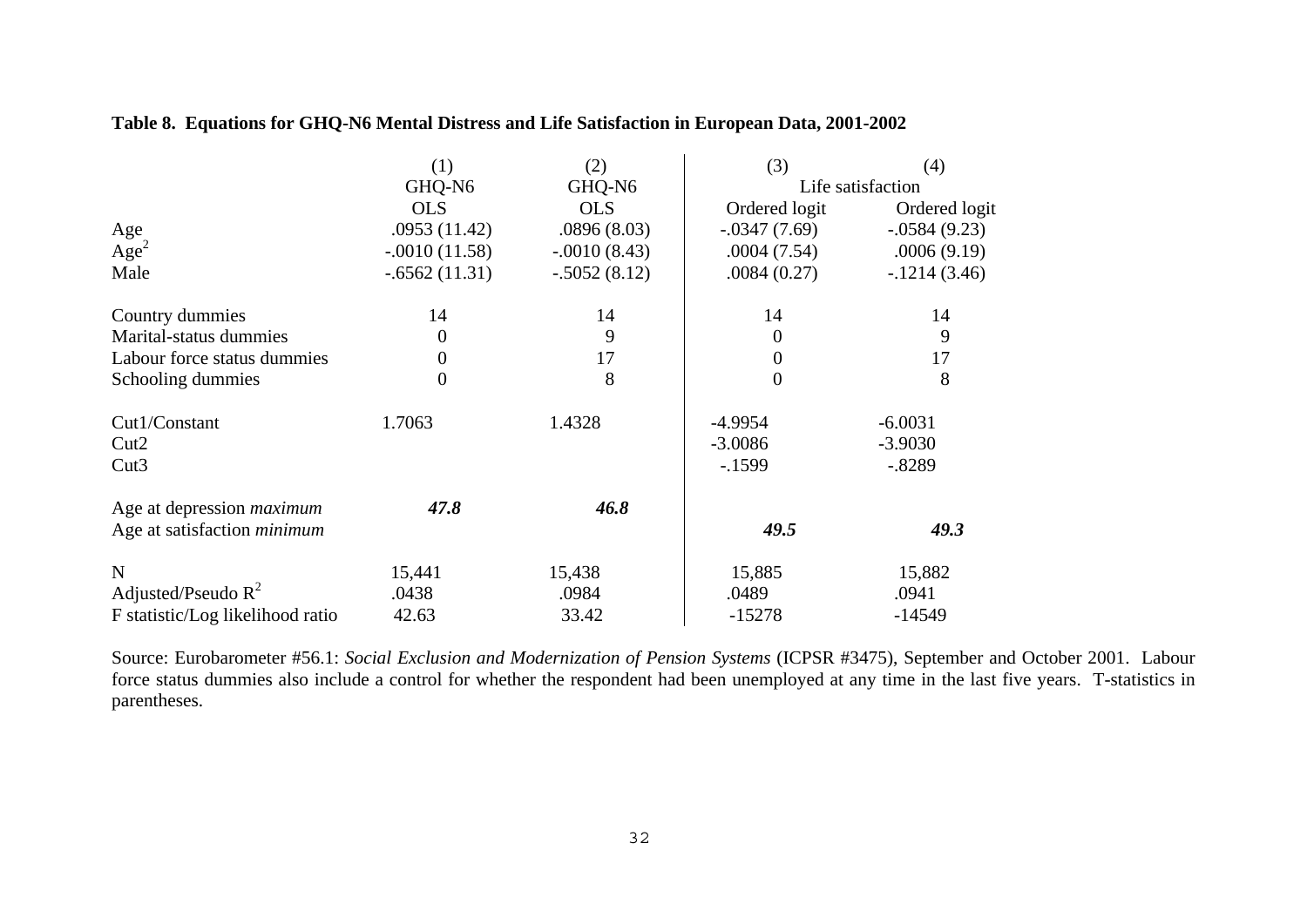| Appendix Table 1. Life Satisfaction U-Shape-in-Age Minima: World Values Surveys |  |  |  |
|---------------------------------------------------------------------------------|--|--|--|
|                                                                                 |  |  |  |

| Country              | Minimum | $\boldsymbol{N}$ | Country                                 | Minimum | $\overline{N}$ |
|----------------------|---------|------------------|-----------------------------------------|---------|----------------|
| All countries        | 46.1    | 151298           | Romania                                 | 51.2    | 2119           |
| Albania              | 40.0    | 1834             | Russia                                  | 55.3    | 7356           |
| Argentina            | 49.3    | 2143             | South Africa                            | 41.8    | 826            |
| Australia            | 40.2    | 1772             | Serbia                                  | 49.0    | 2519           |
| Azerbaijan           | 45.8    | 1710             | Slovakia                                | 46.0    | 1906           |
| <b>Belarus</b>       | 52.6    | 2895             | Spain                                   | 50.2    | 2029           |
| Belgium              | 52.2    | 1462             | Sweden                                  | 49.0    | 6885           |
| Bosnia               | 55.6    | 2251             | Switzerland                             | 35.2    | 3303           |
| <b>Brazil</b>        | 36.6    | 2748             | Tanzania                                | 46.2    | 1640           |
| Bulgaria             | 53.4    | 1802             | Turkey                                  | 45.0    | 1303           |
| Canada               | 54.0    | 1676             | Ukraine                                 | 62.1    | 1001           |
| China                | 46.5    | 2385             | Uruguay                                 | 53.1    | 2452           |
| Croatia              | 48.1    | 892              | <b>USA</b>                              | 40.1    | 927            |
| Czech Republic       | 47.2    | 2612             | Zimbabwe                                | 42.9    | 3172           |
| Denmark              | 46.1    | 847              |                                         |         |                |
| El Salvador          | 47.8    | 1024             | b) Countries with no age minimum $(25)$ |         |                |
| Estonia              | 45.1    | 1851             | Country                                 |         | $\overline{N}$ |
| Finland              | 44.9    | 1759             | Algeria                                 |         | 1012           |
| France               | 61.9    | 1250             | Armenia                                 |         | 1863           |
| <b>Great Britain</b> | 48.1    | 3168             | Austria                                 |         | 1207           |
| Germany              | 47.5    | 939              | <b>Bangladesh</b>                       |         | 2630           |
| Hungary              | 52.3    | 879              | Chile                                   |         | 2069           |
| Iceland              | 49.3    | 2226             | Colombia                                |         | 2985           |
| Iraq                 | 51.7    | 827              | Dominican Republic                      |         | 309            |
| Ireland              | 50.3    | 943              | Egypt                                   |         | 2676           |
| Israel               | 58.3    | 1500             | Greece                                  |         | 917            |
| Italy                | 50.7    | 1071             | India                                   |         | 5786           |
| Japan                | 49.8    | 1173             | Indonesia                               |         | 878            |
| Korea                | 40.0    | 917              | Iran                                    |         | 1910           |
| Kyrgyzstan           | 47.7    | 205              | Jordan                                  |         | 1126           |
| Latvia               | 51.0    | 1716             | Luxembourg                              |         | 592            |
| Lithuania            | 50.4    | 716              | Moldova                                 |         | 1850           |
| Macedonia            | 49.8    | 3182             | Morocco                                 |         | 1382           |
| Malta                | 49.9    | 927              | New Zealand                             |         | 1002           |
| Mexico               | 41.4    | 4433             | Pakistan                                |         | 1594           |
| Netherlands          | 54.6    | 1036             | Saudi Arabia                            |         | 1356           |
| Nigeria              | 42.4    | 2484             | Singapore                               |         | 1427           |
| Norway               | 43.9    | 1191             | Slovenia                                |         | 639            |
| Peru                 | 39.5    | 1057             | Taiwan                                  |         | 719            |
| Philippines          | 40.4    | 1710             | Uganda                                  |         | 544            |
| Poland               | 50.2    | 2242             | Venezuela                               |         | 2131           |
| Puerto Rico          | 35.6    | 4221             | Vietnam                                 |         | 963            |

A) Countries with age  $\&$  age<sup>2</sup> significant (55)

Notes Controls are age; age squared; male; 6 marital-status dummies; 7 schooling dummies; 6 labour force status dummies; 3 year dummies and income decile dummies. Minima obtained from the coefficients on the age and age squared variables by differentiating with respect to age and setting to zero and solving. Some countries only have single years of data.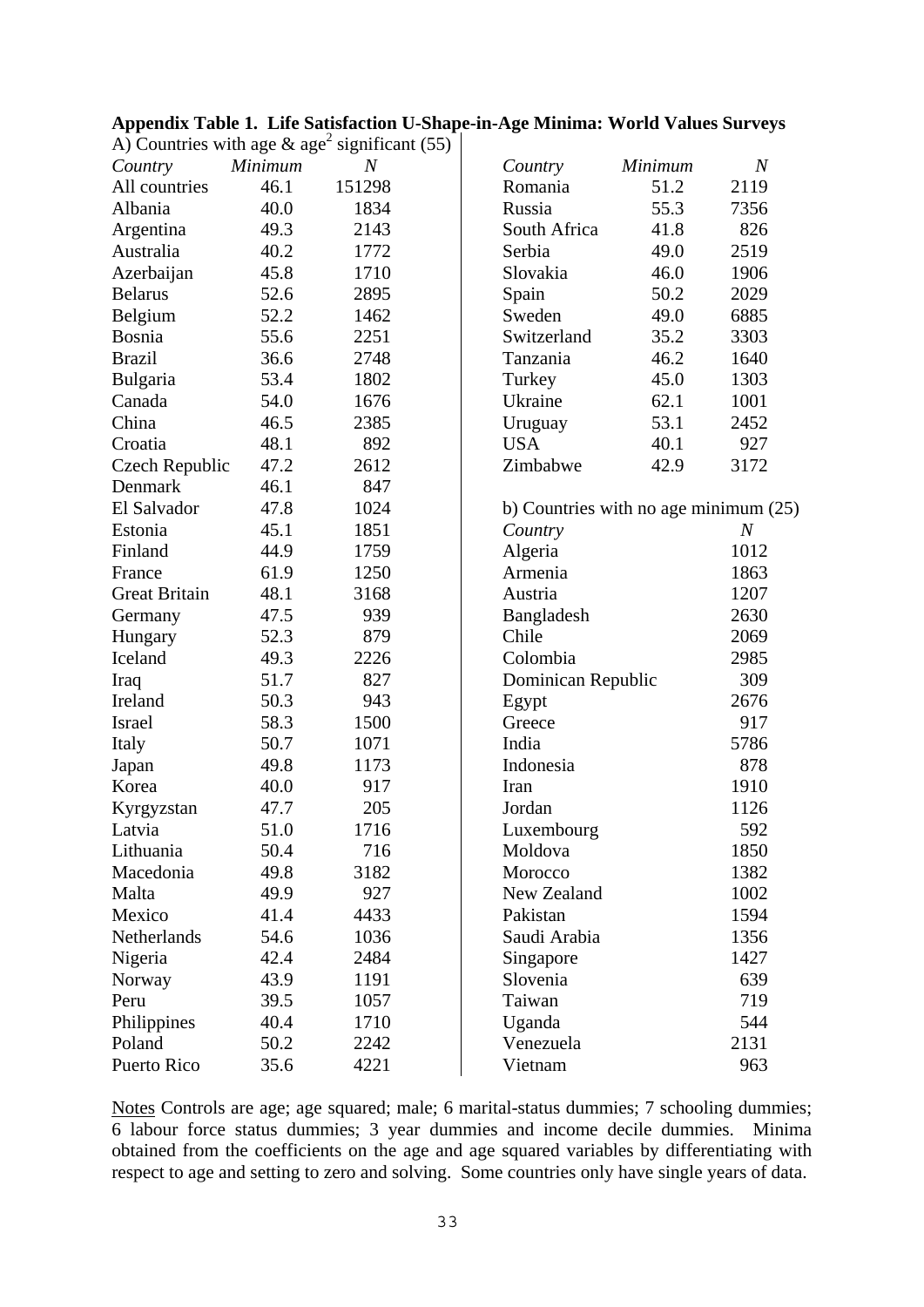|                              | (1)            | (2)             | (3)             | (4)             | (5)             | (6)             |
|------------------------------|----------------|-----------------|-----------------|-----------------|-----------------|-----------------|
| Age                          | $-.0009(0.20)$ | .01135(1.55)    | $-.02178(2.83)$ | $-.02541(3.29)$ | $-.02718(3.34)$ | $-.03133(3.66)$ |
| Age <sup>2</sup>             |                | $-.00013(2.25)$ | .00018(2.95)    | .00022(3.55)    | .00026(3.75)    | .00030(4.07)    |
| Years of schooling           |                |                 |                 | .0514(11.29)    | .0394(8.46)     | .0215(4.22)     |
| Log household income         |                |                 |                 |                 |                 | .2546(12.42)    |
| Race dummies                 | 2              |                 | 2               | $\overline{2}$  |                 |                 |
| Year dummies                 | 25             | 25              | 25              | 25              | 25              | 25              |
| Region dummies               | 8              | 8               | 8               | 8               | 8               | 8               |
| Cohort dummies               | 9              | 9               | 9               | 9               | 9               | 9               |
| Marital status dummies       | 0              |                 |                 | 4               |                 |                 |
| Family dummies               | 0              |                 |                 | 0               |                 | $\overline{2}$  |
| Labour market dummies        | $\theta$       |                 | 0               | $\Omega$        |                 |                 |
| Cut1                         | $-2.1733$      | $-2.0280$       | $-2.2790$       | $-1.8536$       | $-1.9419$       | $-.0440$        |
| Cut2                         | .6619          | .8079           | .6802           | 1.1189          | 1.0671          | 2.9875          |
| Sample size                  | 20,316         | 20,316          | 20,315          | 20,036          | 19,996          | 18,494          |
| Pseudo $R^2$                 | .0113          | .0114           | .0388           | .0395           | .0488           | .0524           |
| Log likelihood ratio         | $-18846$       | $-18844$        | $-18321$        | $-18050$        | $-17841$        | $-16423$        |
| Age at the happiness minimum |                | 43.6            | 60.1            | 58.1            | 52.9            | 52.6            |

#### **Appendix Table 2. Happiness Equations for Men in the USA: Pooled Data 1972-2006**

Notes; The dependent variable is a measure of subjective wellbeing and estimated as ordered logits. The numbers in parentheses are t-statistics; they test the null hypothesis of a coefficient of zero. All six regression equations here are to be read vertically. The surveys were not conducted in 1979, 1981, 1992, 1995, 1997, 1999, 2001, 2003 and 2005. The exact wording of the wellbeing question is: "Taken all together, how would you say things are these days – would you say that you are very happy, pretty happy, or not too happy?". Source: General Social Survey, 1972-2006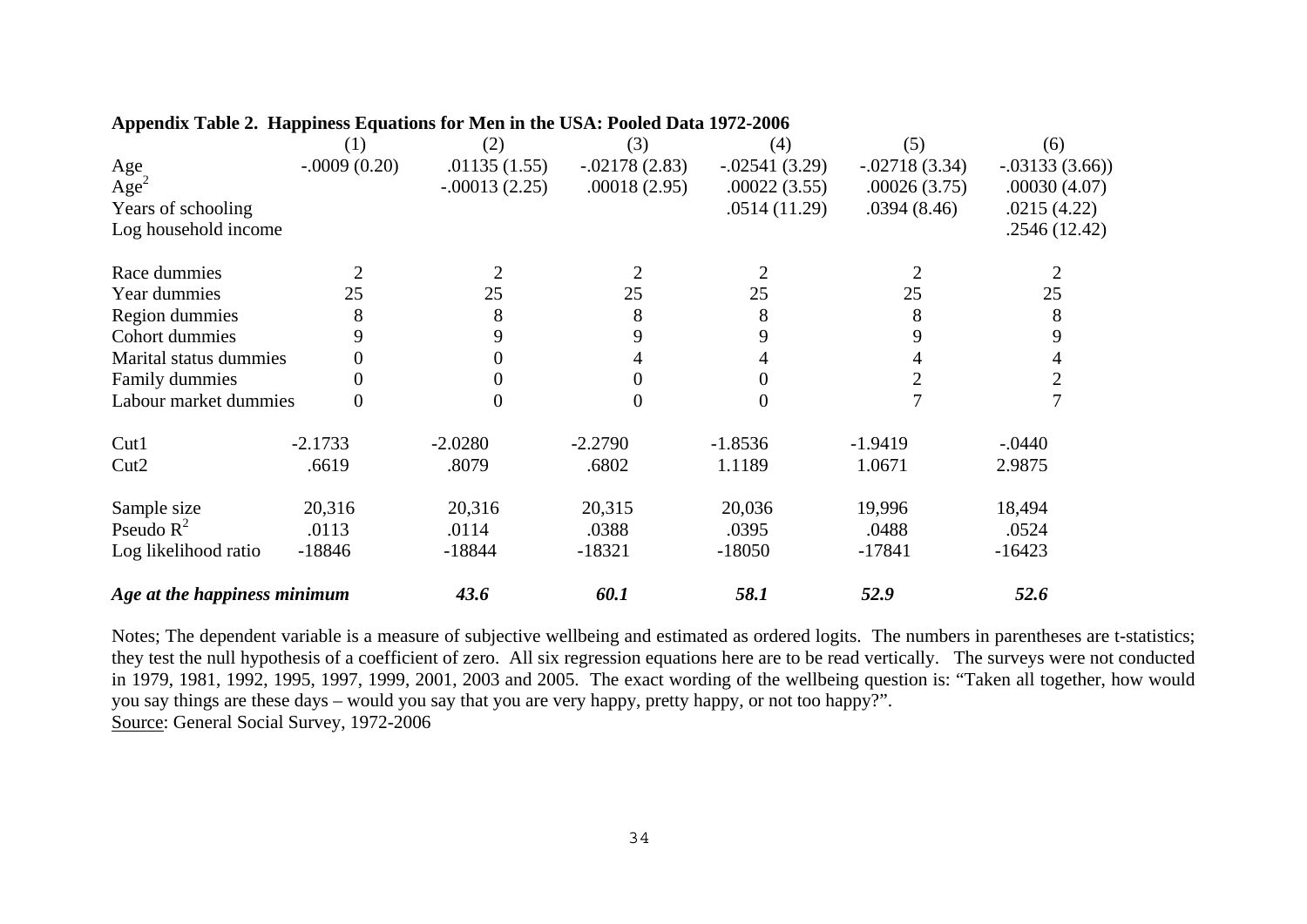|                                      | (1)         | (2)            | (3)             | (4)             | (5)              | (6)             |
|--------------------------------------|-------------|----------------|-----------------|-----------------|------------------|-----------------|
| Age                                  | .0002(1.16) | $-.0040(3.10)$ | $-.0318(16.06)$ | $-.0409(18.61)$ | $-0.0446(19.71)$ | $-.0407(15.18)$ |
| Age <sup>2</sup>                     |             |                | .0003(18.45)    | .0004(22.84)    | .0004(23.02)     | .0004(18.21)    |
| Log of income                        |             |                |                 |                 |                  | .3539(49.65)    |
| Year dummies                         | 22          | 22             | 22              | 22              | 22               | 22              |
| Country dummies                      | 16          | 16             | 16              | 16              | 16               | 16              |
| Cohort dummies                       | 0           | 9              | 9               | 9               | 9                | 9               |
| Schooling dummies                    | 0           | 0              | 0               | 9               | 9                | 9               |
| Marital status dummies               | 0           | $\Omega$       | 0               |                 |                  |                 |
| Labour market dummies                | 0           | $\overline{0}$ | $\overline{0}$  | $\Omega$        | 6                | 6               |
| Cut1                                 | $-3.4653$   | $-4.0581$      | $-4.2260$       | $-4.0957$       | $-4.3578$        | $-2.2726$       |
| Cut2                                 | $-1.8446$   | $-2.4347$      | $-2.6020$       | $-2.4606$       | $-2.6932$        | $-.5774$        |
| Cut3                                 | .9850       | .4038          | .2390           | .4211           | .2339            | 2.3923          |
| Sample size                          | 293,612     | 293,612        | 293,612         | 285,436         | 284,577          | 206,917         |
| Pseudo $R^2$                         | .0588       | .0607          | .0612           | .0696           | .0790            | .0913           |
| Log likelihood ratio                 | $-298512$   | -297933        | $-297762$       | $-286817$       | $-283112$        | $-203950$       |
| Age at the life satisfaction minimum |             |                | 50.9            | 47.7            | 47.7             |                 |

#### **Appendix Table 3. Life Satisfaction Equations for Men in Europe: Pooled Data 1976-2002**

The numbers in parentheses are t-statistics. All equations are ordered logits and include 16 country-dummies and 23 year dummies. 'Personal controls' are 9 educational-qualification dummies, 6 workforce-status dummies, and 5 marital-status dummies. The 'base' excluded cohort is that for people born pre-1900. The data set excludes 1981, and columns 2-4 also exclude 1979 and 1981, 1995 and 1996 because there are no income variables for those years. The exact wording of the wellbeing question is: "On the whole, are you very satisfied, fairly satisfied, not very satisfied, or not at all satisfied with the life you lead?" The countries are France, Belgium, Netherlands, West Germany, Italy, Luxembourg, Denmark, Ireland, Great Britain, Greece, Spain, Portugal, Finland, Norway, Sweden and Austria.. Source: Eurotrends file ( Eurobarometer ICPSR #3384)